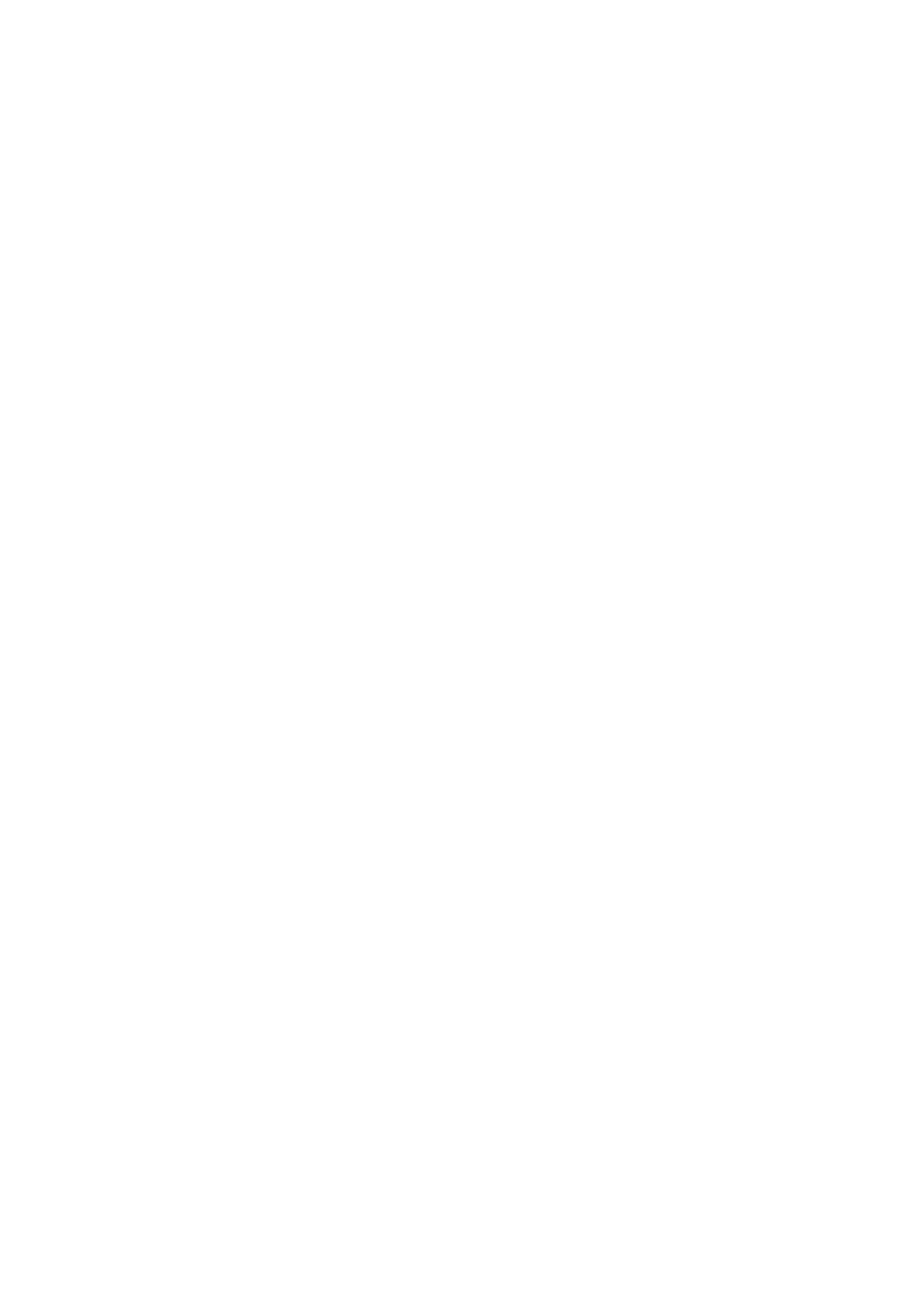### Report on local stakeholder requirements regarding individual farming systems in BioBio case study regions

Version 2

4 April 2012

Michaela Arndorfer<sup>1</sup>, Katalin Balázs<sup>3</sup>, Jean-Philippe Choisis<sup>5,</sup> Peter Dennis<sup>6</sup>, Wenche Dramstad<sup>7</sup>, Wendy Fjellstad<sup>7</sup>, Jürgen K. Friedel<sup>1</sup>, Tiziano Gomiero<sup>8</sup>, Rob H.G. Jongman<sup>4</sup>, Max Kainz<sup>9</sup>, Gerardo Moreno<sup>10</sup>, Maurizio Paoletti<sup>8</sup>, László Podmaniczky<sup>3</sup>, Jean-Pierre Sarthou<sup>5</sup>, Siyka Stoyanova<sup>2</sup>, Susanne Riedel<sup>11</sup>, Sebastian Wolfrum<sup>9</sup>

1 (BOKU) Division of Organic Farming, University of Natural Resources & Life Sciences, Vienna, Austria; <sup>2</sup> (IPGR)Institute of Plant Genetic Resources "K.Malkov", Bulgaria; <sup>3</sup> (SIU) Szent Istvan University, Institute of Environmental & Landscape Management, (SZIE-KTI), Gödöllö, Hungary; <sup>4</sup> (ALTERRA) Alterra, Wageningen UR, The Netherlands; <sup>5</sup>(INRA) UMR Dynafor, INRA-ENSAT AGRO, Toulouse, France; <sup>6</sup>(ABER) Institute of Biological, Environmental and Rural Sciences, Aberystwyth University, UK; <sup>7</sup> (NFLI) Norwegian Forest and Landscape Institute, Ås, Norway; <sup>8</sup> (UP) Department of Biology, Padova University, Italy; <sup>9</sup> (TUM) Chair for Organic Agriculture, Centre of Life and Food Science, Weihenstephan, Technical University of Munich, Germany; 10(UEX) Forestry School, University of Extremadura, Plasencia, Spain; 11(FDEA-ART) Federal Department of Economic Affairs, Research Station ART, Zurich, Switzerland.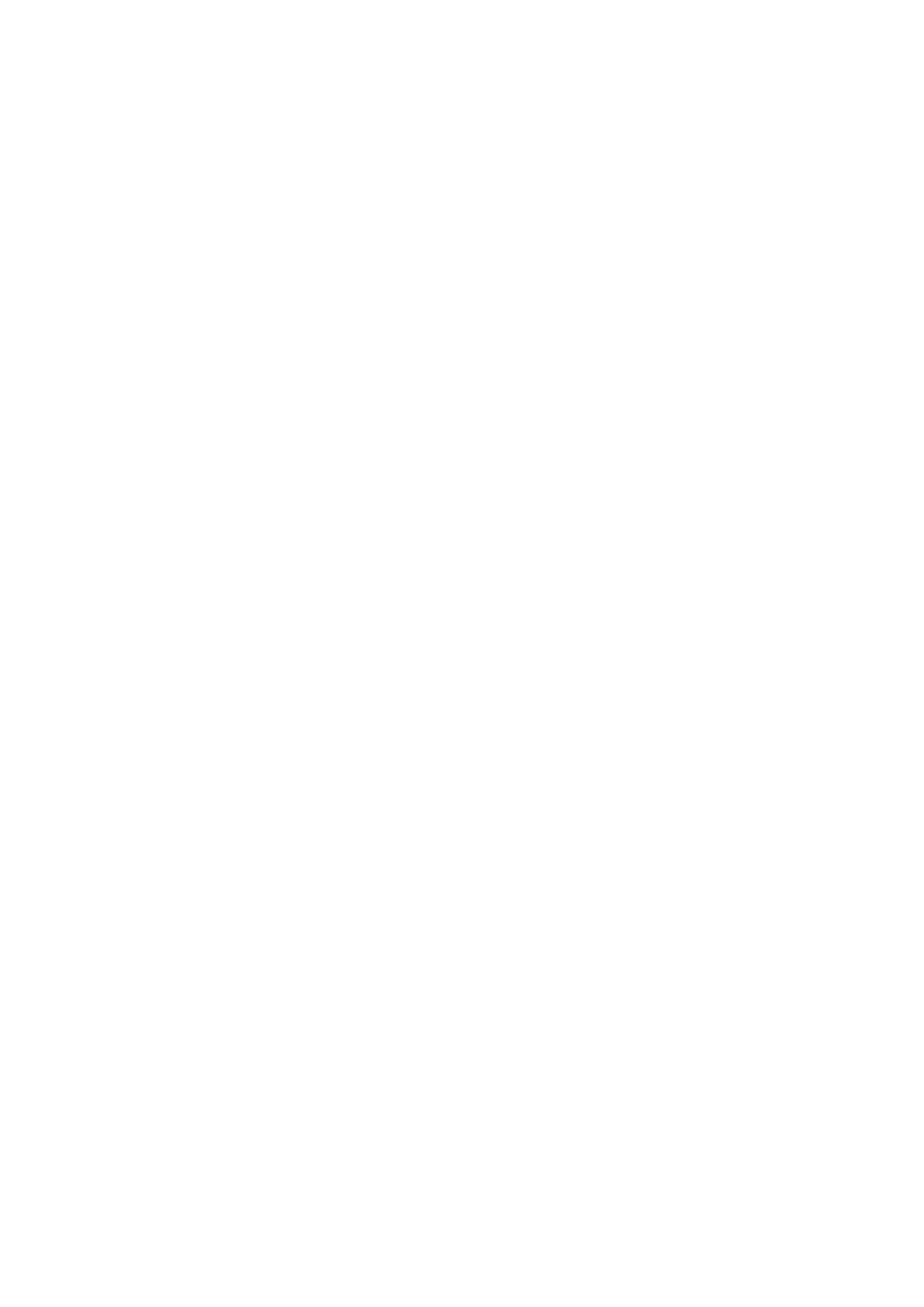### Table of Contents

|     | Report on local stakeholder requirements regarding individual farming systems in |
|-----|----------------------------------------------------------------------------------|
|     |                                                                                  |
| 1.  |                                                                                  |
| 2.  |                                                                                  |
| 3.  |                                                                                  |
| 4.  |                                                                                  |
| 5.  |                                                                                  |
| 6.  |                                                                                  |
| 7.  |                                                                                  |
| 8.  |                                                                                  |
| 9.  |                                                                                  |
| 10. |                                                                                  |
| 11. |                                                                                  |
| 12. |                                                                                  |
| 13. |                                                                                  |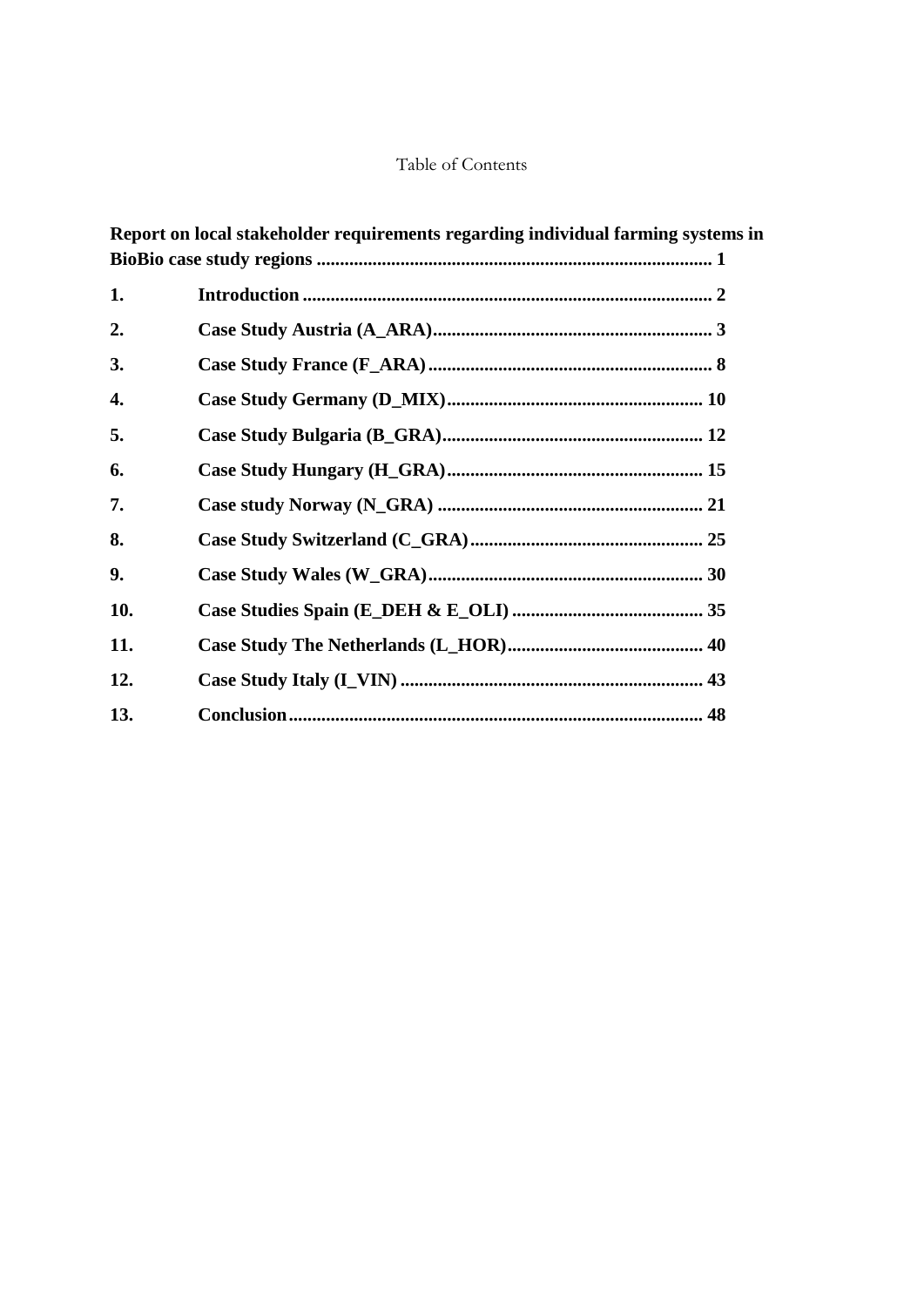# <span id="page-5-0"></span>**1. Introduction**

Indicator development in BioBio was accompanied by a consultation process involving stakeholders at various stages of the project. Apart from the regular meetings of the BioBio Stakeholder Advisory Board (SAB), implemented and reported under WP7, each BioBio case study under WP3 was responsible for engaging regional stakeholders in consultations on biodiversity indicators.

Participants for the regional stakeholder groups were invited from the following target groups:

- administrations and public authorities of agriculture and/or the environment at local, regional and/or national level
- farmers' representatives
- organic farming associations
- NGOs (nature conservation)
- representatives of consumers and retailers
- In each case study region, two stakeholder meetings were organized (Table 1):
- Meeting No. 1 took place in the first half of the year 2010 before the field testing of candidate indicators.
- Meeting No. 2 was organised at the turn of 2011/2012 when preliminary results from data analysis became available. From this workshop, WP3 partners reported stakeholder feedback on 12 key questions which forms the core of the present report D3.5.

| <b>Partner</b><br>Code                                                    | Partner                            | <b>CS Code</b> | <b>Meeting No. 1</b>                    | <b>Meeting No. 2</b> | No.<br>stakeholders | Venue                                                                  |  |
|---------------------------------------------------------------------------|------------------------------------|----------------|-----------------------------------------|----------------------|---------------------|------------------------------------------------------------------------|--|
| 5                                                                         | <b>BOKU, Austria</b>               | A ARA          | 18 February 2010                        | 7 December 2011      | $4 + 3^{1}$         | <b>BOKU University, Vienna</b>                                         |  |
| 13                                                                        | <b>INRA, France</b>                | F ARA          | 24 June 2010                            | 16 March 2012        | 15                  | Saint-André, Haute-Garonne                                             |  |
| $\overline{7}$                                                            | TUM, Germany                       | D MIX          | 15 December 2010                        | 20 January 2012      | 6                   | TUM, Freising                                                          |  |
| 11                                                                        | IPGR, Bulgaria                     | <b>B</b> GRA   | 04 May 2010                             | 15 December 2011     | 8                   | Agricultural and Stockbreeding<br><b>Experimental Station, Smolian</b> |  |
| $\overline{2}$                                                            | SIU, Hungary                       | H GRA          | 26 March 2010                           | 17 January 2012      | $3+4^{2}$           | Gödöllö                                                                |  |
| $\overline{4}$                                                            | NFLI, Norway                       | N GRA          | 26 May 2010                             | 24 January 2012      | 12                  | Vingelen, Tolga Kommune                                                |  |
| $\mathbf{1}$                                                              | ART, Switzerland                   | C GRA          | 09 April 2010                           | 7 December 2011      | 6                   | Hotel Metzgern, Stalden                                                |  |
| $\overline{3}$                                                            | ABER, UK                           | W GRA          | 17 January 2011                         | 22 December 2011     | 5                   | IBERS, Aberystwyth University                                          |  |
|                                                                           |                                    |                |                                         | 6 January 2012       | $2 + 1^{3}$         | National Trust, Hafod y Llan,<br>Nantgwynant                           |  |
| 8                                                                         | UEX, Spain                         | E DEH<br>E OLI | 2 preliminary meetings:                 | 22 December 2011     | 13                  | Forestry School, UEX<br>Plasencia, Spain                               |  |
|                                                                           |                                    |                | November 2012                           |                      |                     |                                                                        |  |
|                                                                           |                                    |                | 21 May 2011                             |                      |                     |                                                                        |  |
| 6                                                                         | ALTERRA, The<br><b>Netherlands</b> | L HOR          | individual meetings with<br>stakeholder | 8 March 2012         | $\overline{4}$      | CLM, Culemborg (Netherlands)                                           |  |
| 9                                                                         | UP, Italy                          | I VIN          | 25 May 2010                             | 16 December 2011     | 11                  | Dept. Biology, UNIPD                                                   |  |
|                                                                           |                                    |                |                                         |                      |                     |                                                                        |  |
| 1) Written feedback from 3 stakeholders was collected in a questionnaire. |                                    |                |                                         |                      |                     |                                                                        |  |
| 2) 3 stakeholders, 4 research experts participating                       |                                    |                |                                         |                      |                     |                                                                        |  |
| 3) One stakeholder was consulted by email.                                |                                    |                |                                         |                      |                     |                                                                        |  |

Table 1 Overview of local stakeholder meetings convened in BioBio case study regions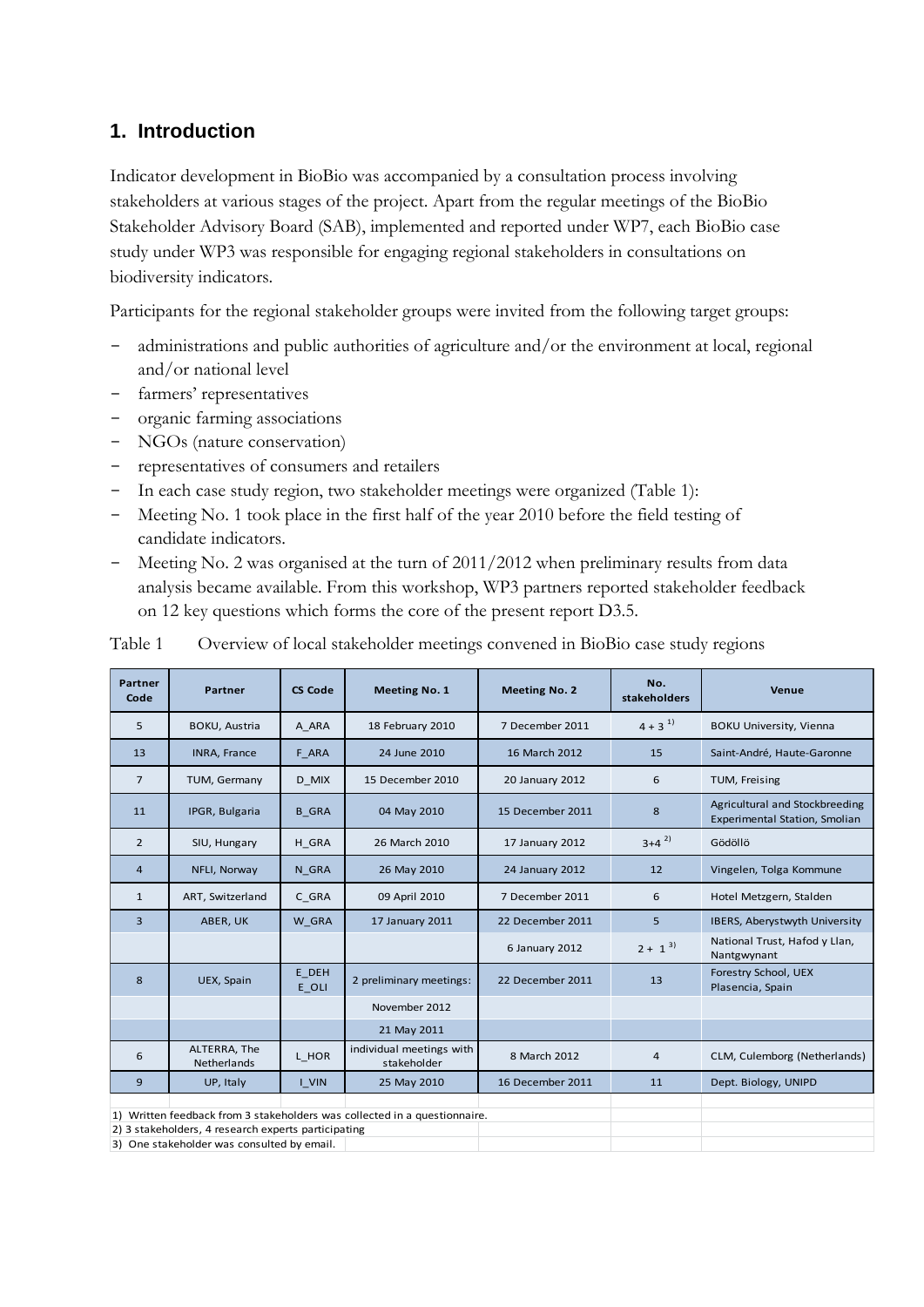# <span id="page-6-0"></span>**2. Case Study Austria (A\_ARA)**

Four stakeholders participated in the workshop on December 7, 2011. Feedback from other representatives who could not attend the workshop was retrieved in written or oral form, after they had been provided with workshop material (BioBio indicator list, results of analysis etc.).

| 2 <sup>nd</sup> Stakeholder Workshop:          | 7 December 2011, BOKU, Vienna                                                                                               |  |  |  |
|------------------------------------------------|-----------------------------------------------------------------------------------------------------------------------------|--|--|--|
| <b>Administration &amp; Public Authorities</b> |                                                                                                                             |  |  |  |
| Ingeborg Fiala                                 | Federal Ministry for Agriculture, Forestry, Environment and Water<br>Management                                             |  |  |  |
| Thomas Rech                                    | Federal Ministry for Agriculture, Forestry, Environment and Water<br>Management                                             |  |  |  |
| Peter Mayrhofer                                | Provincial Government of Lower Austria, Rural Development                                                                   |  |  |  |
| Farmers                                        |                                                                                                                             |  |  |  |
| Waltraud Müller                                | Bio-Austria, Organic Farmers' Organisation                                                                                  |  |  |  |
| Elisabeth Schübl                               | Chamber of Agriculture, Extension Service Agri-environment<br>programmes                                                    |  |  |  |
| <b>NGOs</b>                                    | No participants in 2 <sup>nd</sup> stakeholder meeting.                                                                     |  |  |  |
| Others                                         |                                                                                                                             |  |  |  |
| Julia Kelemen-Finan                            | BOKU, Institute of Landscape Development, Recreation and<br>Conservation Planning. Formerly working for NGO 'Distelverein'. |  |  |  |
| Thomas Frank                                   | BOKU, Department of Zoology                                                                                                 |  |  |  |

### **1. Are you interested in indicators for biodiversity? Why / why not?**

- Assessment of biodiversity is a basis for its conservation and restoration (Administration)
- We hope that just a few indicators (indirect indicators/ management indicators) suffice to draw conclusions about biodiversity. (Administration)
- They are useful for evaluation purposes, in particular of agri-environmental programs. (Administration)
- Biodiversity indicators are important because conservation of biodiversity is an imperative of our era (Scientist)
- To me, as an extensionist for organic farming and nature conservation, they are an important instrument for recording the state of the art and for the evaluation of results. (Farmers' Organisation)
- Biodiversity indicators are important because biodiversity services from agriculture should be measurable and perceptible. Basically, different stakeholders put forward legitimate and divergent demands towards agriculture that partly contradict each other (e.g. erosion control,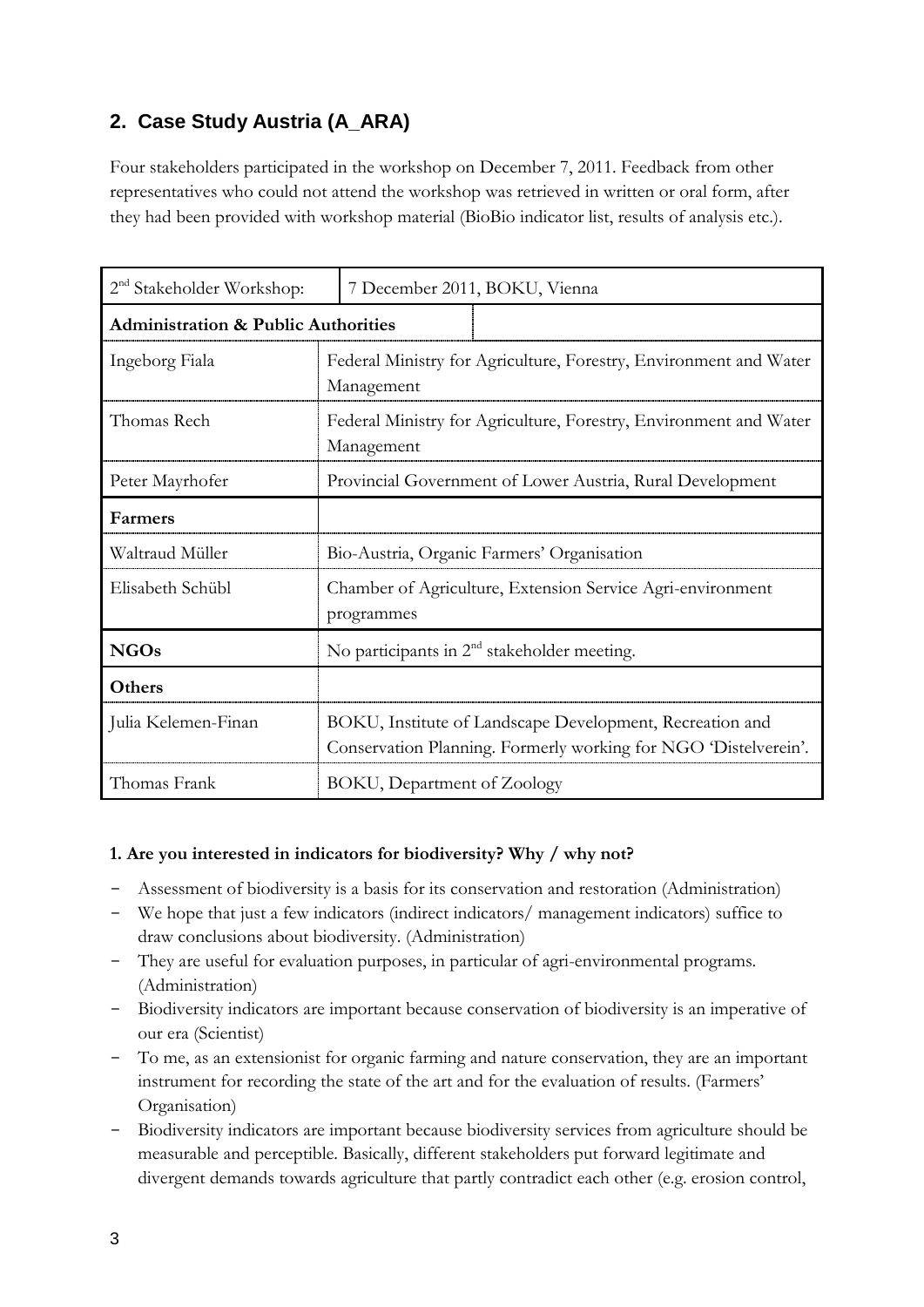groundwater protection, climate change, energy production ....). Aims or projected aims need to be designed in a way as to achieve these objectives. (Farmers" Organisation)

## **2. Do you see a specific need for such indicators for organic / low-input farming systems?**

- Yes, there is a need. (Administration)
- Specific indiators are necessary only in comparison to conventional agriculture. (Administration)
- There is a need if it turns out that different factors, in organic and conventional farming respectively, influence biodiversity (Science)
- Yes, for two reasons:
	- 1. to better communicate ecological services from organic farming
	- 2. to indicate potentials for improvement (Farmers" Organisation)
- To inform consumers: projecting the consequences of consumers' choices (Scientist)
- Yes, because in Austria the agri-environment scheme for organic farming is in juxtaposition to another scheme targeting conventional farms. It is confronted with claims as to be less effective in promoting farmland biodiversity. (Farmers" Organisation)

### **3. What could such indicators be used for?**

- Advancing knowledge. Monitoring. Management of biodiversity. (Administration)
- For future agri-environment programmes. (Administration)
- For assessing the effectivity of agri-environment measures. (Administration)
- To be applied in the implementation of biodiversity conservation (e.g. the evaluation of agrienvironment measures). (Scientist)
- To measure biodiversity services from ecological compensation areas of agri-environment schemes. It is important that the field of application for an indicator is defined. There will not be an 'allround'-indicator. (Farmers' Organisation)

# **4. What are the major characteristics of the indicators to be used (scientifically solid, easy to measure, easily understood, attractive for a larger public, low cost)?**

- It should be a meaningful indicator that is simple and cheap to measure. At this point, communication is not yet a topic. Therefore, the communicative properties are not yet in the forefront. (Administration)
- It should be an aggregated measure that integrates as many aspects of biodiversity as possible and, at the same time, it should be easy to measure. (Administration)
- Indicators should be an instrument for governance in agricultural policy: which measures are efficient? It would be good if the indicators were easy to measure because of the need for continuous monitoring of developments, spanning several years. (Administration)
- Easy to measure or to determine. Cheap. Attractive for public relations activities. (Scientist)
- Easy to understand for organic farmers. Meaningful and scientifically sound. Easy to grasp for consumers. (Farmers' Organisation)
- scientifically solid, 2. easy to communicate (Scientist)
- Scientifically solid, easy to measure, easy to understand. (Farmers' Organisation)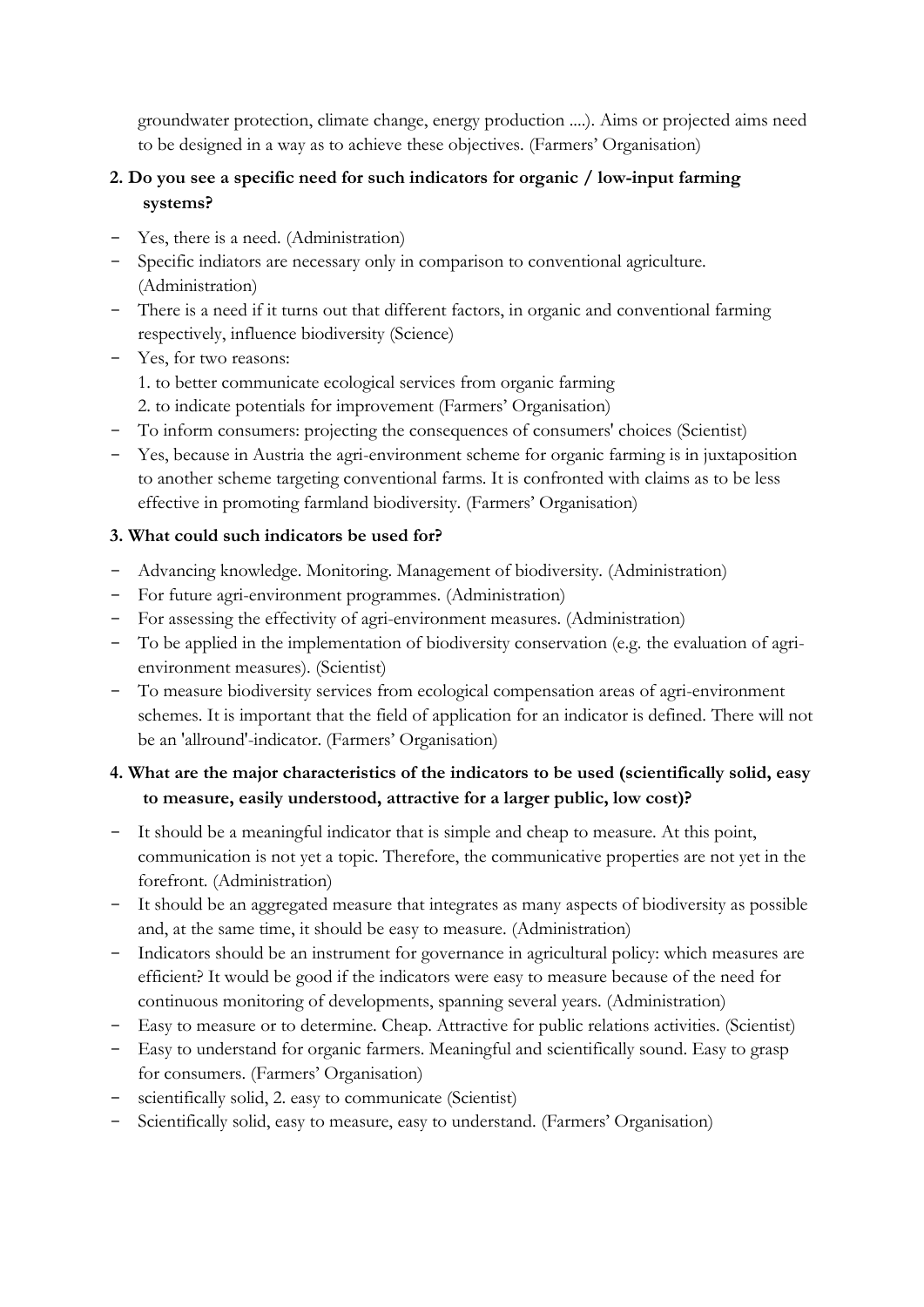# **5. What do you think about the indicators which were retained to be tested in the BioBio project?**

- The retained list of indicators is interesting. (Administration)
- *Refering to the chart indicating the projected number of 10 basic biodiversity indicators:* The 4 species indicators are probably not feasible, except for vegetation. 3 Management indicators are probably not sufficient. 3 Habitat indicators are feasible. (Administration)
- The choice of indicators is OK. Probably, there should be more differentiation in crops on the plot level. (Administration)
- (Direct) biodiversity indicators and the energy indicator are important. (Scientist)
- Cannot be judged at this stage. Will become evident in the practical implementation. (Farmers" Organisation)
- Fields of application depend on the objectives and the financial means. Species indicators are expensive. (Scientist)

### **6. Which indicators look more relevant and comprehensive for you?**

- 1. Habitat indicators: diversity and richness 2. Management parameters: nitrogen input, probably also pesticide applications and energy input. (Administration)
- Nitrogen and energy input (Administration)
- Vegetation and 3 faunistic groups. Habitat diversity. Energy and nitrogen input. (Scientist)
- D11.3 (Mowing timing), D2.2 (average stocking rate), D12.1 (grazing intensity), D7.2 (Agrienvironment support related to nature conservation) (Farmers" Organisation)
- B2 (Plant species diversity), C3 (Habitat diversity), C4 (Crop species diversity), C16 (patch size, with limitations: patch width is more significant than patch size). Several farm management indicators because they are easy to measure, meaningful and easy to communicate; distinct combinations of indicators need to be combined depending on the production systems. (Scientist)
- The species indicators are most relevant, particularly bees and spiders. Justification: with regard to the most important qualities of an indicator and the correlations presented in the workshop. Bees are important biodiversity indicators, because their importance as pollinators is evident to farmers. (Farmers' Organisation)

## **7. Why develop farming biodiversity survey?**

- They provide a basis for recommendations to improve biodiversity. They help identify specific measures to be promoted. (Administration)
- There is a need for schemes to justify financial support for agriculture. (Administration)
- Surveys provide evidence for the effect of agri-environment measures. (Administration)
- Conservation of biodiversity. Saving resources (e.g. extensive management practices, reduce transport costs and distances ==> promotion of regional supply chains) (Scientist)
- Evaluation of the effectiveness of agri-environment measures, of organic farming, of nature conservation programs etc. comparison [of organic farming] to conventional farming and intensive management practices (Farmers' Organisation)
- For evaluating the effectiveness of agri-environment measures. To make ecological services visible. For scientific purposes. (Scientist)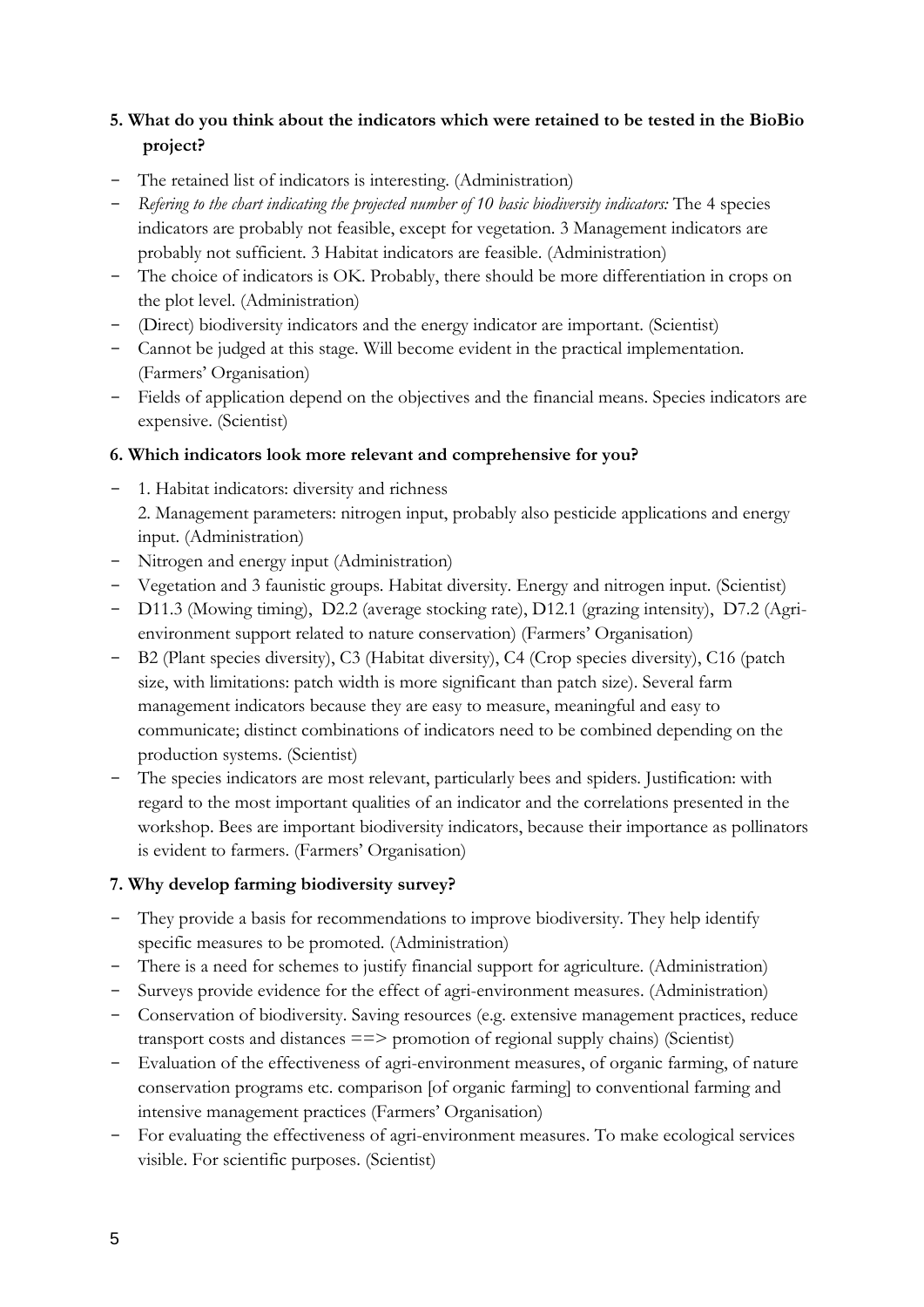### **8. Who should pay it?**

- European Union and national governments within the framework of the Common Agricultural Policy. (Administration)
- Budget for evaluating regional agricultural policies at the Federal Ministry of Agriculture. (Administration)
- National and regional governments. Producers of escalating resource consumption. (Scientist)
- Administrations for agriculture, environment or tourism. (Farmers" Organisation)

## **9. How do we include these results in existing policies (AEM), biodiversity action plans, agricultural policy assessment, etc.?**

- They can be used in the ex-ante evaluation. It depends on the design of agri-environment programs and the EU directives, whether they will be of importance for the on-going programs. (Administration)
- Yes, if they are easy to administer (data collection, auditing) (Administration)
- Yes, but data have to be available until May 2012 latest to be taken into account, when shaping the next period of the Austrian agri-environment program. (Administration)
- It should be an aim. But indicators must be carefully selected and must fulfill the requirements mentioned under point 4. (Scientist)
- Yes, definitely. (Farmers' Organisation)

### **10. Can our indicators be used in national programs?**

- Biodiversity is not only bound to farmed land, but is also influenced by other forms of land use. Important negative influences are also climate change, land fragmentation and sealing of the soil surface. (Administration)
- For example in climate protection reporting. (Administration)
- Potential fields of application e.g. in Natura 2000 sites: assessment of organisms (e.g. flagship species, emblematic species) and long-term monitoring of the distribution of these species. Indicators could also be applied in monitoring schemes engaging amateurs. (Scientist)
- It depends on the field of applicability (e.g. in national monitoring). Notably, if they provide the basis for official regulations, indicators must be scientifically robust. (Farmers' Organisation)

## **11. Do you suggest other applications of the indicators?**

- Climate protection, unless it is covered by the new agri-environment program. (Administration)
- Nature conservation. NGOs. (Administration)
- They are important for scientific purposes to indicate the causes of biodiversity loss and waste of resources. (Scientist)
- Probably for urban and rural planning. Environmental assessment of infrastructure projects etc. (Farmers" Organisation)
- No. In my opinion, the field of application should be considered in the design phase of an indicator system and not the other way round. (Farmers' Organisation)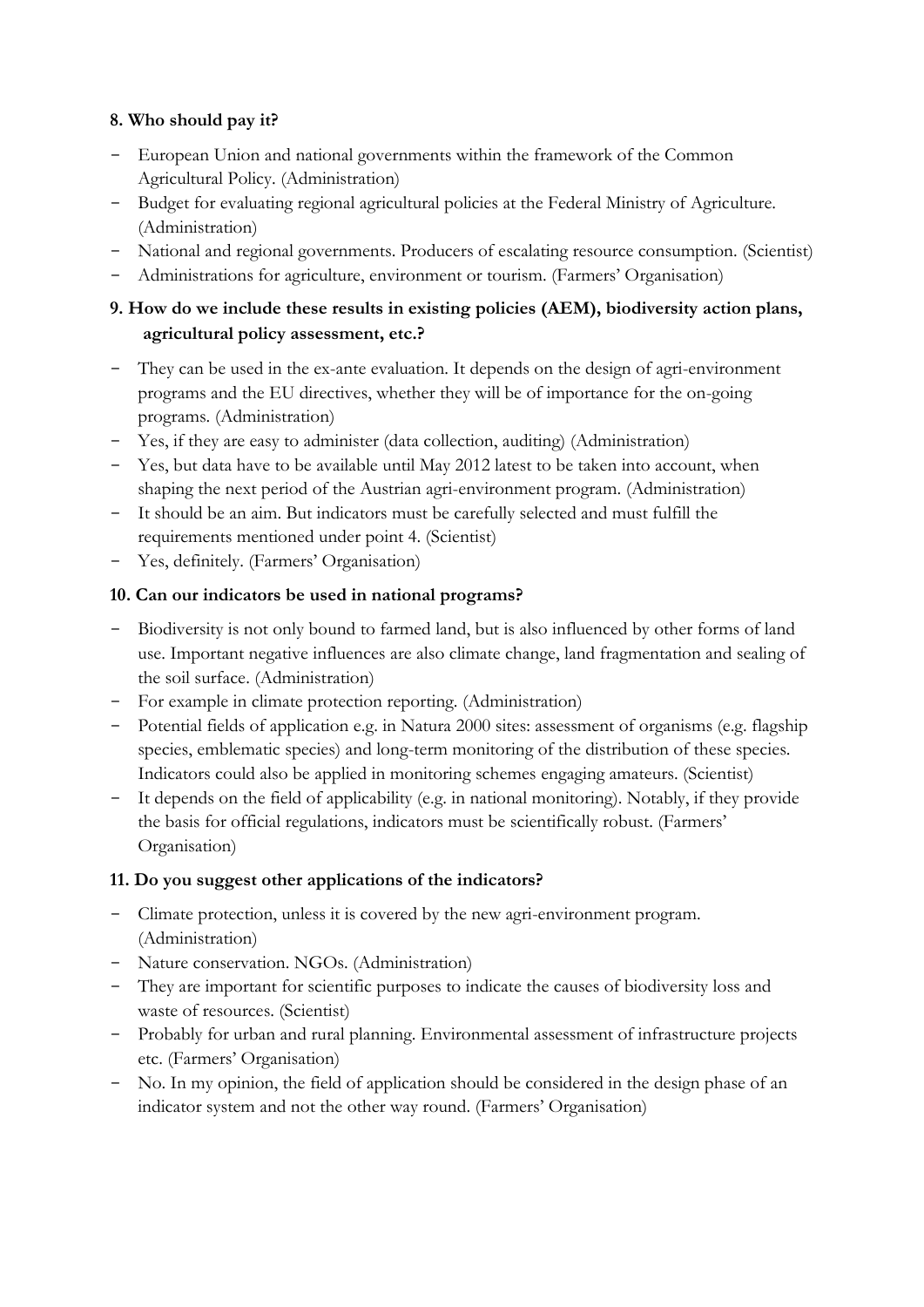### **12. Could you be a user of these indicators?**

- Yes, but it depends on the width of [its potential] application and the [design of the] agrienvironment program. (Administration)
- Basically yes, but they need to be adapted to specific objectives. (Administration)
- Definitely yes, for scientific purposes. (Scientist)
- Yes, for the promotion of organic farming. (Farmers" Organisation)
- Yes, with regard to the evaluation of agri-environment programs and the design or adaptation of measures. (Farmers" Organisation)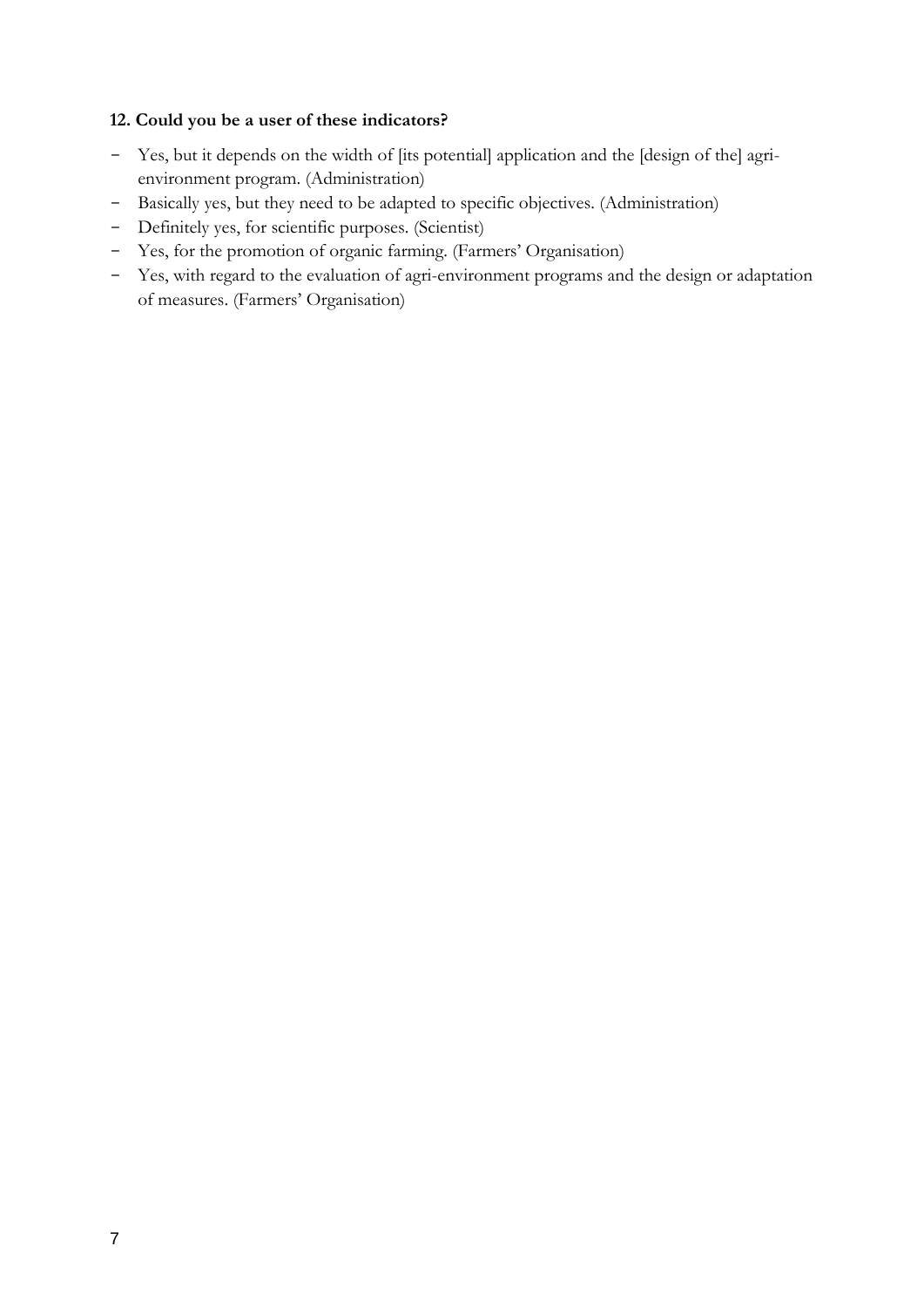# <span id="page-11-0"></span>**3. Case Study France (F\_ARA)**

| 2 <sup>nd</sup> Stakeholder Workshop                     | 16 March 2012, St-André, Haute-Garonne                                                                       |  |  |  |
|----------------------------------------------------------|--------------------------------------------------------------------------------------------------------------|--|--|--|
| Farmers                                                  | 4 farmers                                                                                                    |  |  |  |
| <b>Administration &amp; Public</b><br><b>Authorities</b> |                                                                                                              |  |  |  |
| 2 participants                                           | Regional and departmental Chamber of agriculture : in charge of<br>organic agriculture (1), biodiversity (1) |  |  |  |
| 1 participant                                            | Regional Environmental Agency, spiders specialist (1)                                                        |  |  |  |
| 2 participants                                           | INRA (two PhD students)                                                                                      |  |  |  |
| <b>NGOs</b>                                              | Arbres & Paysages 32 (Trees and Landscapes in Gers<br>department)                                            |  |  |  |
|                                                          | <b>SOLAGRO</b>                                                                                               |  |  |  |
|                                                          | CREN Midi-Pyrénées (Regional Protective Agency of Natural<br>Areas)                                          |  |  |  |
|                                                          | GABB 32 (Biodynamic and Organic Farmers Group of Gers)                                                       |  |  |  |
|                                                          | PNRPA (Regional Natural Park of Ariège Pyrénées)                                                             |  |  |  |
| Others                                                   |                                                                                                              |  |  |  |
| 1 participant                                            | Private consultancy, bees specialist (1)                                                                     |  |  |  |

The 2<sup>nd</sup> stakeholder workshop was attended by 15 participants. Written feedback to stakeholder key questions could only be obtained from 4 stakeholders: Regional and Departmental Chamber of agriculture (2 persons), Regional Environmental Agency, Private consultant. Answers of several questions have been gathered and summarized because most of them were much too long and very often redundant from one question to other. Of course, all the information and ideas have been taken into account.

## Biodiversity indicators : why? (Questions  $1 + 2 + 3 + 7 + 11$ )

- They allow to simplify assessment and survey of natural and agricultural areas and their evolution (quality, effects of practices)
- Benefits for agricultural production (amenities + and -) and society
- Useful for the implementation of agri-environmental schemes
- Useful for distinguishing organic and conventional practices
- Understanding the positive or negative effects of agriculture practices on biodiversity (level of intensification and conservation of semi-natural habitats)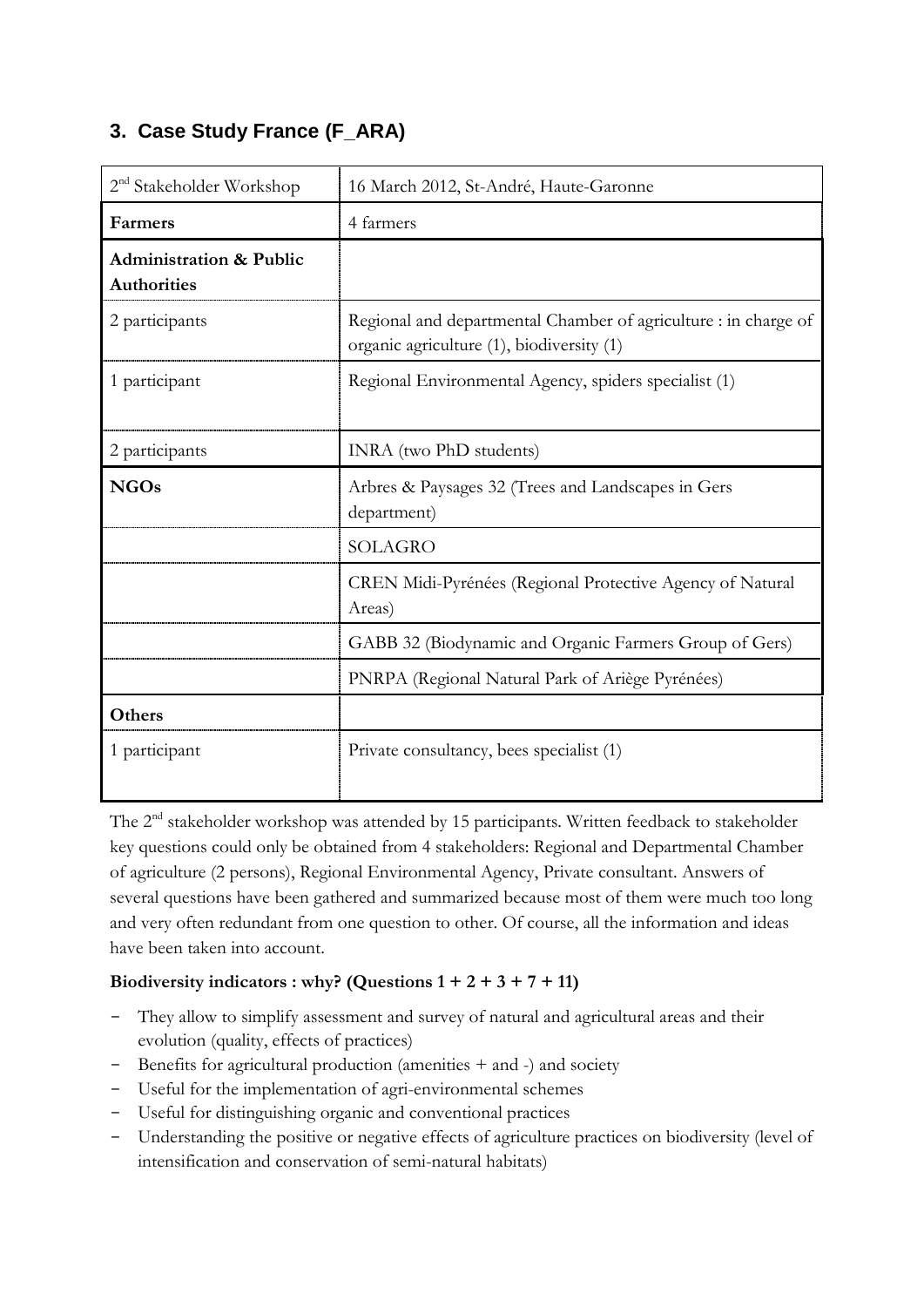- Indeed agricultural areas suffer a deficit of scientific and naturalist knowledge → useful to improve knowledge on bio-ecological and geographical traits of species,

### **What about characteristics of indicators? (Questions 4 + 5 + 6)**

- Scientific relevance
- Easiness of use for non-scientific users
- Low cost
- BioBio indicators are relevant, mainly habitats bees earthworms
- Strong need to have taxonomy specialists
- Need to develop the life-trait approach in interpreting bioindicators data

### **How to implement biodiversity indicators in public policies? (Questions 8 + 9 + 10)**

- Public funds: Europe: Feader (Fonds européen agricole pour le développement rural); France : MEEDDAT (ministries), ONEMA, ADEME...) should finance such measures : AEM, national or regional programs (Programmes régionaux d'agriculture durable). Farmers should not participate to this financing.
- Cross-compliance should be set up on conservation of diverse semi-natural habitats (fallows, hedges, scrubs, ponds...)

### **Could you be a user of these indicators? (Question 12)**

Yes (for all)

### **How to improve our set of indicators? (supplementary questions)**

- Remove the bias from hand-netting in the bees collection. Strongly influenced by surveyor's skill.
- Take into account predictive species for the different habitats. Lighten the methodology at the farm level / BioBio (too long, too heavy).
- Add other indicators such as butterflies, grass orthoptera
- Characterize the habitats with phytosociological approach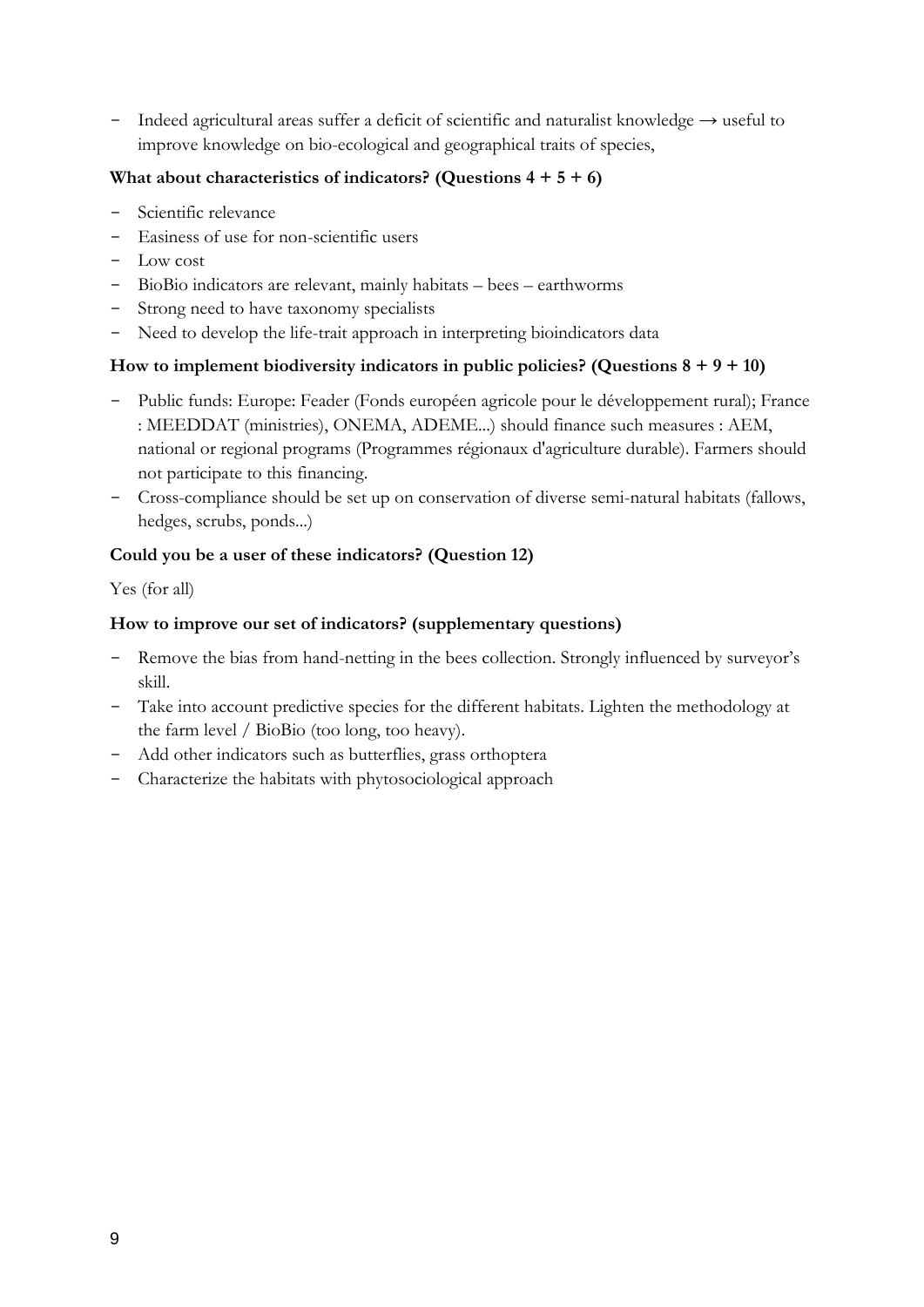# <span id="page-13-0"></span>**4. Case Study Germany (D\_MIX)**

| $2nd$ Stakeholder Workshop                     | 20 January 2012, TUM Freising                                                                  |  |  |
|------------------------------------------------|------------------------------------------------------------------------------------------------|--|--|
| Farmers                                        |                                                                                                |  |  |
| Georg Gerl                                     | Helmholtz Zentrum München - German Research Center for<br>Environmental Health (HMGU Scheyern) |  |  |
| <b>Administration &amp; Public Authorities</b> |                                                                                                |  |  |
| Jutta Kotzi                                    | LfL Bayern - Bavarian State Research Center for Agriculture                                    |  |  |
| <b>NGOs</b>                                    |                                                                                                |  |  |
| Katharina Schertler                            | Bioland (Organic farmers association)                                                          |  |  |
| Michael Rittershofer                           | Tagwerk (Organic Food Seller Organisation)                                                     |  |  |
| Mathias Luy                                    | LBV - Landesbund fur Vogelschutz in Bayern e.V. (Bird<br>Conservation Society of Bavaria)      |  |  |
| Others                                         |                                                                                                |  |  |
| Max Kainz                                      | TUM BioBio team                                                                                |  |  |
| Norman Siebrecht                               | TUM BioBio team                                                                                |  |  |
| Sebastian Wolfrum                              | TUM BioBio team                                                                                |  |  |

## **1. Are you interested in indicators for biodiversity? Why / why not?**

Generally there is a high interest in biodiversity indicators for NGOs and Administration especially if they are practically relevant, cheap to access and easy to use. The interest in these indicators is due to the high pressures agriculture puts on biodiversity and the possible role of indicators as a tool for assessing and resolving these problems. Farmers are only interested in biodiversity indicators if there is a need for them because of administrative rules or because a clear (monetary) advantage can be achieved.

# **2. Do you see a specific need for such indicators for organic / low-input farming systems?**

No, not really. Both, conventional and organic systems can be intensive and need such indicators. The question is whether there are different mechanisms influencing biodiversity?

## **3. What could such indicators be used for?**

Indicators could be used as a basis for consultation, as a tool to control access and efficiency of subsidies (GAP; AES), as a general monitoring tool for biodiversity of farmland and as tools to quantify biodiversity benefits of specific farming practices.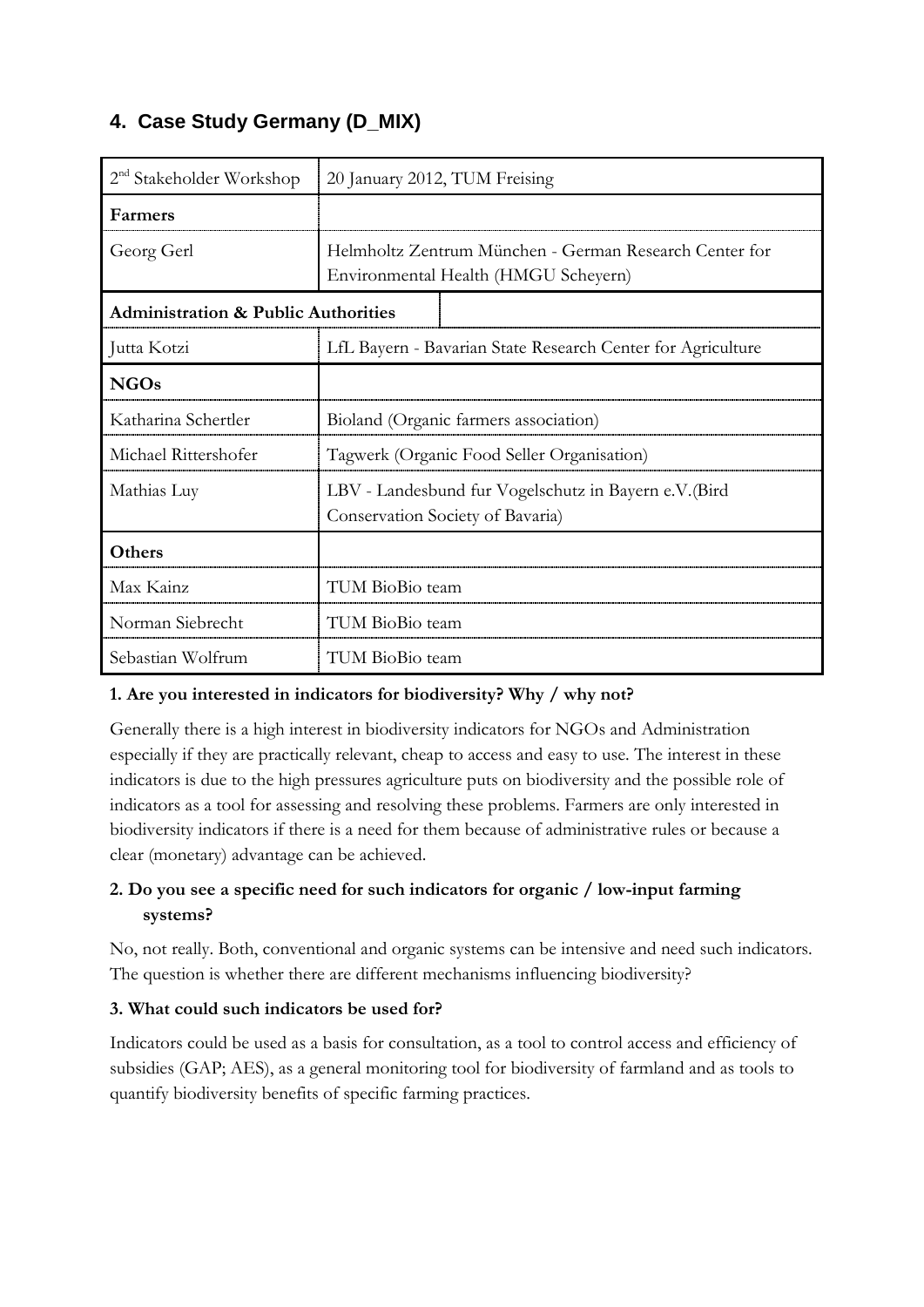# **4. What are the major characteristics of the indicators to be used (scientifically solid, easy to measure, easily understood, attractive for a larger public, low cost)?**

Indicators should be based on well-known, scientifically proven mechanisms and effects, easy and cheap to measure (maybe by farmers themselves), informative and relevant for the farmer concerning economic benefits, neither too detailed nor too broad.

# **5. What do you think about the indicators which were retained to be tested in the BioBio project?**

- Generally, these indicators seem reasonable but there is no information on scope and possible fields of usage for the indicators yet.
- Low sample size of one year measures, especially of arthropods, are very critical because they depend on lots of side factors (timing of sample weather etc.)
- Landscape influences are not accessed but should to be accounted for.

### **6. Which indicators look more relevant and comprehensive for you?**

Most relevant seem to be easily accessible indicators. All species data need too much effort to collect everywhere and anytime. Therefore, indirect indicators with clear correlation to species seem most comprehensive for a regular and broad scale application.

### **7. Why develop farming biodiversity survey?**

A standardized survey would be good for comparison of farms especially on European/national levels.

### **8. Who should pay it?**

No idea, but not the farmers.

## **9. How do we include these results in existing policies (AEM), biodiversity action plans, agricultural policy assessment, etc.**

Due to the high cost and effort for species indicators, it will be difficult to integrate these indicators over continuous areas and on a yearly basis. However, to access efficiency of AEMs more detailed information than planned by the EU should be accessed. Simplified indicators or indirect measures combined with irregular control/calibration against randomly accessed species data might be a solution.

### **10. Can our indicators be used in national programs?**

This depends on the final definition of the indicators. Most important for this issue is to know about the scope, validity and reliability of these indicators.

## **11. Do you suggest other applications of the indicators?**

Indicators could be used for educational purpose and to raise awareness of farmers for biodiversity.

### **12. Could you be a user of these indicators?**

Yes, if the indicators are easy to use, relevant and affordable for the specific purpose of the stakeholders.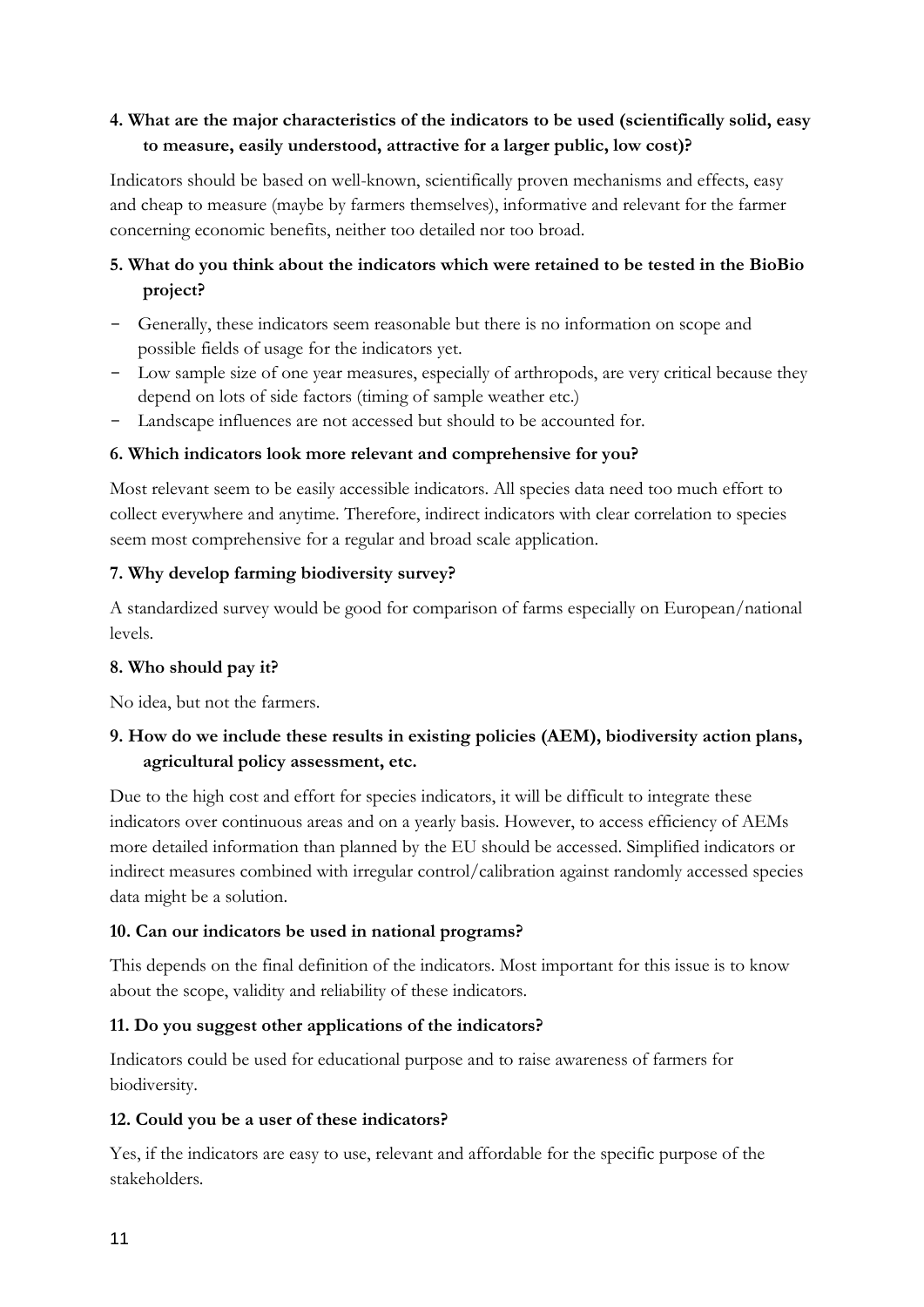# <span id="page-15-0"></span>**5. Case Study Bulgaria (B\_GRA)**

| 2 <sup>nd</sup> Stakeholder Workshop                               | 15 December 2011, Agricultural and Stockbreeding Experimental<br>Station, Smolian |  |  |
|--------------------------------------------------------------------|-----------------------------------------------------------------------------------|--|--|
| Farmers (Group A)                                                  |                                                                                   |  |  |
| Tzonka Odjakova                                                    | Agricultural and Stockbreeding Experimental Station - Smolian                     |  |  |
| Ivan Mehandjiski                                                   | Agricultural and Stockbreeding Experimental Station - Smolian                     |  |  |
| Liubomir Mladenov                                                  | Mugla village, Society of sheep breeders                                          |  |  |
| <b>Administration &amp; Public</b><br><b>Authorities (Group B)</b> |                                                                                   |  |  |
| Stanimira Boyadzhieva                                              | Ministry of Agriculture and Food                                                  |  |  |
| Veselka Vasileva                                                   | Ministry of Agriculture and Food                                                  |  |  |
| Neli Valeva                                                        | Ministry of Agriculture and Food                                                  |  |  |
| NGOs (Group C)                                                     |                                                                                   |  |  |
| Simeon Marin                                                       | Green Balkans - Nature conservation NGO                                           |  |  |
| Ognian Todorov                                                     | Green Balkans - Nature conservation NGO                                           |  |  |
| Others (Group D)                                                   |                                                                                   |  |  |
| Siyka Stoyanova                                                    | IPGR; the research team of the project BioBio                                     |  |  |
| Yana Guteva                                                        | IPGR; the research team of the project BioBio                                     |  |  |
| Siyka Angelova                                                     | IPGR; the research team of the project BioBio                                     |  |  |
| Maria Sbeva                                                        | IPGR; the research team of the project BioBio                                     |  |  |

### **1. Are you interested in indicators for biodiversity? Why / why not?**

- Yes. In relation to implementation of international conventions and national plan of action for sustainable protection of biodiversity. (Group C)
- Yes. The system for measurement of indicators for biodiversity could be a practical tool for illustrating the interaction between agricultural practice and nature/biodiversity. (Groups C and D)
- Yes. Indicators for biodiversity could be implemented by farmers for direct bio-control in their farms (Groups A and B)
- No, if the costs are very high. (Group A)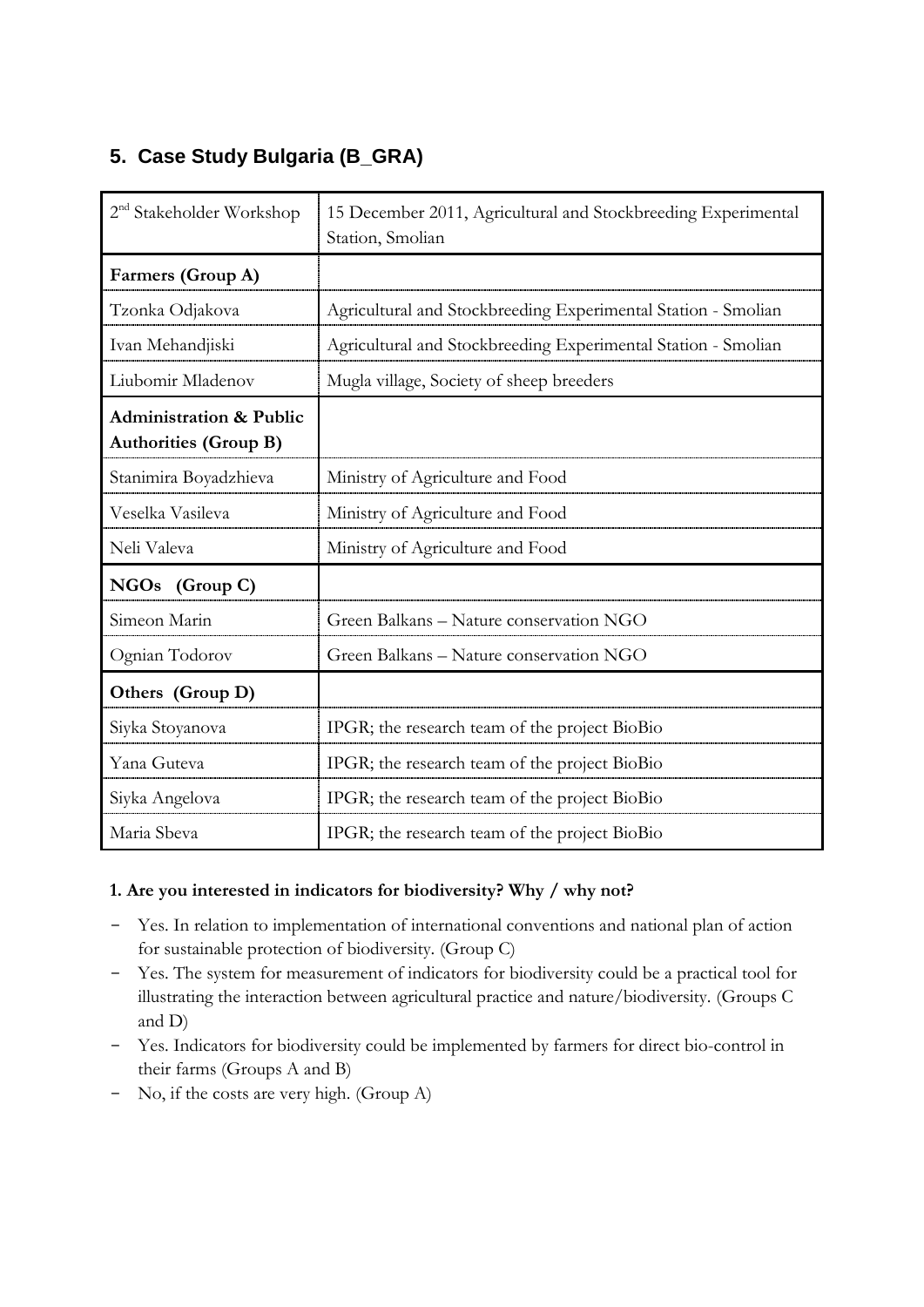## **2. Do you see a specific need for such indicators for organic / low-input farming systems?**

Detection of indicators for biodiversity in low-input farming could assist the implementation of 'good agricultural practices' (Groups B and D)

Indicator system should be used obligatory in NATURA 2000 areas (Groups C and D)

### **3. What could such indicators be used for?**

The expectations for use of indicators are:

- indicators to bring into force biodiversity protecting activities and implementation of agroecological measures (Group B and C)
- support for bio-production in farms (Group A)
- support for certified market of local dairy products and meat produced in protected areas (Group A and D)

# **4. What are the major characteristics of the indicators to be used (scientifically solid, easy to measure, easily understood, attractive for a larger public, low cost)?**

- Easy to measure, easy to understand and low cost (Group A)
- Scientifically solid because of the need for validation and comparison of measurements (Groups B, C and D).

## **5. What do you think about the indicators which were retained to be tested in the BioBio project?**

Really not all possible indicators could be tested. The main opinion is that the indicators selected for tests in the BioBio project cover the practical approaches.

### **6. Which indicators look more relevant and comprehensive for you?**

### *! These comments are not specified per groups*

In the Bulgarian case study 'semi-natural pastures and meadows in Bulgaria (low-input farming)':

- Agro-environmental indicators (UAA; pasture area; stocking rate; grazing period)
- Consumption of resources (energy consumption; nitrogen balance; concentrate fodder)
- Diversity indicators (diversity of livestock; diversity of crops/plant species; habitat diversity; diversity of species in grasslands

## **7. Why develop farming biodiversity survey?**

- Protection of biodiversity in HNV areas (NATURA 2000) (Group C)
- Monitoring and prediction of undesired shifts of biodiversity as a result of farming activities (Group D)
- Control of sustainable farming activity and sustainable environment (protected resources for livestock and all organisms in their reproductive area) (Groups B, C and D)

## **8. Who should pay it?**

- The Ministry of Agriculture and/or the Ministry of Environment and Waters (Group A)
- The payment could be realized as a form of support for biodiversity protective activities in farming areas (Groups C and D)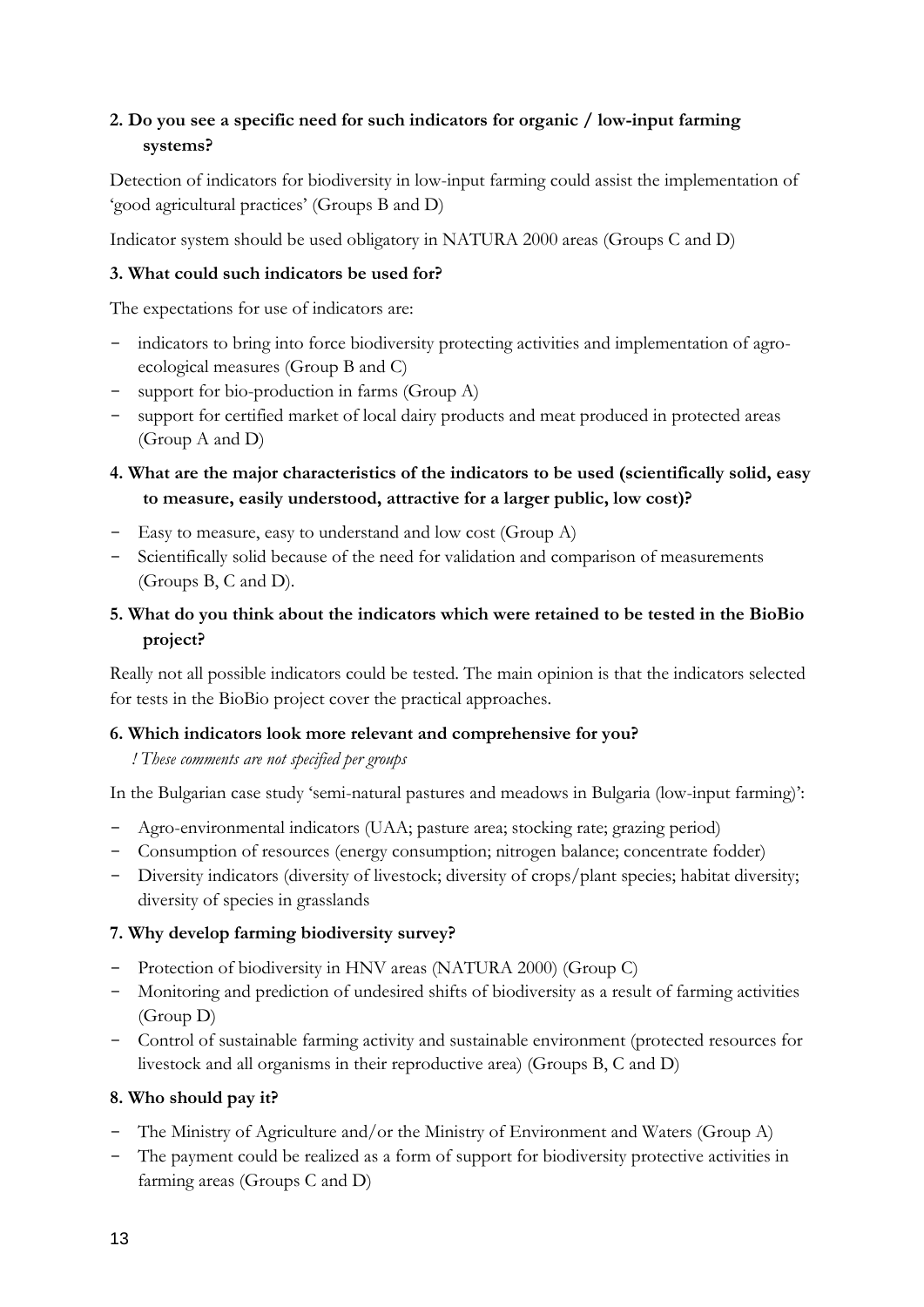# **9. How do we include these results in existing policies (AEM), biodiversity action plans, agricultural policy assessment, etc.**

- AEM (Agri-environment Measures) the rate of support for environmentally protective agriculture could relate to a set of indicators (Group C)
- Implementation of Biodiversity action plan to be determined on the basis of the indicator system (Group C)
- Local policy for agriculture in protected areas on the basis of monitoring using the indicator system for biodiversity in farming areas (Group D)

## **10. Can our indicators be used in national programs?**

### Yes:

- In national programs for sustainable agriculture (Groups B and D)
- In national programs for protection of biodiversity in farming areas (Groups A and D

### **11. Do you suggest other applications of the indicators?**

*! These comments are not specified per groups*

Evaluation of restored farming areas previously endangered by human activity:

- The re-utilized fields (incl. industrial areas)
- The abandoned fields
- All areas for non-agriculture in time of transition to agriculture use
- The surrounding/adjoined areas to farming areas

### **12. Could you be a user of these indicators?**

Yes. The use of an indicator system should commit to practical benefits (market for certified production from places with high biodiversity; ecotourism, sustainable tourism and gourmet) (Groups A, B and C)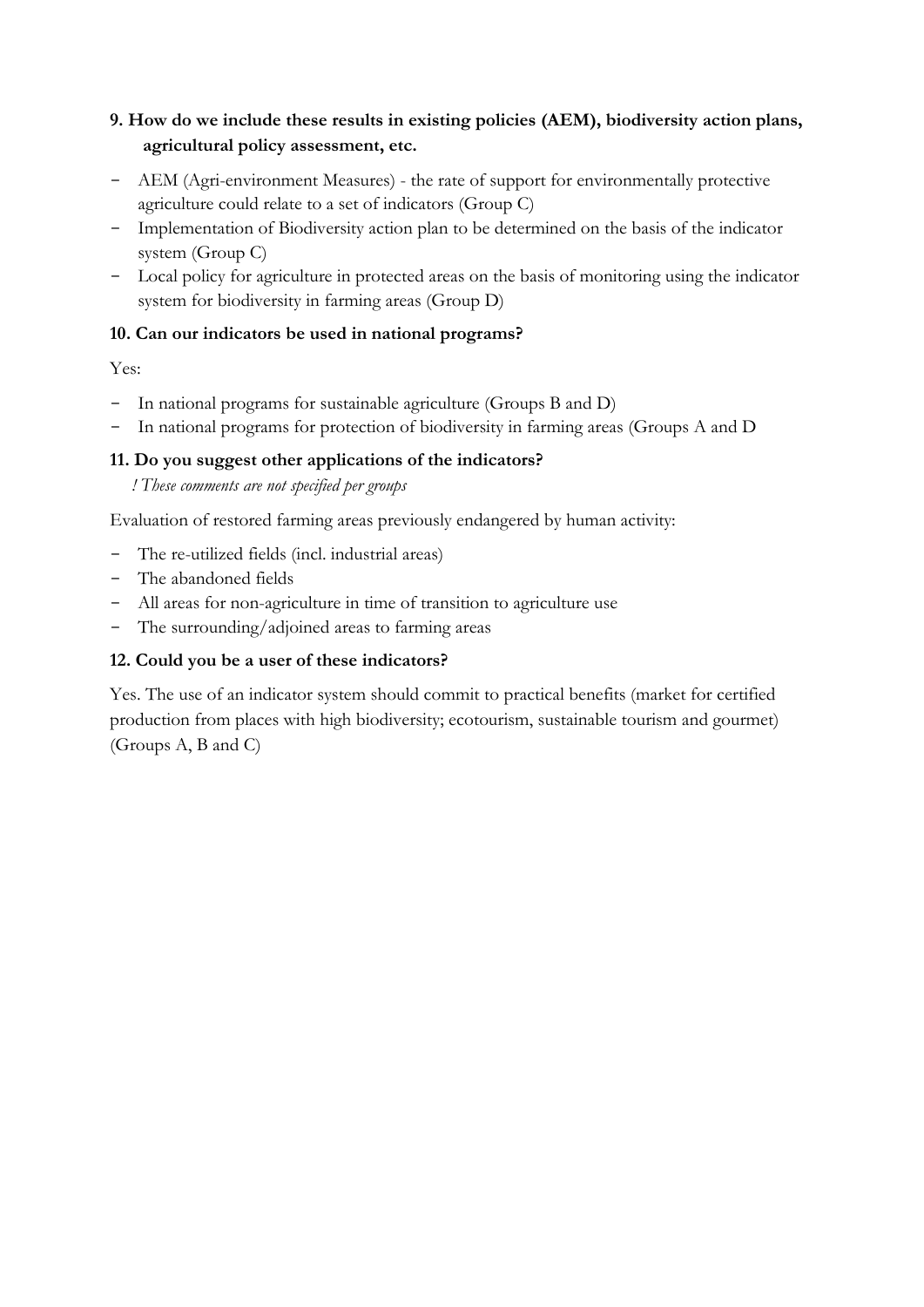# <span id="page-18-0"></span>**6. Case Study Hungary (H\_GRA)**

| $2nd$ Stakeholder Workshop | 17 January 2012, Gödöllő                                              |  |  |
|----------------------------|-----------------------------------------------------------------------|--|--|
| <b>Farmers</b>             | Hungarian BioBio farmers                                              |  |  |
| Administration             | Ministry of Rural Development                                         |  |  |
| & Public Authorities       | Hungarian National Rural Network                                      |  |  |
| <b>Research experts</b>    | Animal Ecology Research Group of the Hungarian Academy of<br>Sciences |  |  |
|                            | Hungarian Natural History Museum                                      |  |  |
|                            | Institute of Biology and Ecology, University of Debrecen              |  |  |
|                            | Dept. of Landscape Ecology, Szent István University                   |  |  |

NB. With regard to the short deadline of organising the stakeholder workshop we had not managed to have anyone to represent an NGO.

### **1. Are you interested in indicators for biodiversity? Why / why not?**

Farmers: Already during the field surveys BioBio HGRA farmers asked with much interest if there would be this kind of survey every year from now on because they, especially organic farmers, would be interested to see any trends of results. Indicators for organic farmers are important for measuring the environmental performance of their activities. They are proud of having high species diversity in their areas as it means for them that they are managing their land well without harm to nature. They are also interested to test and see if any of their usual practices (or any prescription in support schemes) are in fact not supporting biodiversity in reality. Non-organic farmers, instead of their personal interest in biodiversity issues, were rather only motivated in the BioBio project by the small reward we paid them for allowing us to survey their fields and their farming practices and for participating at stakeholder workshops.

Administration & Public Authorities: They are interested for two reasons: biodiversity indicators, if able to signal significant linkages between farming activities and biodiversity change, can assist scheme operators in revising and adjusting farming prescriptions of existing environment oriented agricultural support programmes aimed at nature conservation (e.g. agri-environmental schemes) to be more precise and efficient. Also these indicators might assist the elaboration of new agri-environmental management prescriptions or even the development of absolutely new measures. In both cases, biodiversity indicators ultimately serve to spend public money efficiently for sustaining agricultural ecosystems.

Research experts: To *improve the knowledge on the ecology* of terrestrial habitats through zoological sampling and *of agricultural landscapes* in particular is a very important research objective. Agricultural habitats cover about two thirds of Hungary and harbour rich flora and fauna. However, arable and grassland management intensity might have considerable effects on the biodiversity of the managed fields. Biodiversity *conservation efforts need well-established research results*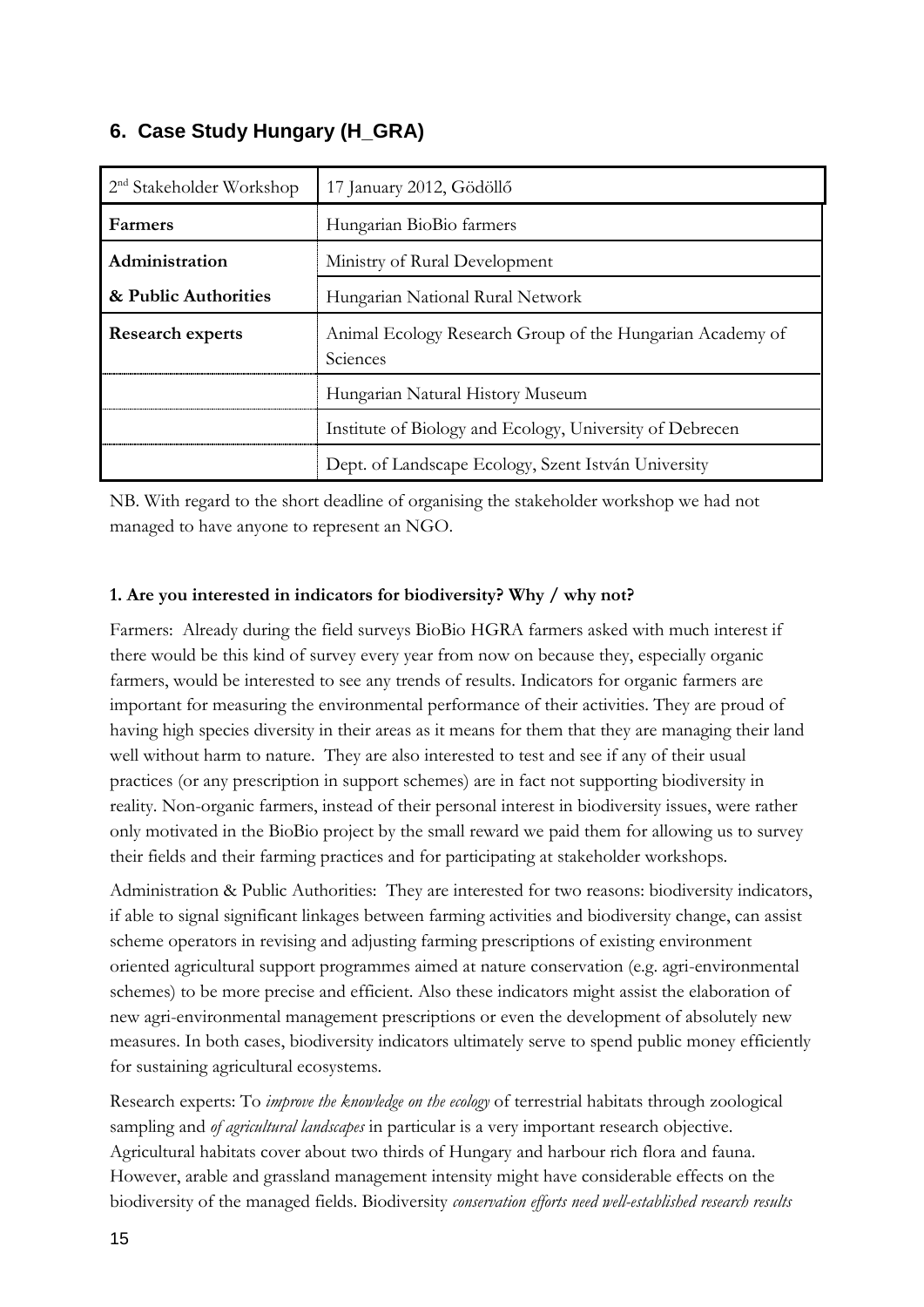and sound scientific background. Appropriate indicators are very essential to assess management (or any kind of) effects on biodiversity.

# **2. Do you see a specific need for such indicators for organic / low-input farming systems?**

Farmers: According to non-organic farmers there is no specific need for such indicators. They already feel that compulsory data provision is a heavy burden (e.g. keeping management conditions of lease contracts of national park directorates, keeping farming records for agrienvironmental scheme participation). Some organic farmers think that it is important to see how good their farming is from a biodiversity point. There is the example of one organic farmer to whom the BioBio field research activities have already provided new pieces of information that have changed his way of thinking about the use of his areas. Indicators therefore by their pure information character might even help changing famers" perceptions to use their land in more landscape and biodiversity friendly ways.

Administration & Public Authorities: Yes. Currently organic farming is hallmarked primarily by the healthy nature of its products but there is relatively little information available on the effects of these farming systems on biodiversity. It is also not clear how much low input systems (which do not aim for the specific organic label) differ from organic ones in terms of biodiversity effects because due to lack of quantifying biodiversity advantages and disadvantages it was not possible so far to identify quantitative differences between these two farming types.

Research experts: In the last decades, the demand to counteract the loss of farmland biodiversity and ecosystem degradation has resulted in the introduction of environmentally friendly, low input agricultural management methods, such as agri-environment schemes and organic farming. Appropriate indicators are needed to assess the benefits of these low input farming systems on biodiversity in order to be able to identify factors to be improved among management practices. The benefits of low input farming systems have been proven in several former studies, however, most of these focused only on the managed arable crop or grassland, and neglected the management effects on the flora and fauna living on the rest of the farm area (non productive areas). Therefore indicators, which assess the benefits of these areas at the whole farm level are still needed. Studies on farmland birds, plants and invertebrates in Central and Eastern European grasslands and arable fields show that the relationship between population declines and agricultural change has been driven by *different mechanisms* compared to Western Europe. The management of such low-input and organic systems *should not be directly extrapolated from Western Europe*, but should be based on domestic surveys and studies.

## **3. What could such indicators be used for?**

Farmers: For measuring the individual performance of the farms, signalling who uses his areas in a sustainable, nature-friendly way and to what extent. Could be used as additional information on contribution to biodiversity conservation of farm products or as a kind of quality brand/ certification schemes to gain market advantage.

Administration & Public Authorities: Biodiversity indicators can be used for identifying the conservation value and the importance of extensive farming systems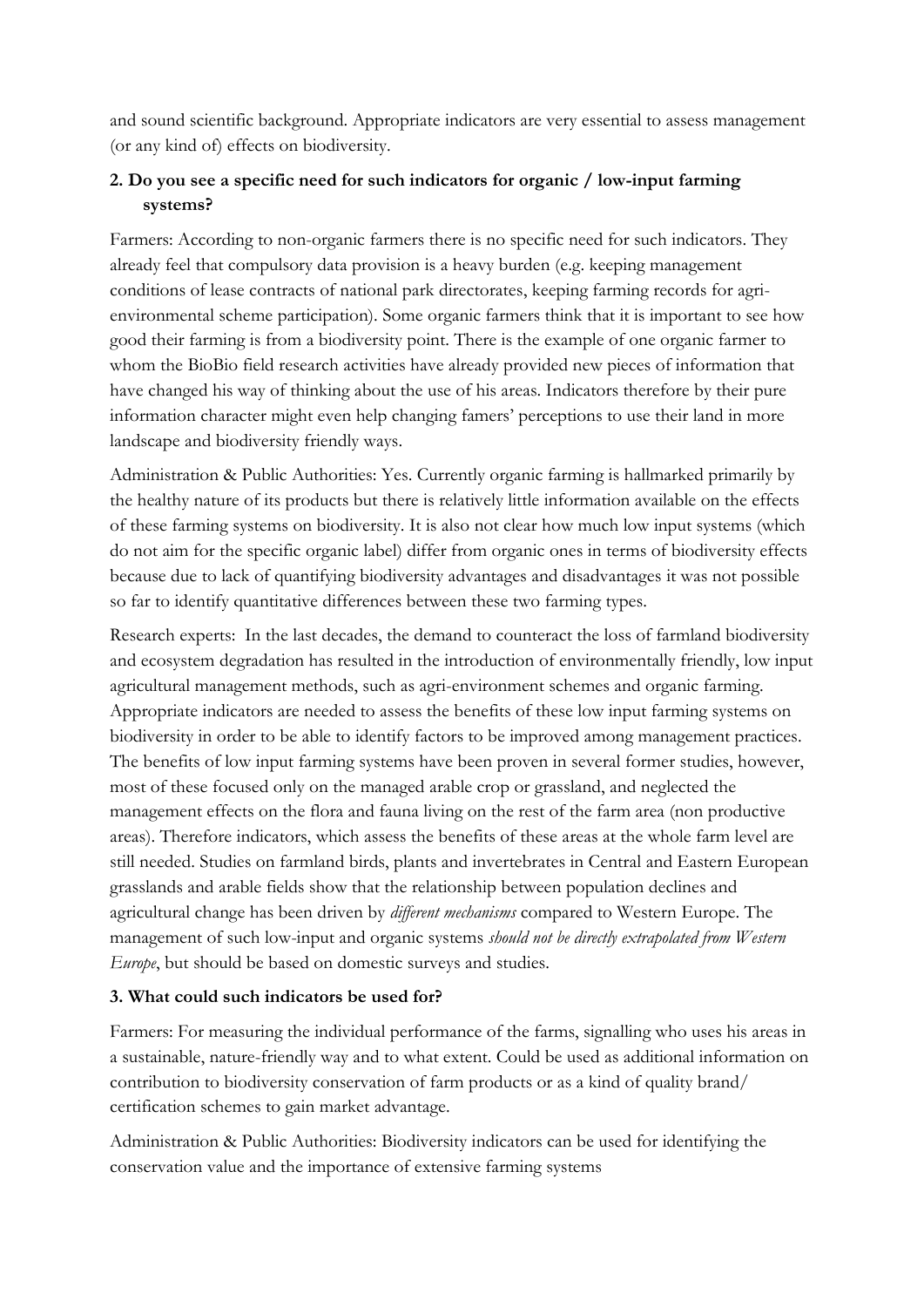Through evaluating and quantifying advantages of extensive farming systems from the point of view of nature conservation, biodiversity indicators are a good possibility for devising novel types of certification schemes based on the promotion of biodiversity promotion, besides existing organic certification schemes.

Research experts: Both *biotic and abiotic indicators* can be used to detect certain *effects of a treatment and of different habitat features*. Appropriate biotic indicators in an agricultural system are supposed to represent local and/or landscape scale conditions, e.g. physical (ploughing, trampling) and chemical (fertiliser and pesticide use) effects at local field level and effects of landscape composition and configuration at landscape level. Furthermore, indicators might be used to measure *intra- and interspecific interactions among the elements of communities in the agricultural habitats*, e.g. to measure vegetation effects on the zoological taxa. These indicators could provide *good earlywarning signals for environmental change*.

## **4. What are the major characteristics of the indicators to be used (scientifically solid, easy to measure, easily understood, attractive for a larger public, low cost)?**

#### Farmers: not relevant

Administration & Public Authorities: Indicators should be appropriate for use in long-term monitoring schemes, be robust enough to signal linkages between biodiversity change and farming methods to a significant degree. Besides their deep scientific basis, indicators should be easily interpretable by farmers, easy to be standardised and low cost. Surveying should not require deep scientific knowledge.

Research experts: Money and time always count. A well-used indicator is *easy and fast to measure* or sample. Samples are easily handled or in the case of biotic indicators (e.g. zoological indicators) easy to identify. Measurement/sampling does *not need special former knowledge* on the given indicator. It does not depend on several background effects (e.g. sampling does not need special weather conditions), which makes the measurements/sampling and the *interpretation* of the findings easier. *Costs* of measurement/sampling and of laboratory work are cheap. It is *widely* used. Therefore, comparison of results at international level is also possible.

## **5. What do you think about the indicators which were retained to be tested in the BioBio project?**

Farmers: They are considered very abstract, difficult to understand even for most educated farmers. Understanding the indicators and the message of the results in all cases requires help.

Administration & Public Authorities: Zoological indicators are probably able to react in a shorter time frame to changes in farming methods than botanical ones.

Research experts: Earthworms (*Lumbricidae*), spiders (*Araneae*) and bees (*Apoidea*) were used as indicators of low-input farming practices on farmland biodiversity. Their ecology is relatively well known and all three taxa have key roles in promoting ecosystem services, like soil decomposition, biological pest control and pollination. Furthermore, earthworms, spiders and bees have distinct habitat requirements, and thus can indicate both above- and below-ground effects of farmland management. However, these three taxa are relatively difficult to collect and to identify, but nevertheless species-rich.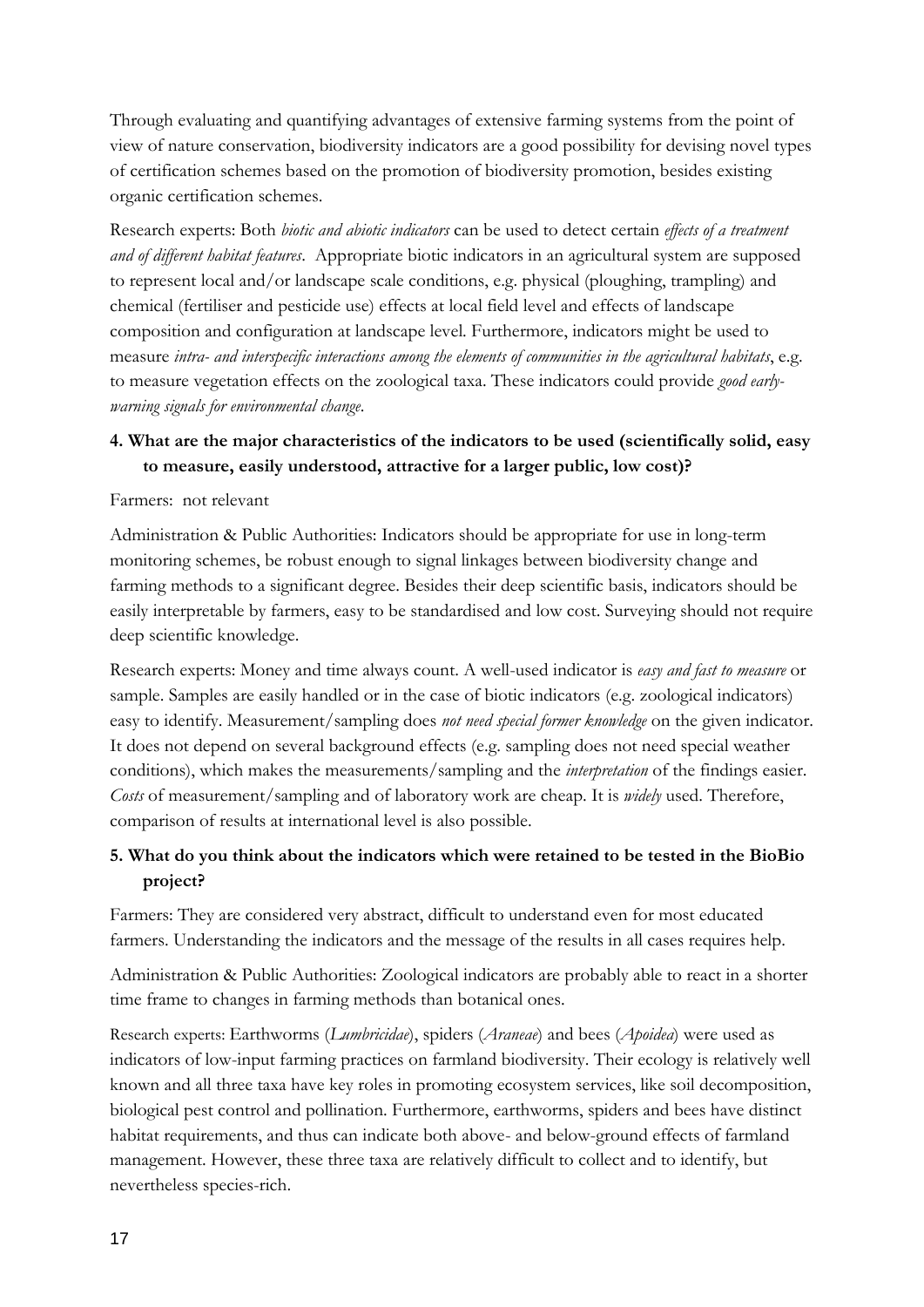### **6. Which indicators look more relevant and comprehensive for you?**

Farmers: Those which are related to landscape and species diversity as these are more understandable.

Administration & Public Authorities: Indicators related to species and landscape.

Research experts: Based on our research experiences, of the three zoological taxa, spiders seemed to be the most appropriate indicator in a whole farm approach based on the results of the Hungarian case studies, since they responded to the habitat type and habitat composition successfully, due to their moderate dispersal power (compared to bees). Bees and spiders were both sensitive to the local vegetation structure and/or composition, while management effects were only rarely detected.

### **7. Why develop farming biodiversity survey?**

Farmers: They do not see why to develop farming biodiversity survey. No idea.

Administration & Public Authorities: To collect long-term experiences to select farming practices that serve biodiversity conservation objectives. To advance the scientific basis for the development of agri-environment programmes, to improve environmental efficiency of such measures in order to be able to justify public money being spent. See more under answers for Question 1.

Research experts: The negative effects of intensive agriculture on biodiversity at the local and landscape scales are already well studied. Declining population trends of several plant, invertebrate and vertebrate taxa have been attributed to the multiplied use of inorganic fertilisers and pesticides and the increased land use worldwide. However, most of the studies focused on only the managed arable crop or grassland, and neglected the management effects on the flora and fauna living on the rest of the farm area. The approach of BioBio enabled us to investigate the habitats, which are not directly managed by farmers but which are influenced by farming practices and are important for most taxa living in agricultural landscapes within the farm, e.g. linear habitat features, forest patches and wetlands. Furthermore, regarding certain agricultural habitats, such as arable and other crop types, the lack of information on management effects on biodiversity is obvious, and no solid conclusion can be drawn. There is an urgent need for research, since more than half of Hungary is covered by arable land; therefore, the conservation of farmland birds largely depends on management practices there.

### **8. Who should pay it?**

Farmers: There is no interest for the farmer to pay for it. These costs have to be borne by the state or the payment programme.

Administration & Public Authorities: If indicators aim to serve the more efficient operation of payment schemes (e.g. agri-environment measures) then surveys should be paid by the state from public money as the surveys serve public objectives. Especially, the budget of rural development programmes have considerable sums (e.g. in technical support budget) for covering costs of such activities.

If indicators aim to serve purely scientific interest then national budget for research financing should be a resource.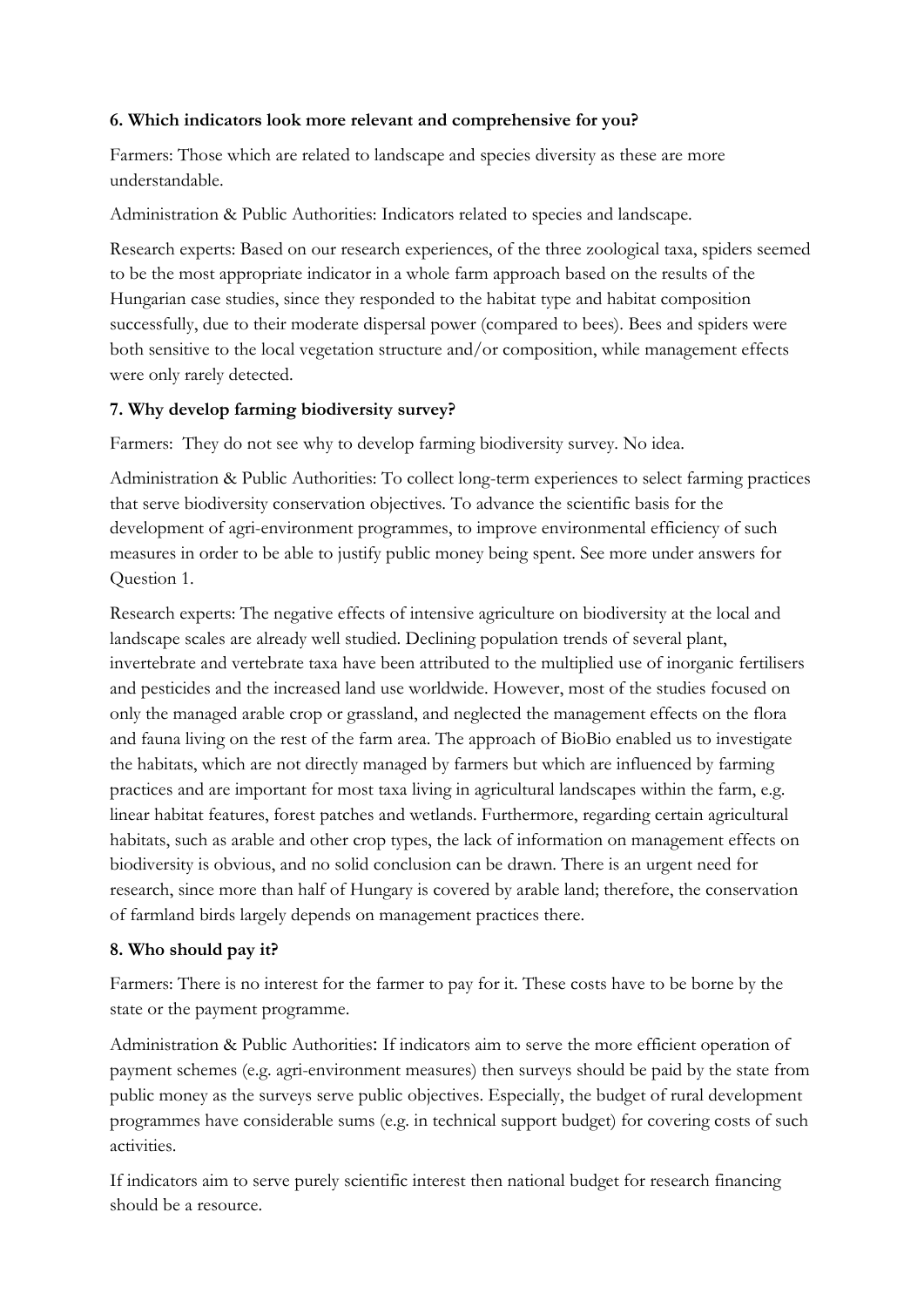Use of private money (e.g. from famers) can only be justified if the stakeholders (farmers) have direct benefits from these surveys. A good example to raise direct interest of farmers (and also of biodiversity as well) if a new certification scheme that serves biodiversity conservation objectives is elaborated.

Research experts: Scientific research such as studying agricultural environment is considerably important both for human well-being and from a conservation biology point of view. Therefore, costs should be funded by state financial resources. However, the agricultural ministry, leading e.g. most of the agri-environment programmes, does not support farmland biodiversity research, nor does it consider conservation biology knowledge in a systematic manner.

## **9. How do we include these results in existing policies (AEM), biodiversity action plans, agricultural policy assessment, etc.**

#### Farmers: not relevant

Administration & Public Authorities: The experiences gained with BioBio indicators will definitely be used in the agri-environmental monitoring system that is just about to start in Hungary.

Research experts: The scientific publication of some results of the Hungarian zoological samplings is already in progress in an international journal. However, beside scientific publications, national reports and communication with farmers and policy stakeholders is basically important to present the message of the project. There is a demand to develop a database for AEM studies, because these archives could be a good resource for meta-analyses which provides formal and quantitative synthesis of collection of studies. These syntheses could be used by authorities and stakeholders to develop/improve the AEM policies.

### **10. Can our indicators be used in national programs?**

Farmers: Yes, but no idea how they could be used.

Administration & Public Authorities: Same answer as for Question 9.

Research experts: The application of earthworms, spiders and bees is possible in national programs in certain agricultural and natural habitats, however, considering the relatively high costs and time-consuming sampling and identification procedure, well designed and optimised sampling is recommended. Besides, especially earthworms and bees are more habitat dependent due to their soil and flower resource requirements, while spiders are broadly distributed in mostly each habitat type.

### **11. Do you suggest other applications of the indicators?**

Farmers: No idea.

Administration & Public Authorities: Same answer as for Question 9.

Research experts: Yes, see answer to the Question 10. Instead of complete indicator taxa, it could be more efficient to find one particular indicator species (from a taxon which is considered as good indicator for AEM studies) and monitor them regularly (similarly to Natura 2000 programme).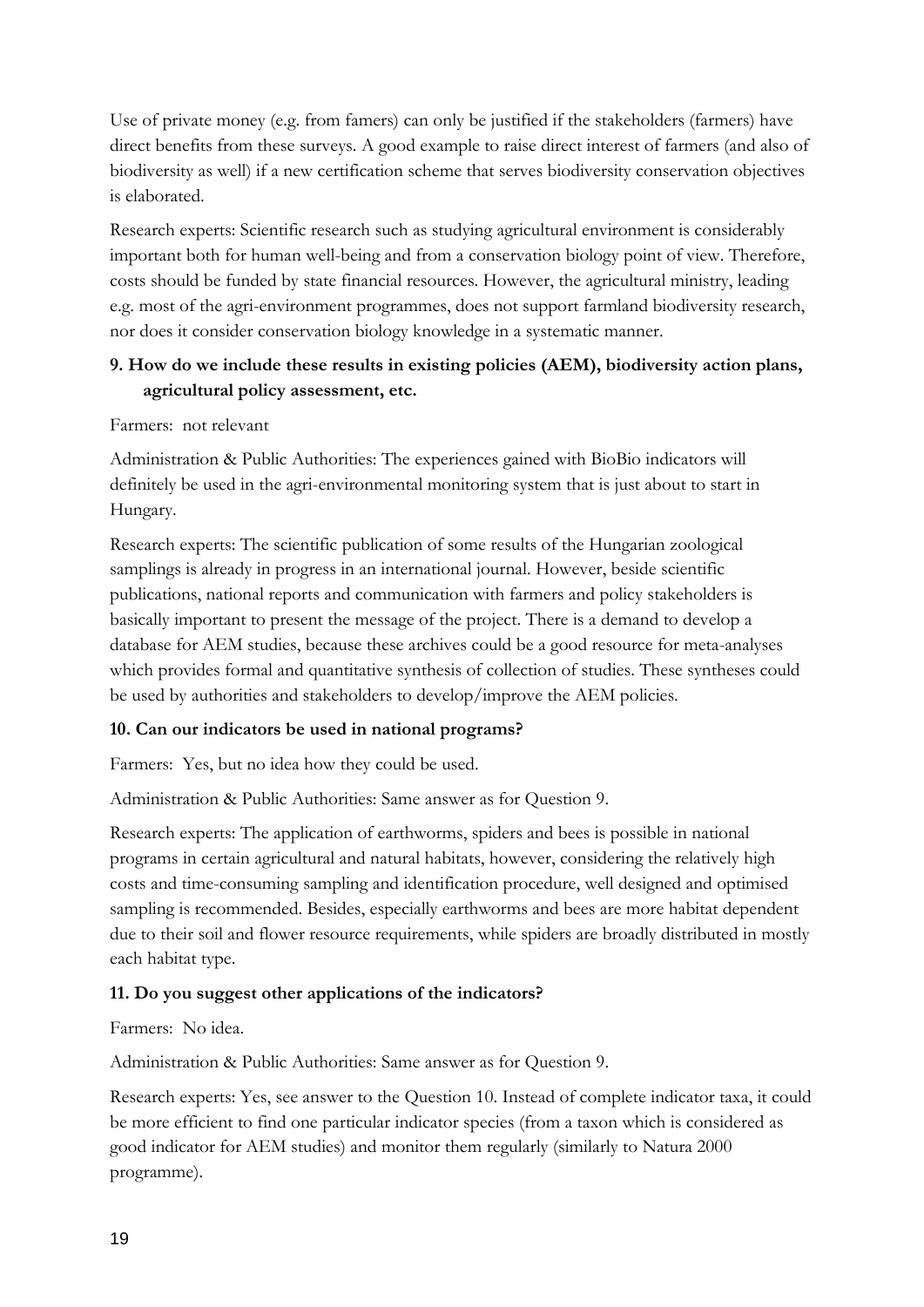### **12. Could you be a user of these indicators?**

Farmers: organic/ agri-environmental / innovative farmer: Not in a direct way, if biodiversity surveys are not carried out regularly. However, comparisons with other farm"s results might be interesting.

Administration & Public Authorities: Same answer as for Question 9.

Research experts: Yes, in the case of efficient knowledge on the ecology and taxonomy of the respective taxa.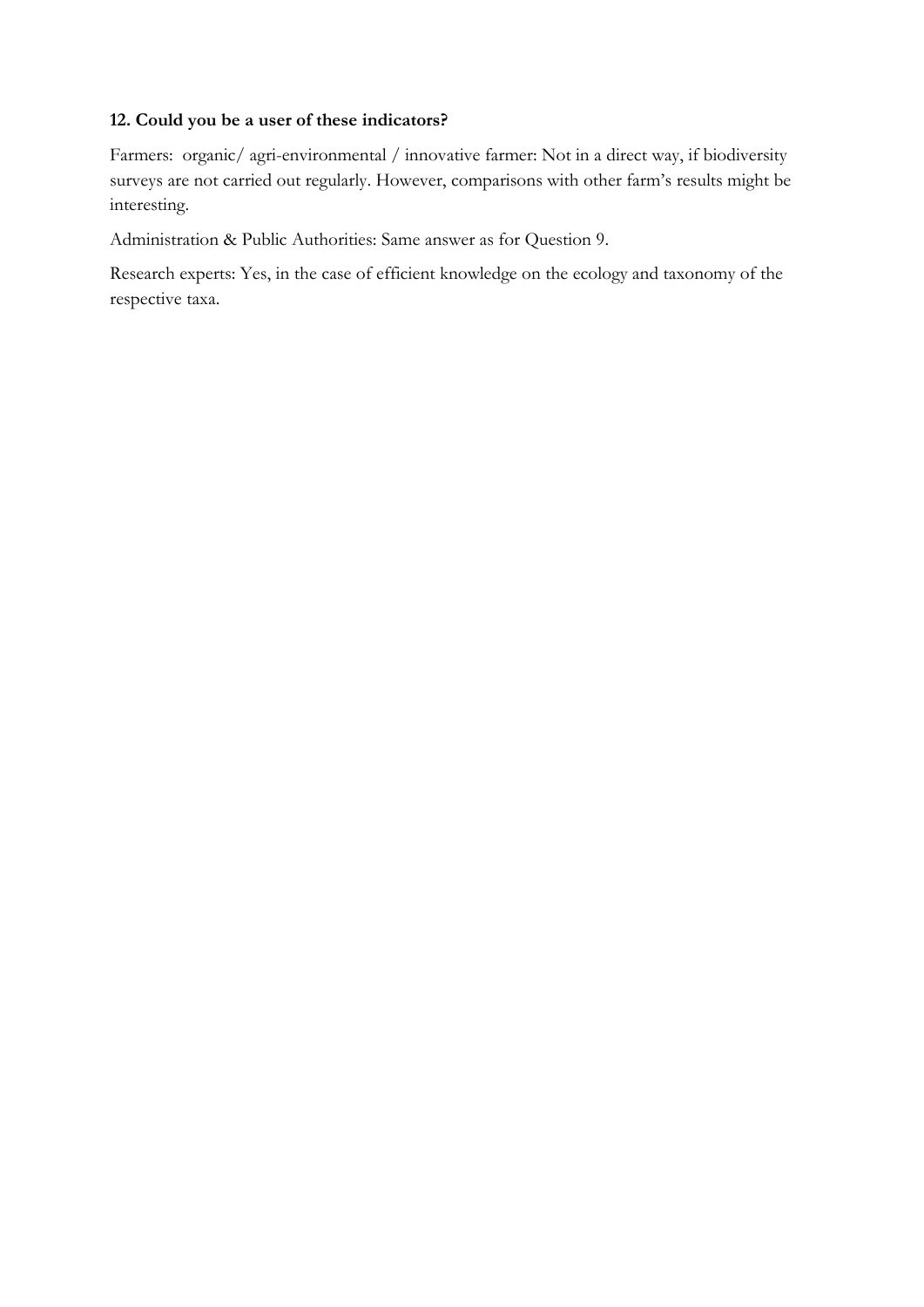# <span id="page-24-0"></span>**7. Case study Norway (N\_GRA)**

| 2 <sup>nd</sup> Stakeholder Workshop           | 24 January 2012, Vingelen, Tolga Kommune                 |  |  |  |
|------------------------------------------------|----------------------------------------------------------|--|--|--|
| <b>Farmers</b>                                 |                                                          |  |  |  |
| Ingulf Os                                      | Organic farmer, Os                                       |  |  |  |
| <b>Bente Kristiansen</b>                       | Organic farmer, Os                                       |  |  |  |
| Aksel Haagaas                                  | Organic farmer, Tynset                                   |  |  |  |
| Aashild Westgaard                              | Conventional farmer, Vingelen                            |  |  |  |
| Per Volden                                     | Organic farmer, Os                                       |  |  |  |
| Ola Trøeng                                     | Conventional farmer, Vingelen                            |  |  |  |
| Roar Moen                                      | Conventional farmer, Tylldalen                           |  |  |  |
| <b>Administration &amp; Public Authorities</b> |                                                          |  |  |  |
| Per M. Langoien                                | Os Kommune, Agricultural Authority                       |  |  |  |
| Gunnbjørn Trøan                                | Tolga kommune, Agricultural Authority                    |  |  |  |
| Hilde Aanes                                    | Alvdal/Tynset kommune, Agricultural Authority            |  |  |  |
| Kristin Bryhn                                  | Hedmark County Governor's Office, Agricultural Authority |  |  |  |
| <b>NGOs</b>                                    |                                                          |  |  |  |
| Helge Christie                                 | Oikos - Organic Norway                                   |  |  |  |
| Others                                         |                                                          |  |  |  |
| Wendy Fjellstad (wef)                          | <b>BIOBIO</b> member                                     |  |  |  |
| Wenche Dramstad (wed)                          | <b>BIOBIO</b> member                                     |  |  |  |
| Sebastian Eiter (see)                          | <b>BIOBIO</b> member                                     |  |  |  |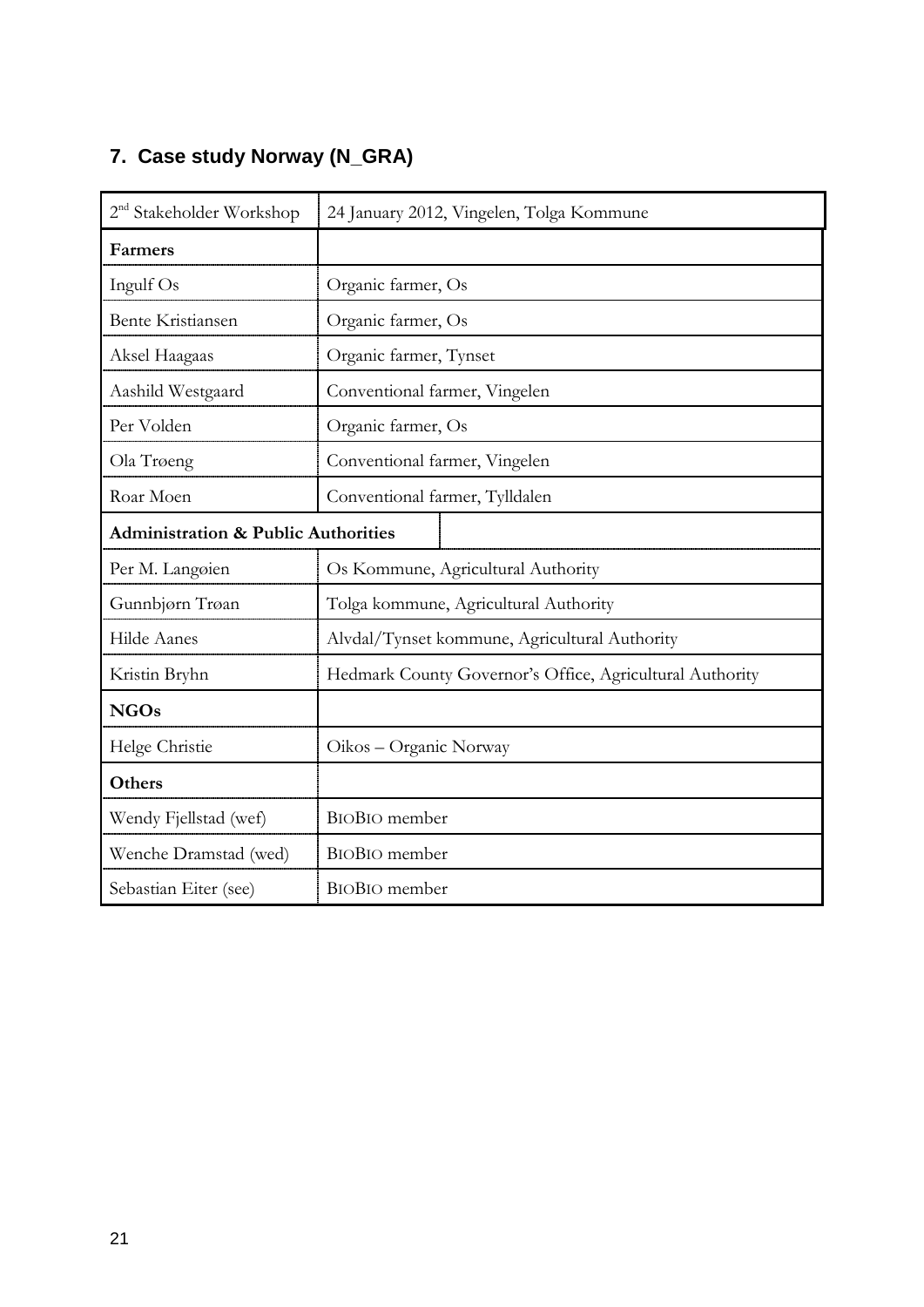

### **1. Are you interested in indicators for biodiversity? Why / why not?**

- Yes, biodiversity indicators are interesting. To do with good agronomy.
- Yes, I believe that biodiversity is important
- One farmer had a shock-experience in USA agro-chemicals in the drinking water the authorities came and filled the wells with cement to stop people drinking from them. After that he started studying again and has worked to «convert» his neighbours. Some were converted – others aren"t interested at all.
- Another farmer points out that many are just struggling to get along they might see that things aren"t right, but can"t do anything about it because economics underlies everything. Should people put up with a poor economy because they believe in protecting the environment or should they live in the world we live in?

# **2. Do you see a specific need for such indicators for organic / low-input farming systems?**

- No not especially just there.
- Indicators are especially important when it comes to the outfields for promoting the importance of using outfield resources.
- **3. What could such indicators be used for and why should they be used?**
- Maybe indicators can be the motivation we «need» to change the way agriculture is practiced?
- Public information satisfy curiosity find out about connections in nature.
- Maybe they can be used in marketing  $e.g.$  to give a premium to products with good indicator scores. All Norwegian lamb is almost organic because they just use the common grazing lands – could be sold in Europe as a quality product.
- At the moment, economics steers everything most sheep farmers have other jobs, so they can afford to be organic – but farmers with bigger farms, who rely on farming for their income – they can't survive. The politicians don't seem to be paying attention, and they go on about food being expensive. Maybe the indicators could help shift focus from the purely economic.
- Big predators mentioned again (relevance somewhat unclear).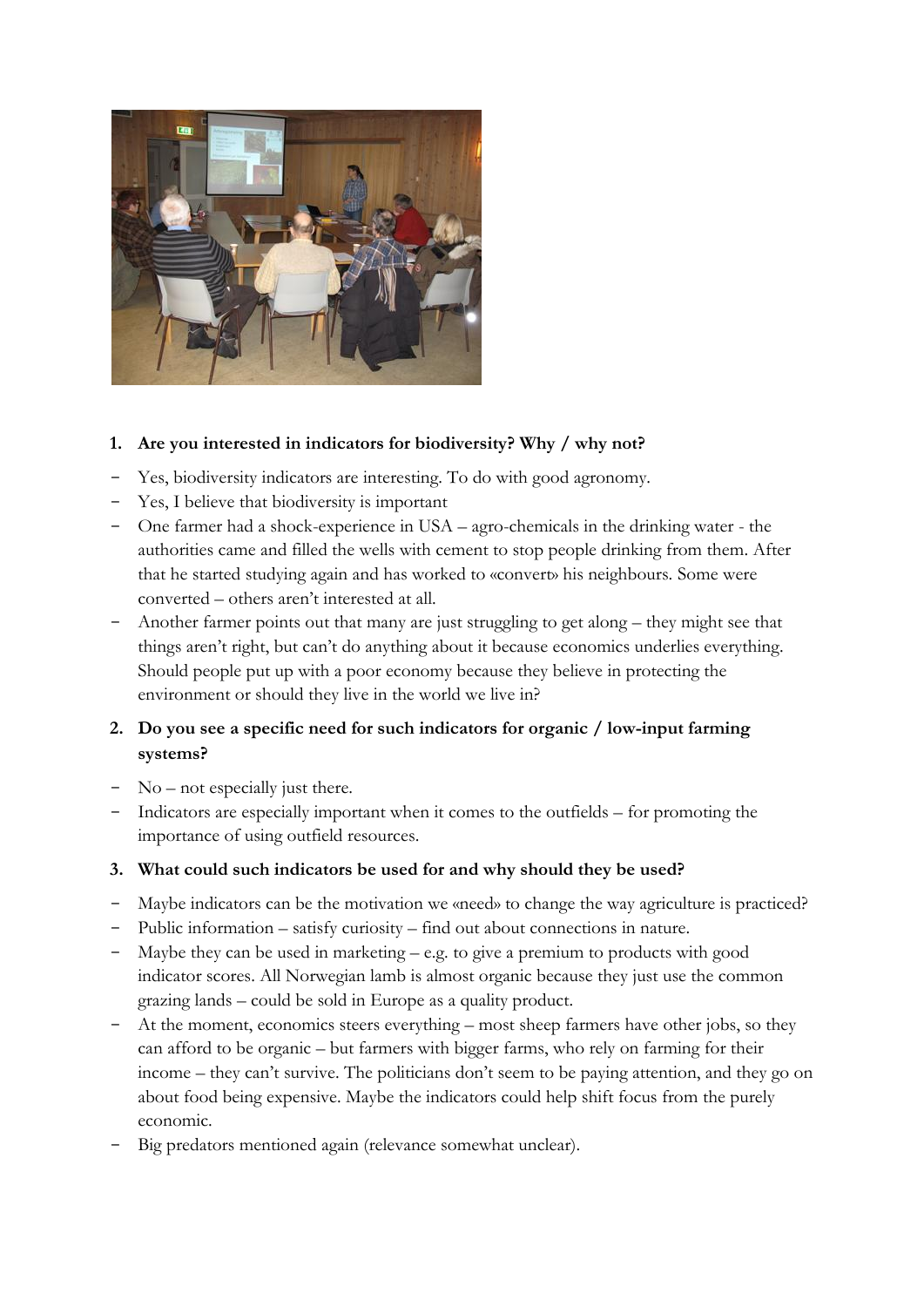## **4. What are the major characteristics of the indicators to be used (scientifically solid, easy to measure, easily understood, attractive for a larger public, low cost)?**

- Should be easy to understand. Good that stakeholders are deciding what should be included.
- Have to be able to trust the indicators.
- Should have a short response time pick up changes quickly.
- They are bound to be scientifically solid anyway the way the BioBio team are working!
- It"s hard to communicate these complicated issues it"s important that the indicators simplify things - this is also what the politicians need!

## **5. What do you think about the indicators which were retained to be tested in the BioBio project?**

- A lot of this makes very good sense in spite of it coming from researchers! It's easy to understand and seems logical and reasonable.
- Fungi should have been included as indicators. Symbiosis between fungi and green plants is important. Fungi can tell you about all sorts of habitats – and they are found all over Europe – also in drier countries (examples from Tenerife)
- Soil compaction is important measure soil density.
- Earthworms aren"t easy you can be organic but if you drive a big muck-spreader you might not have any worms. Or you can operate conventionally and use artificial fertiliser and have lots of worms. Soil pH is really important and soil compaction.

### **6. Which indicators look more relevant and comprehensive for you?**

- Habitat richness and management indicators seem particularly important but you need the control, to check how these actually relate to species.
- The management indicators seem most important they are the ones that people steer and that can be changed by politics – the others are measured on the ground and you can't do so much to change them.

### **7. Who should pay for indicator recording?**

- The State should pay.
- Partly the State/partly producers
- Would have to be covered in the annual "Agricultural Agreement" where the State and farmer's organisations agree on payments to agriculture.
- The management indicators could be included in the reporting that the farmers do anyway the State can pay – the farmers contribute with their time filling in the forms.
- Maybe it doesn"t have to be covered by the Agricultural Agreement what about the Directorate dealing with security issues? Ultimately this all relates to food security.
- Why should farmers who actually have biodiversity carry the costs of proving that? That would mean an even lower return on our products. The consumers should at least share the cost.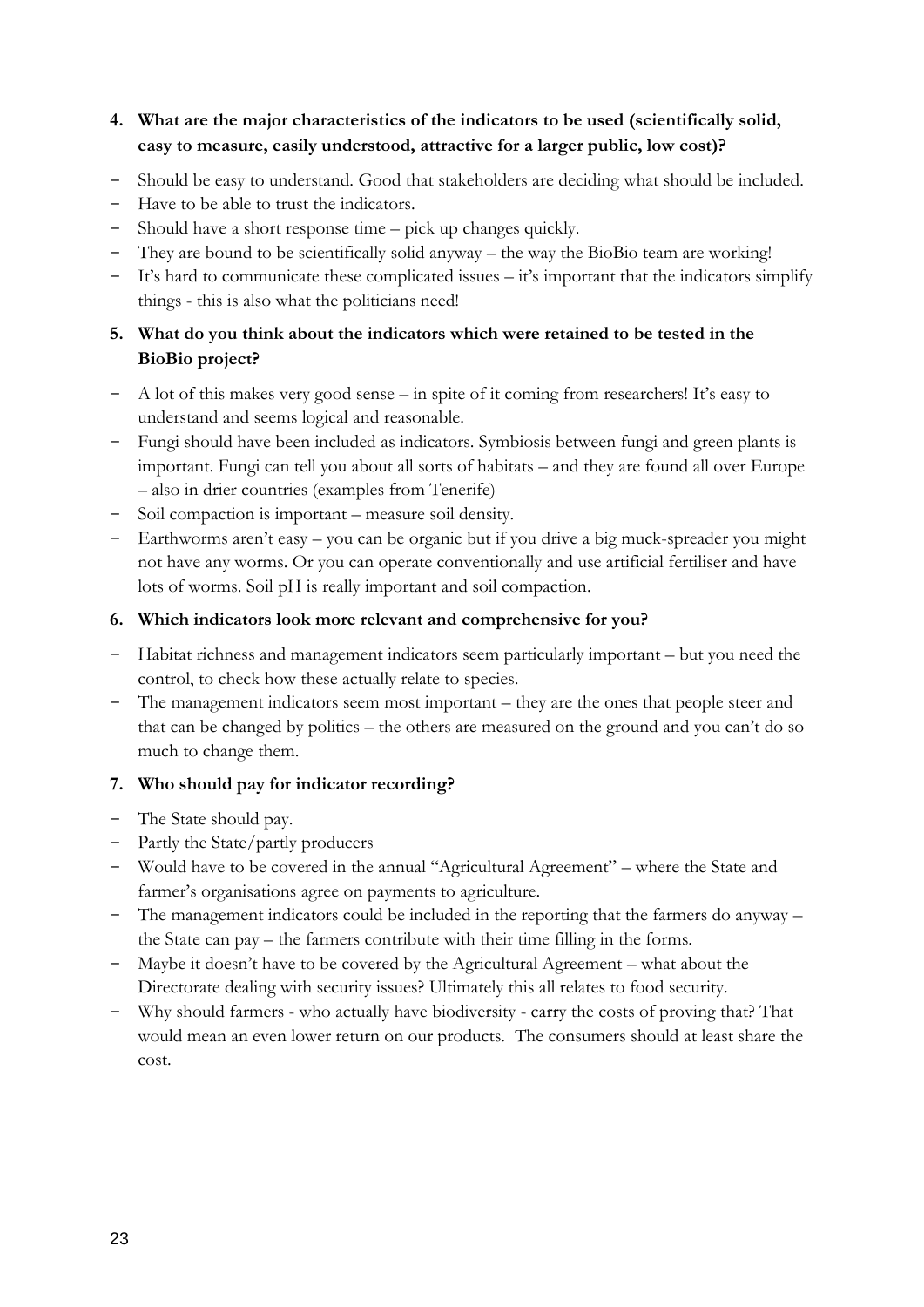# **8. How do we include these results in existing policies (AEM), biodiversity action plans, agricultural policy assessment, etc.**

*The question was specified for the case study: Do you think the indicators can/should be used in evaluating the effectiveness of agri-environmental schemes such as the Regional Environmental Programmes (RMP) or SMIL?*

- The farmers say no.
- "It is sufficient that the agri-environmental subsidies are useful for the farmers" not much of a vote for documenting the environmental effectiveness of subsidies.

# **9. Can our indicators be used in national monitoring programmes for biodiversity?**

Yes

### **10. Do you suggest other applications of the indicators?**

- A mark of product quality, but… (not a straightforward issue)
- Measure the indicators every fifth year and show the politicians the results so policies can be designed based on evidence rather than opinions and guessing.

### **11. Could you be a user of these indicators?**

Maybe they could be used in marketing of local products (although that's profit-thinking again...)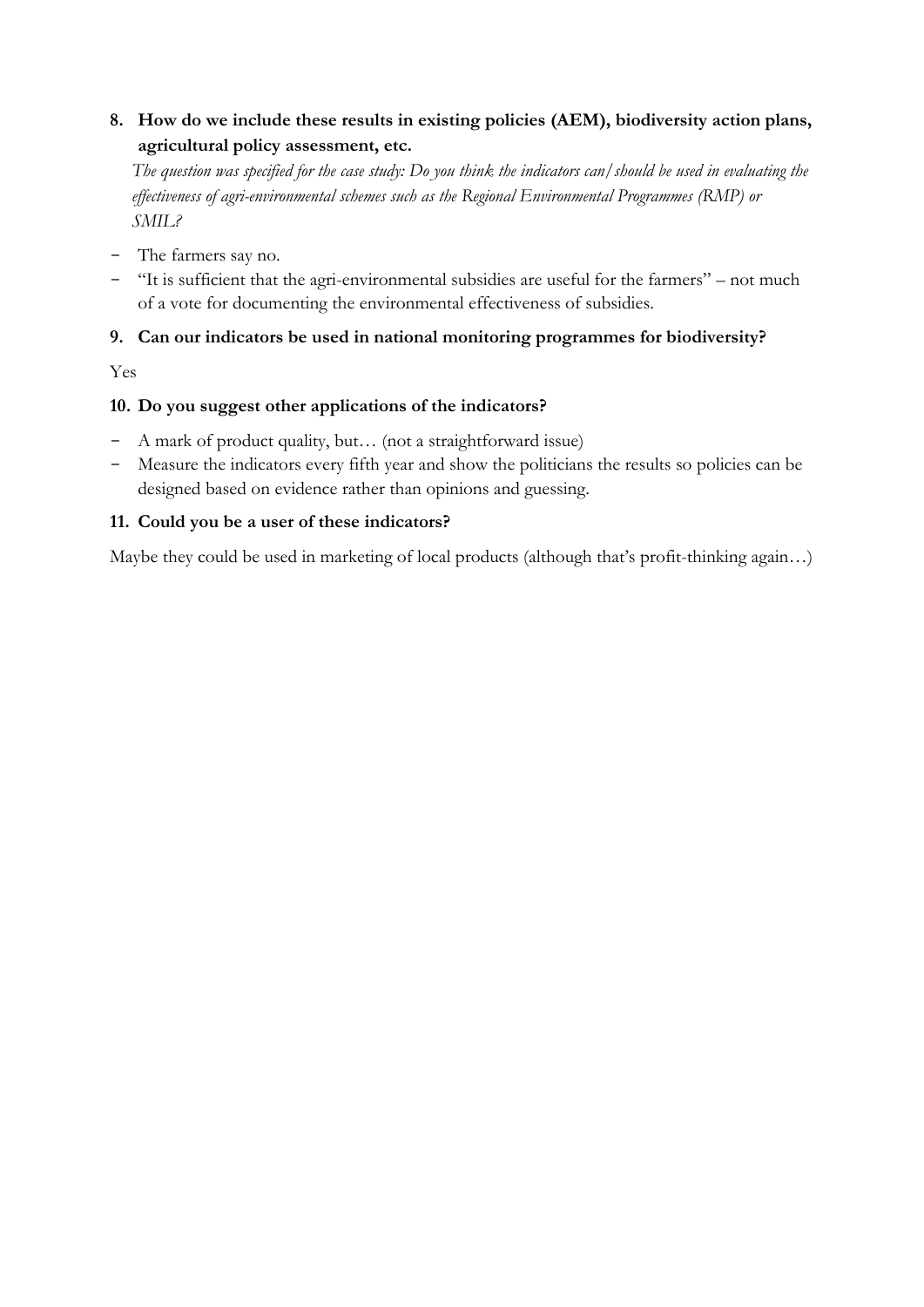# <span id="page-28-0"></span>**8. Case Study Switzerland (C\_GRA)**

| 2 <sup>nd</sup> Stakeholder Workshop   | 7 December 2011, Hotel Metzgern, Stalden |  |  |
|----------------------------------------|------------------------------------------|--|--|
| Farmers                                |                                          |  |  |
| Administration & Public<br>Authorities |                                          |  |  |
| Barbara Steiner                        | Federal Office for Agriculture           |  |  |
| <b>NGOs</b>                            |                                          |  |  |
| Peter Althaus                          | IP Suisse                                |  |  |
| Alexandra Cropt                        | Swiss farmers' association               |  |  |
| Urs Klemm                              | Consumer' organisation                   |  |  |
| Barbara Oppliger                       | Consumers' organisation                  |  |  |
| Lukas Pfiffner                         | <b>FIBL</b>                              |  |  |
| Others                                 |                                          |  |  |
| Felix Herzog                           | FDEA-ART BioBio team                     |  |  |
| Manuel Schneider                       | FDEA-ART BioBio team                     |  |  |
| Gisela Lüscher                         | FDEA-ART BioBio team                     |  |  |
| Luisa Last                             | FDEA-ART BioBio team                     |  |  |
| Susanne Riedel                         | FDEA-ART BioBio team                     |  |  |

### **1. Are you interested in indicators for biodiversity? Why / why not?**

- Yes. Trend to regional products is continuing. Consciousness for biodiversity is growing, but knowledge concerning biodiversity among consumers is still low. Interesting for decision maker in politics, environmental NGOs., ecological programs…
- Producers which want to use biodiversity as selling point should create a label, but new labels are not demanded, would need a high communication input.
- Interested. Such indicators could be useful to measure biodiversity in a uniform way, on national as well as on European level. It is also a measure for the actual situation
- Not interested. Other project already existing which looks at this kind of indicators.
- Biodiversity is one of the most important criteria for the evaluation of ecological measures in the context of sustainability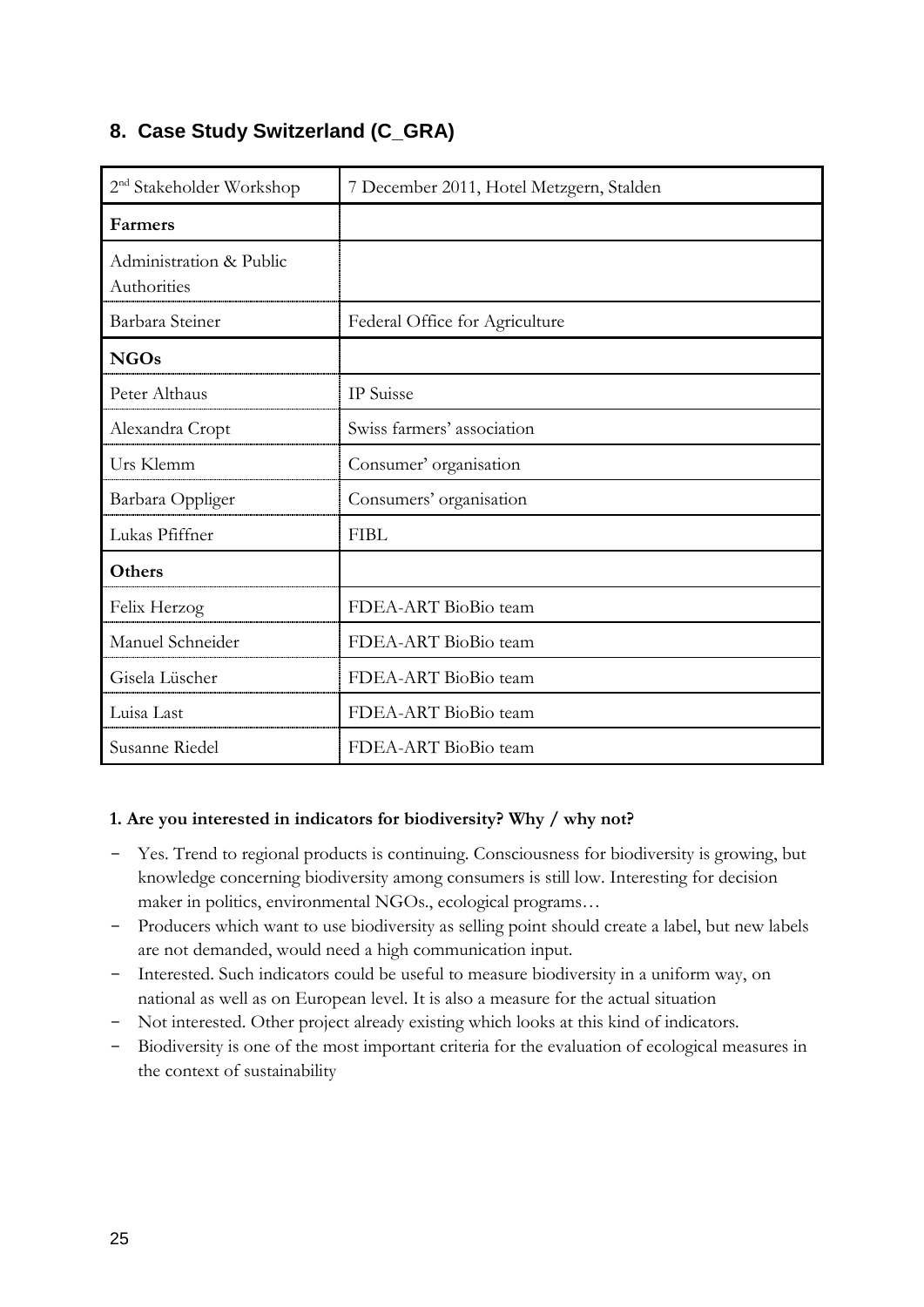# **2. Do you see a specific need for such indicators for organic / low-input farming systems?**

- It is assumed that organic farming and extensification promote biodiversity. If in this project it is shown that this is not automatically the case, biodiversity should be formulated as a separate mandate and in this case indicators would be needed to monitor these measures.
- The Swiss Bio label "bud" is very known throughout Switzerland, there is no need for a new label in organic farming.
- These indicators should also be useful for conventional farming systems as IP Suisse. They should not be restricted to extensive or organic farming systems.
- Only limited. Reason for this is the farm level. Biodiversity is not measurable for only one farm, rather for a restricted landscape level.
- No, it is important to assess biodiversity independent from farming systems. This should contribute to a competitive situation in this area.

## **3. What could such indicators be used for?**

- Impact monitoring, marketing, label (???), awareness rising e.g. at schools, decision maker in politics, supermarkets…
- They could be used in different domains of the agricultural sector:
- Agricultural services in the matter of biodiverstity within the Swiss biodiversity strategy
- Contributions to biodiversity in the agricultural policy framework 2014-2017
- Labels
- Ecological network
- Regional nature park
- They need to present an additional benefit for agricultural production and translate the numerous efforts established in Switzerland
- On an agro-political level these indicators could be used to show that Switzerland has or has not a leading position concerning biodiversity. Additionally these figures show that farming systems according to ÖLN are better than organic farming systems, at least for Switzerland.
- As expenditures for a sustainable production they are often claimed as an additional cost factor. It seems important that clear criteria for their evaluation should be available.

## **4. What are the major characteristics of the indicators to be used (scientifically solid, easy to measure, easily understood, attractive for a larger public, low cost)?**

- Depending on the application: for the larger public: Flag-ship-species for politics: easy (cheap) to measure for biodiversity: scientifically strong
- Comprehensible for farmers and consumers, easy to measure, cheap, good scientific basis, to be extrapolated for other farming systems, translation of an additional benefit for agricultural production.
- Easy to collect and to control.
- Long-term applicability, possibility to get an overview covering a large area.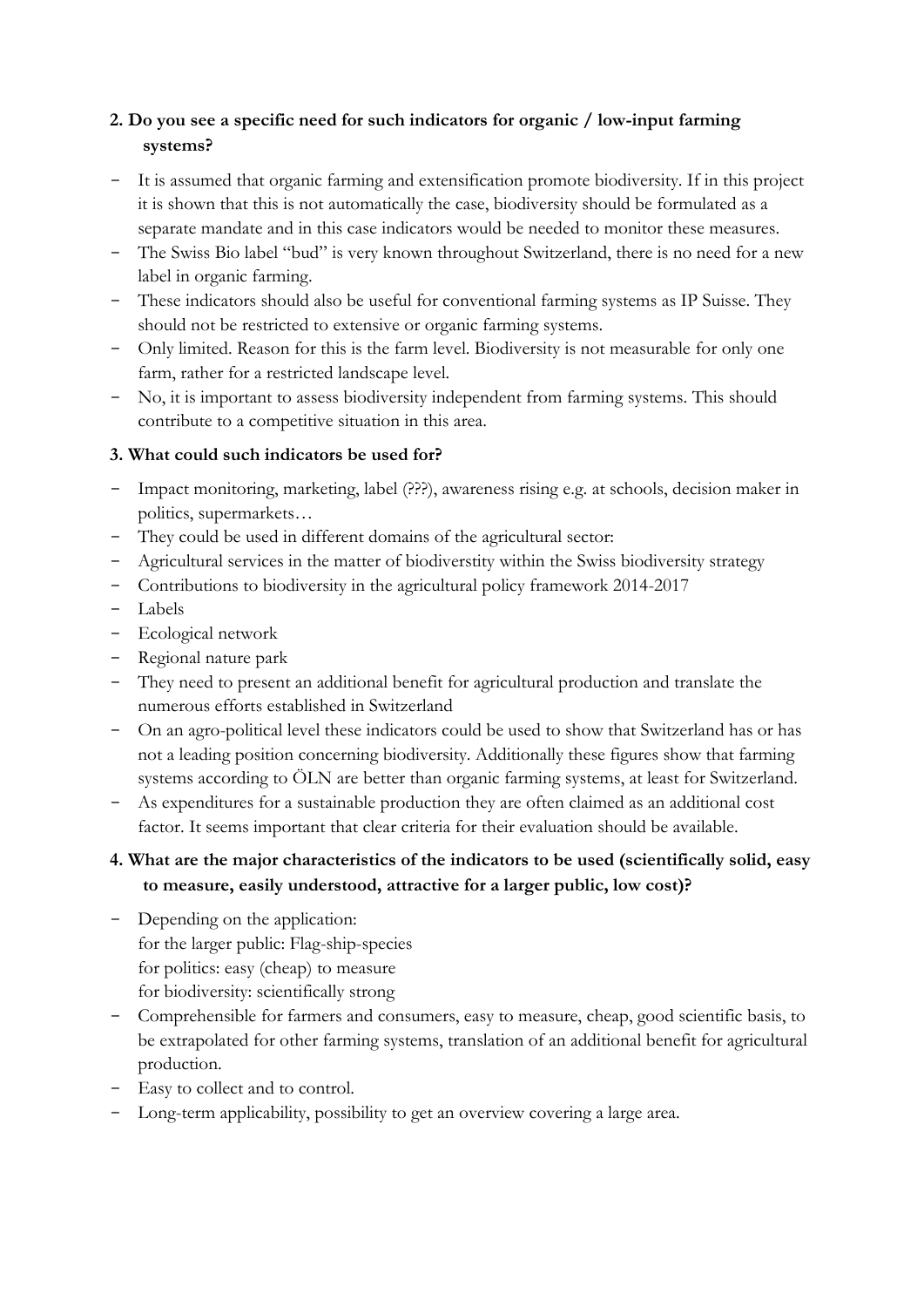## **5. What do you think about the indicators which were retained to be tested in the BioBio project?**

- Suited for research, for decision-makers, adjusting regulations, for the larger public rather too complicated.
- A solid basis to measure and compare farm biodiversity with regard to valorizing the agricultural production.
- The problem is always the reference parameter: per hectare or per farm? This is confusing and not quite clean, because system borders are strongly changed like this.
- It is a pity that you don"t provide more concrete recommendations for the farmers on how to enhance biodiversity on his farm.
- Indicators have to be evaluated individually. Following problems are open:

- Reference to a natural environment. The existing investigations only compare farms, but not in relation to a natural environment.

- Quantitative aspects: as the results show, the number of species grows with the area of the farm and the included compensation area. This can result in classifying a farm to high biodiversity, if on a big monoculture farm a biotope area can be found. Quantification necessary.

- investigations of different indicators are time-consuming so they cannot be carried out covering a large area. Risk of compiling precise punctual values that are imprecise or even wrong in the overall context.

- Question of the objective: evaluating biodiversity that is present on the area of a farm or impact of management system on biodiversity? Seems reasonable to concentrate on the first question and to approach the impact of management systems within a sustainability assessment.

- Management factors should rather be integrated in an overall sustainability assessment. Same questions for genetic diversity as for species diversity.

## **6. Which indicators look more relevant and comprehensive for you?**

- Correlation of species to habitat biodiversity.
- Indicator on cultivated species. This could also include farm animals.
- Indicator on diversity of habitats is also interesting.
- Most important are relations of management to species diversity. From this concrete measures can be taken. Habitats are preexisting.
- Hierarchy of indicators is rather the question. If the objective is a large-scale assessment of biodiversity within a region and of the single farms, the hierarchy could be as follows:
- Assessment of habitat density, surface ratio and network via aerial pictures.
- Rough collecting of species data at several locations.
- Detailed collection via species identification and genetic diversity on a reasonable percentage of the rough collection.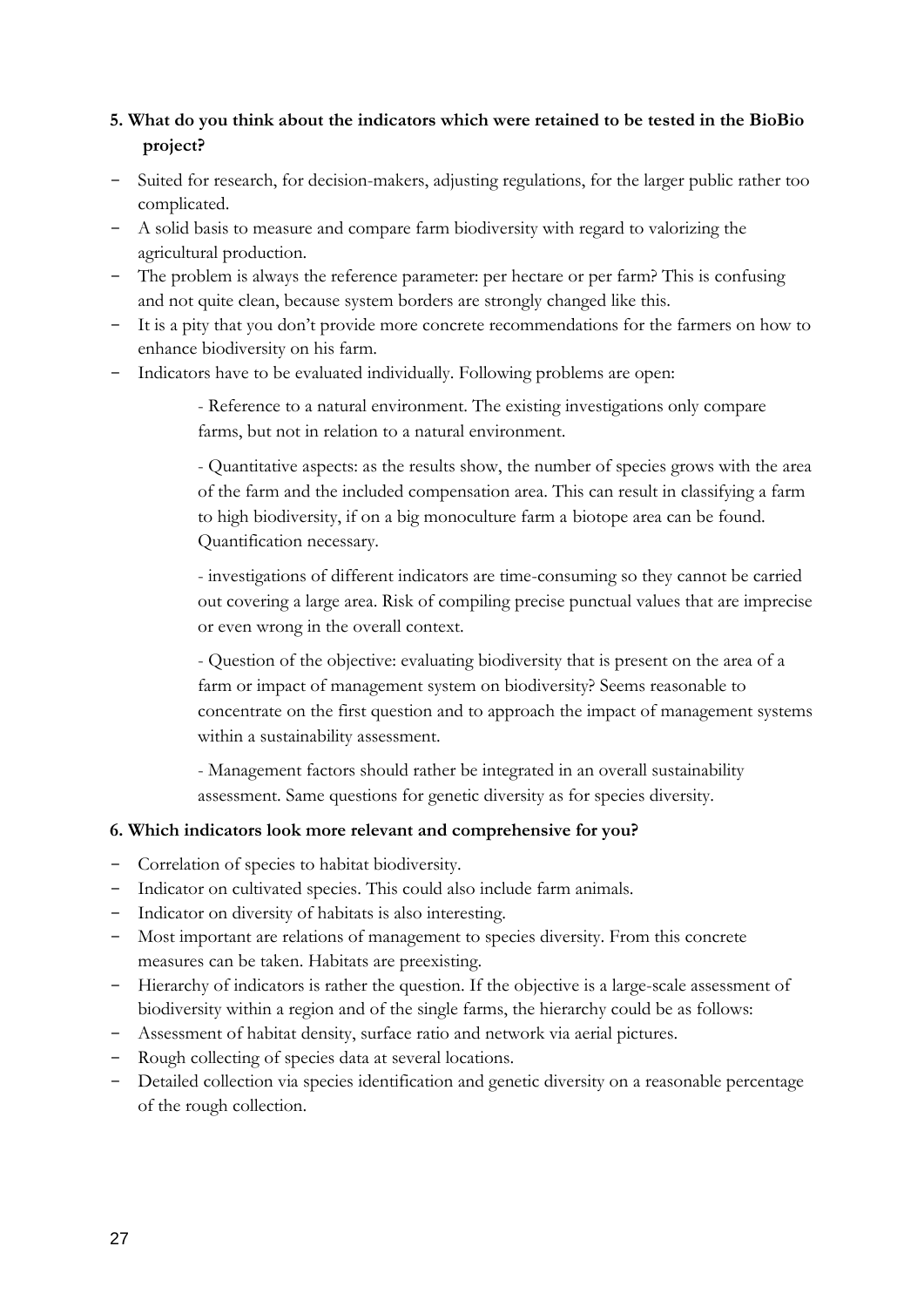### **7. Why develop farming biodiversity survey?**

- Targeted promotion of biodiversity via financial incentives, politics down to a local level (communities).
- Labels, evaluation of agricultural services within the Swiss biodiversity strategy,…
- Point system of IP-Suisse (already existing), direct payments.
- Improvement right/precise results, possibility to evaluate and promote the development of biodiversity on a large-scale, cost-benefit ratio.

## **8. Who should pay it?**

- The confederation, assigned to promote biodiversity. Producers, partly, if they can raise their income by applying this.
- Depending on the finality of the application. If indicators are used e.g. within the Swiss biodiversity strategy, measures have to be paid by the confederation, not within the agricultural budget.
- The confederation or more precisely the Office for the environment (FOEN). The FOEN should dispose of such indicators in order to fill the biodiversity strategy with concrete objectives and contents.
- Large-scale investigations could be integrated into regional planning programs and financed over corresponding budgets.
- Investigations on farm level could be financed like organic or IP products.

## **9. How do we include these results in existing policies (AEM), biodiversity action plans, agricultural policy assessment, etc.**

- I hope so.
- Yes.
- Yes. These indicators show where Switzerland is situated in an international context. But be careful with comparisons. It is not acceptable to compare an olive grove with Swiss agriculture.
- On a strategic level long-term biodiversity monitoring can build the basis for the development of farming systems that promote biodiversity.

## Prerequisite:

- Cost efficient and simple research method
- Regional approach
- Including external impacts of the farm concerning biodiversity (eg. Elimination of virgin forest for the production of imported soy forage).

### **10. Can our indicators be used in national programs?**

- Hopefully. It would be reasonable if they are significant.
- Yes.
- Rather no, because many regions are not comparable to conditions in Switzerland.
- Depending on the research objective. According to experience they have to be adapted, but it is worth looking for synergies.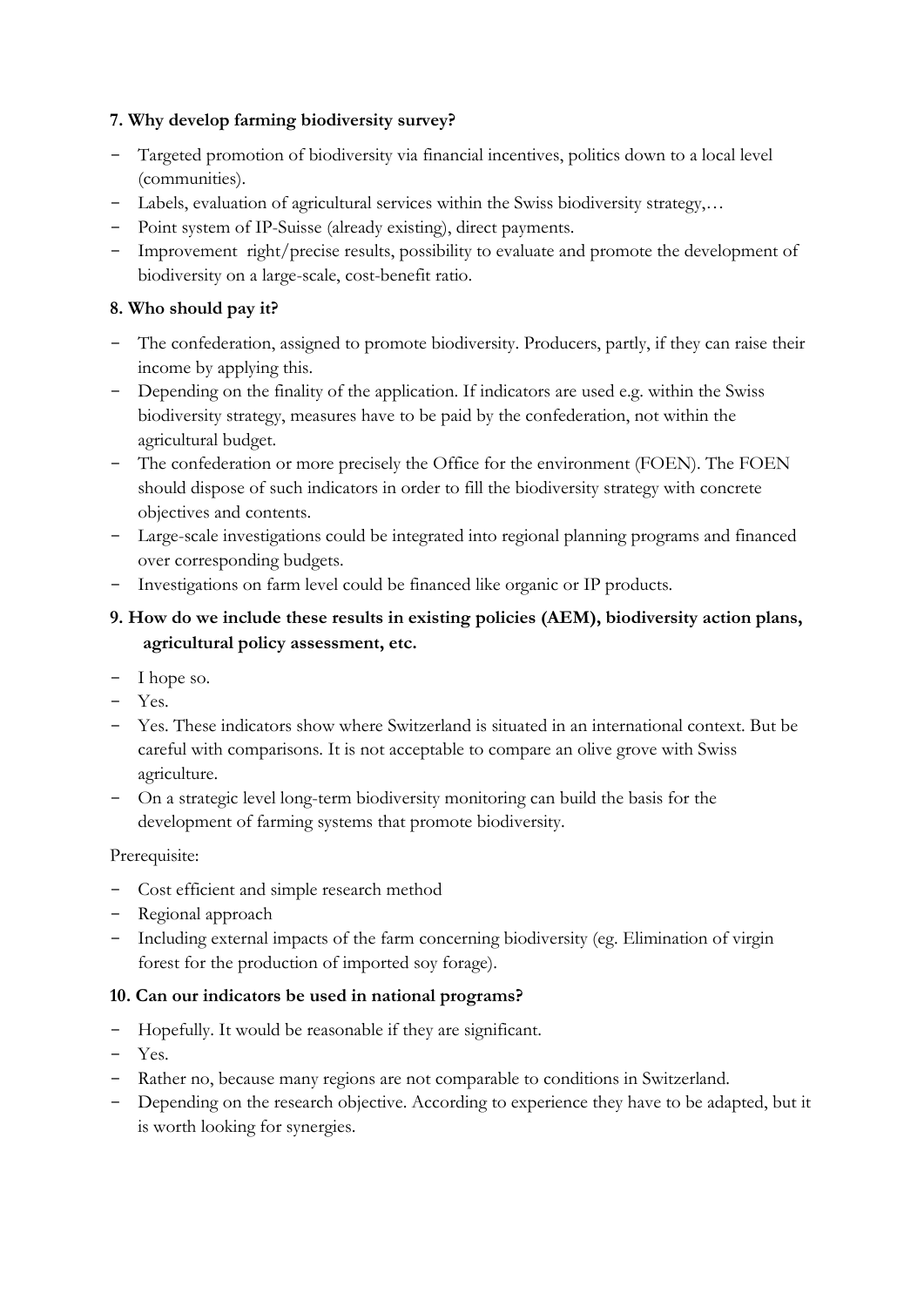### **11. Do you suggest other applications of the indicators?**

- As described above, possibly for creation of a new label.
- Also applicable for conventional farms.
- Promotion of biodiversity through evaluation of indicator measurements and deducted measures
- Conciliator function in the competition of different farming systems
- Advertising point to promote sustainable buyer behaviour.

#### **12. Could you be a user of these indicators?**

- I don"t think so.
- Not directly.
- Possible. But we have to discuss this with our project partner Schweizer Vogelwarte.
- The consumer organisations are open for the discussion concerning information for consumers regarding conscious shopping. A direct usufruct for the organisation not perceptible.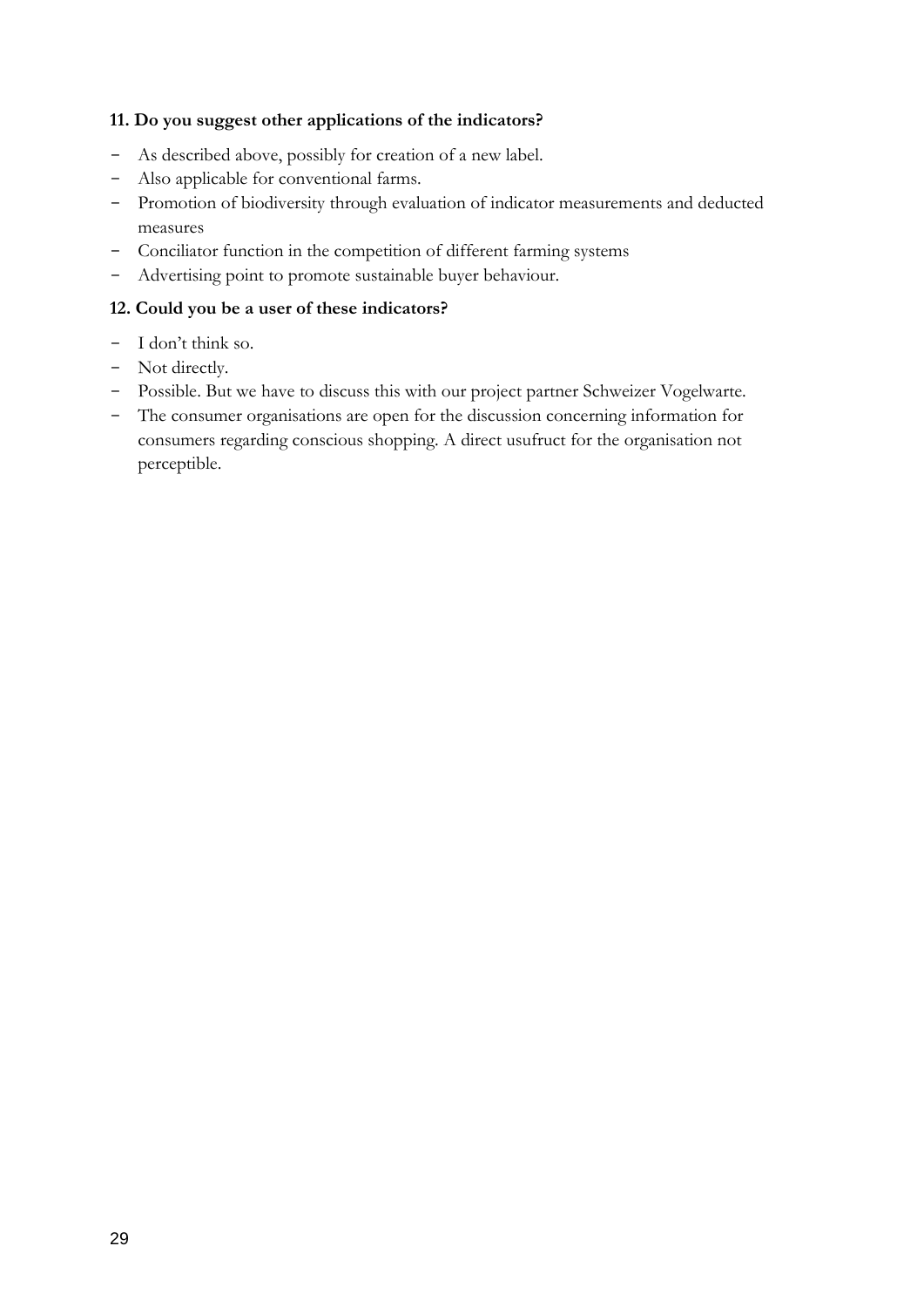# <span id="page-33-0"></span>**9. Case Study Wales (W\_GRA)**

Several local SAB members could not attend because it was a very busy time in preparation for Christmas markets or preparation for feed and maintenance of livestock over the Christmas break. An additional meeting was held in N. Wales with Arwyn Owen and Buddug Jones in the first week of January.

| $2nd$ Stakeholder Workshop                         | 22 December 2011, IBERS, Aberystwyth University                                                                                                                                                                                                                                                                           |  |  |
|----------------------------------------------------|---------------------------------------------------------------------------------------------------------------------------------------------------------------------------------------------------------------------------------------------------------------------------------------------------------------------------|--|--|
|                                                    | 6 January 2012, National Trust, Hafod y Llan, Nantgwynant                                                                                                                                                                                                                                                                 |  |  |
| Simon Lloyd-Williams                               | Farmer (Organic management system - Soil Association<br>registered)                                                                                                                                                                                                                                                       |  |  |
| Monica Lloyd-Williams                              | NGO - RSPB Education                                                                                                                                                                                                                                                                                                      |  |  |
| Kathleen Carroll (Substitute<br>for Ken Stebbings) | Public Authority - Rural Affairs, Welsh Assembly Government                                                                                                                                                                                                                                                               |  |  |
| Alun Lloyd Davies (AD)                             | Public Authority – Countryside Council for Wales, Land Use &<br>Management Advisor and Cambrian Mountains Ecosystems<br>Service PO.                                                                                                                                                                                       |  |  |
| Susan Fowler                                       | NGO - Director of Organic Centre Wales                                                                                                                                                                                                                                                                                    |  |  |
| Arwyn Owen                                         | Farmer and NGO (Farm Manager National Trust, Hafod y Llan<br>organic livestock production)                                                                                                                                                                                                                                |  |  |
| Buddug Jones (BJ)                                  | Public Authority - Countryside Council for Wales (Common<br>Land and Agriculture Advisor). Buddug Jones consulted with<br>colleagues at CCW to obtain an Agency rather than individual<br>'view' (Hilary Miller - Team Leader, Senior Landuse &<br>Management Advisor; Adrian Fowles - Senior Invertebrate<br>Ecologist). |  |  |
| Email consultation with                            |                                                                                                                                                                                                                                                                                                                           |  |  |
| Peter Segger (PS)                                  | Representative for organic food marketing                                                                                                                                                                                                                                                                                 |  |  |

## **1. Are you interested in indicators for biodiversity? Why / why not?**

Unanimous agreement "yes" for three reasons: a. policy making in the agri-environment sector, b. for farmers to monitor progress of their management to conserve and enhance biodiversity and c. as an early warning of adverse farming practices.

The focus of most farms is integrated land use and without clear indicators it is impossible to measure how successfully or otherwise a farm is achieving this goal of biodiversity and landscape conservation.

- They are a measure that can be given for delivery of biodiversity and would be beneficial to a whole list of various land use and management approaches (AD).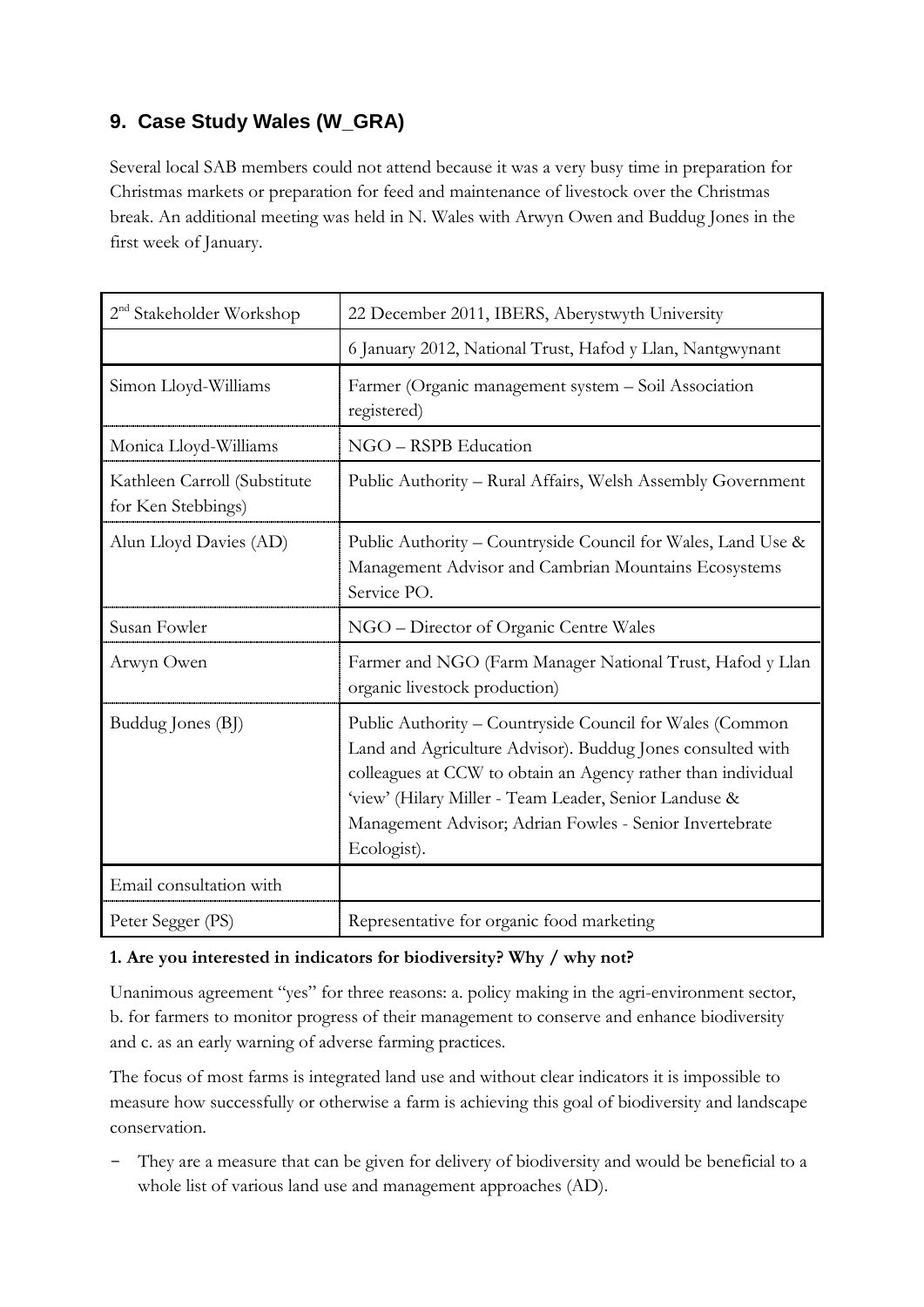- Indicators enable changes in biodiversity to be measured and are valuable in evaluating the effectiveness of agri-environment schemes. It is good to see agricultural biodiversity indicators included that assess levels of genetic diversity in crops and husbandry animals. Agricultural biodiversity is a subset of biodiversity and its components are important for food security (ecosystem service). It is also good that farm management indicators are included under D in the 'Status of indicator selection...' table – understanding the links between "traditional" farm management knowledge/techniques and agricultural biodiversity/Biodiversity is important (BJ).
- Low-intensity farming is probably the aim of most conservationists and has been the subject of a fair bit of research over the years across Europe. Perhaps this project is needed to reinforce that view at EU level, though it's sad if the message hasn't got across already (AF).
- Yes, observing and recording wildlife data from my, and any sustainable farm is one key indicator of the farm's resilience and sustainability. Others being soil, water, air, animals and energy factors. These together form one part of the overall indicator of sustainable development, others being the social and cultural indicators of any farm. We, together with the leading organic and low input farms and businesses in Europe and beyond, have worked for the past 3 years to find a form for this work. 'The Sustainability Flower' is the result and this we are now trying to develop. At home here, we do record several wildlife and environmental factors and all our work is to set this out as a " journey" to a better, more resilient and sustainable future. We need all the help we can get and express our enthusiasm for any project which can encourage us (PS).

## **2. Do you see a specific need for such indicators for organic / low-input farming systems?**

This was considered to be useful in terms of justification within agri-environment policy but in practical terms there was no more need for biodiversity monitoring using indicators in these sectors than for any other type of agriculture. Some suggested it was important to demonstrate the effects of different farming systems on biodiversity which by implication would require adoption of standard methods to assess biodiversity indicators across all farming sectors.

Yes, especially those that can help highlight benefits of organic/low-input farming to ecosystem services (BJ).

### **3. What could such indicators be used for?**

Assessment of progress towards biodiversity targets at the farm level and as an early warning of adverse effects of new farming practices/crops. Ability to link research projects using standardised methods and data sharing. Standard methods that can be used in the wider countryside by schools and NGO volunteers and compared with farm results. Use in policy development (decision making affecting farming types) and marketing of produce from farms.

- Used to provide baselines and to assess change over time.
- To act as a key outcome of biodiversity gain in various farming methods and to inform ecological services delivery (AD).
- Value-for-money suggests that agri-environment (AE) schemes should really be benefiting species that have declined from agricultural land through changing practices and are not just being replaced by species that are already ubiquitous in the managed countryside; if the only increase in earthworm diversity was related to species associated with manure heaps it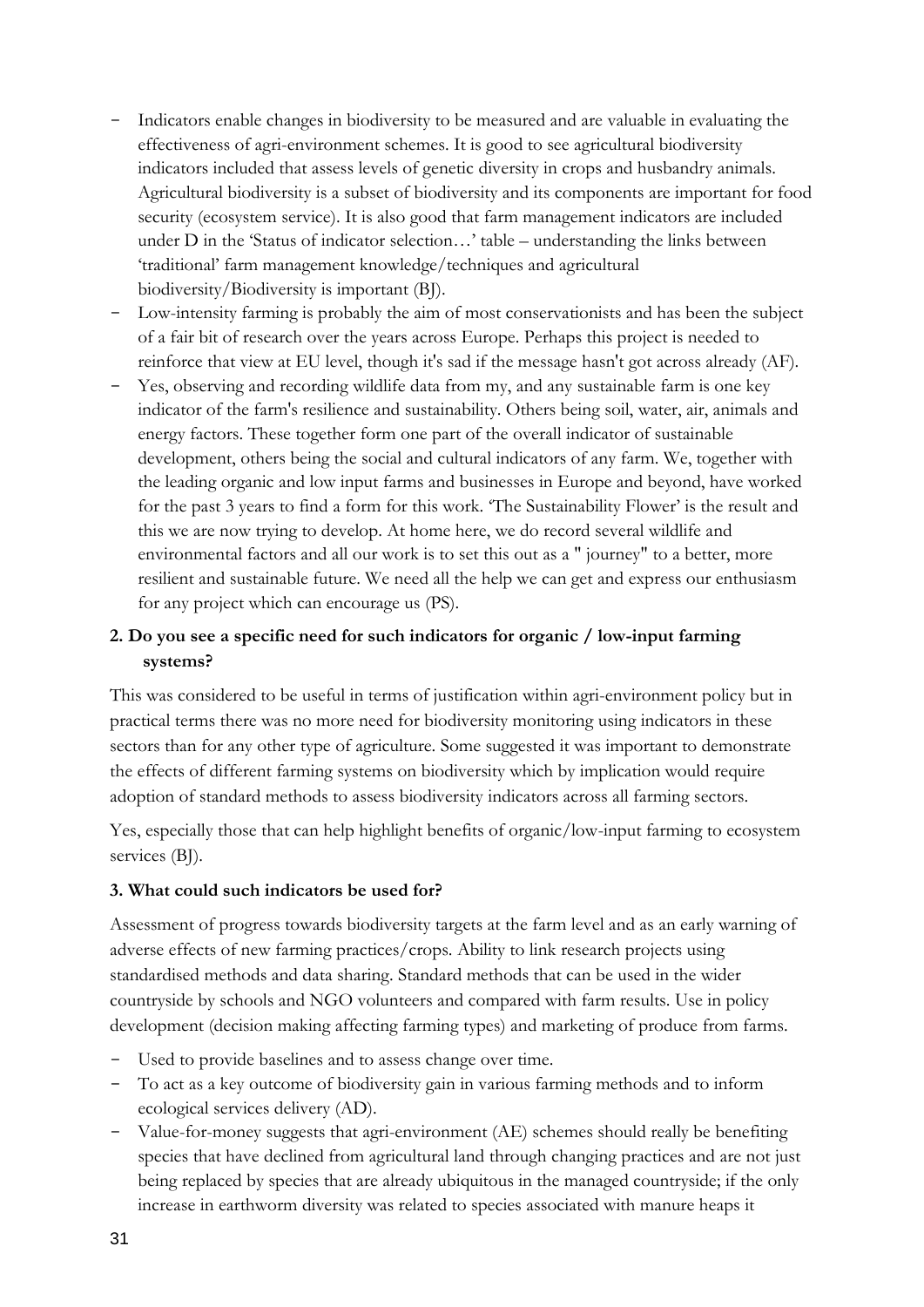wouldn't have great implications for overall biodiversity value. This may be acceptable from the point of view of 'ecosystem services' but is still impoverished in the context of what those habitats are capable of supporting. And you can't know what those habitats are capable of supporting without a broader distributional context (AF).

- To highlight benefits of organic/low-input farming to ecosystem services (BJ).

## **4. What are the major characteristics of the indicators to be used (scientifically solid, easy to measure, easily understood, attractive for a larger public, low cost)?**

Must certainly be scientifically robust and reliable. All these attributes were considered important and ability to measure indicators at any time within the general sampling period (reference to unrealistic constraints on sampling of wild bees with current method).

- Arwyn Owen suggested that it depended at what level they are to be used. If they are to be used as common indicators in the context of EU support programmes, then they need to be easy to measure and understand.
- All of these and they need to be reliable and dynamic indicators for Climate Change. (AD)
- All of the above but also their reliability and practicability, i.e., if they are affected by weather/climatic conditions, for example, bees, or if surveying becomes inaccurate/impossible in very wet conditions (BJ).

# **5. What do you think about the indicators which were retained to be tested in the BioBio project?**

The current short-list was distributed. Sue Fowler, Kathleen Carroll and Alun Lloyd Davies did not feel that there was adequate time to absorb and comment upon this complex list. General agreement that none alone were perfect but that all appeared to be valuable.

- Arwyn Owen considered that they all had merit but varying degrees of practical application. The linkages are also important to consider.
- Not cost effective, expensive and time consuming (AD).
- Potentially costly and some may be unreliable, i.e. climate (e.g. high rainfall) in uplands may influence monitoring results as well as ability to carry out surveys. One way around this may be to adopt a participative approach and use indicators that, with some training, farmers can monitor. The Swiss have used this approach in the past, though I"m not sure how successful this has been (BJ).
- The invert indicators chosen represent the major trophic guilds (with the exception of phytophages). Each of them will involve high costs and be dependent on scarce expertise even in the UK. (AD).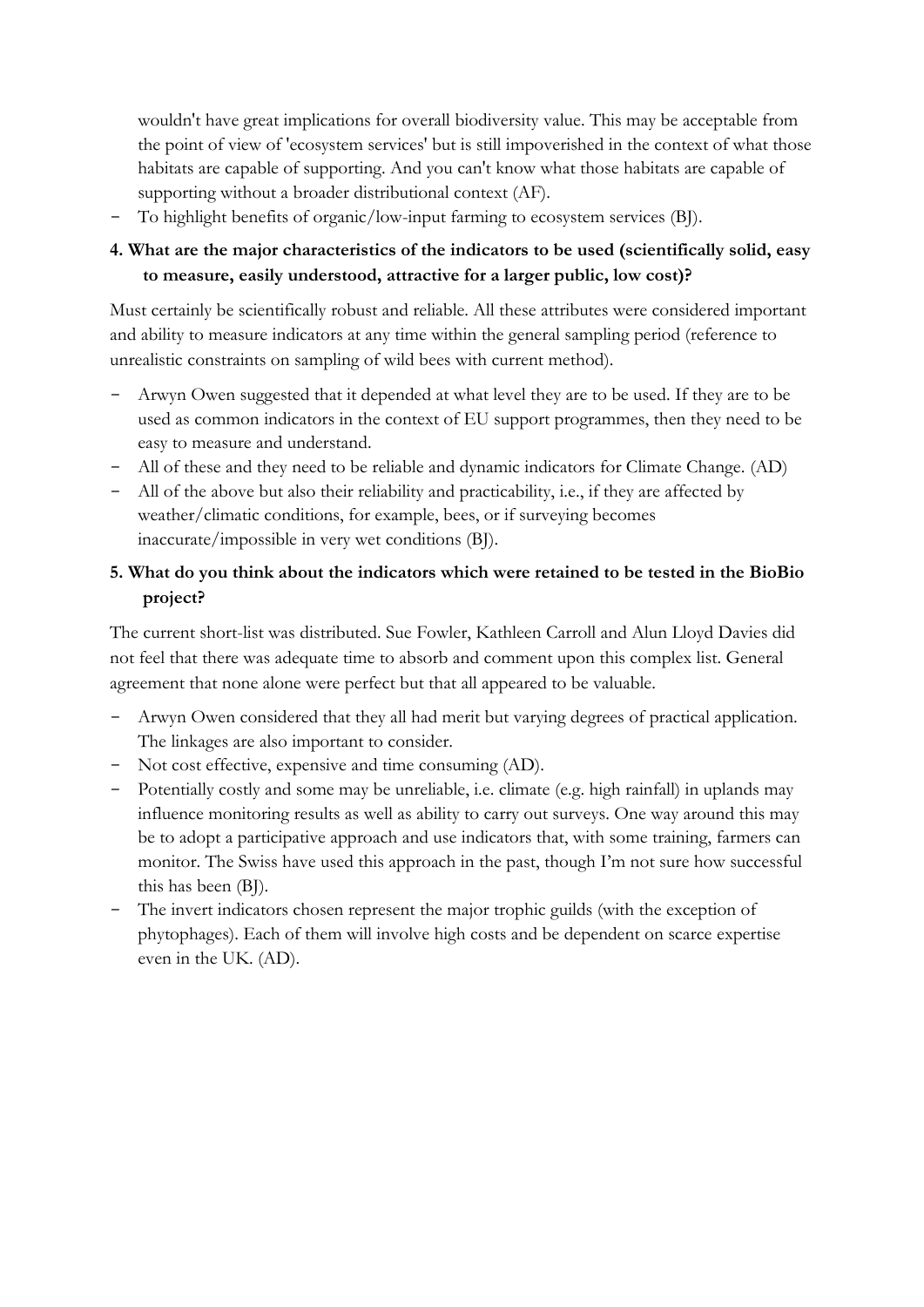#### **6. Which indicators look more relevant and comprehensive for you?**

Easiest to recognise and relate to direct measures of plant and animal species. It was also felt that habitat mapping and measures would be the easiest and most relevant for farmers to learn and apply. Those that give the quickest indication of changes/ responses also viewed as important (the time lag for the availability of IRENA indicators was considered a disadvantage).

The indicators for genetic diversity, habitat diversity and farm management are comprehensive, relevant and probably achievable. The indicators for species diversity are comprehensive and relevant but are probably less practical. Need to cooperate with the Government.

If there was unlimited cash and expertise then earthworms, spiders and aculeates could give an indication of biodiversity richness in most situations - although the latter in particular will be very sparse on upland Welsh sheep farms. But our upland farms are a world away from the richness of the Extramadura or the Rhodope Mountains and there are other groups, such as the Orthoptera and butterflies that might be far better and more readily interpretable indicators (AF).

### **7. Why develop farming biodiversity survey?**

Farmer interest, knowledge of environmental changes and development of baseline for agrienvironment schemes.

Biodiversity is important and key outcome of National Ecosystem Framework and without a survey, any monitoring data is fragmented and less relevant at a pan European level. The survey needs to link biodiversity to management units, Glastir monitoring and outcome monitoring.

#### **8. Who should pay for it?**

The components of Biodiversity are "Public Goods" and should be Government funded. The main purpose is to inform national environmental policy and to fulfil international obligations for the conservation of biodiversity. Should be an integral part of European support frameworks. Glastir monitoring is already under development and this information needs to feed into this work (contact James Skates (WG)).

### **9. How do we include these results in existing policies (AEM), biodiversity action plans, agricultural policy assessment, etc.**

Hard political lobbying is required, directly and via interested Agencies and NGOs.

Consult with those who are primarily engaged with existing policies to identify crossover and possible benefits WG (AEM) and CCW Monitoring Team (David Allen) and by demonstrating to WG/WBP/CCW their value to biodiversity monitoring of Glastir, BAP sites and statutory sites.

### **10. Can our indicators be used in national programs?**

General agreement "yes". There was a particular comment from policy representatives that there is also an urgent need for such indicators at the national level to fulfil the monitoring provision for Glas tir (2012 agri-environment scheme). Liaise with WG/Glastir, Organic Centre Wales, WBP (ecosystems groups) and CCW Monitoring Team (David Allen, Dylan Lloyd).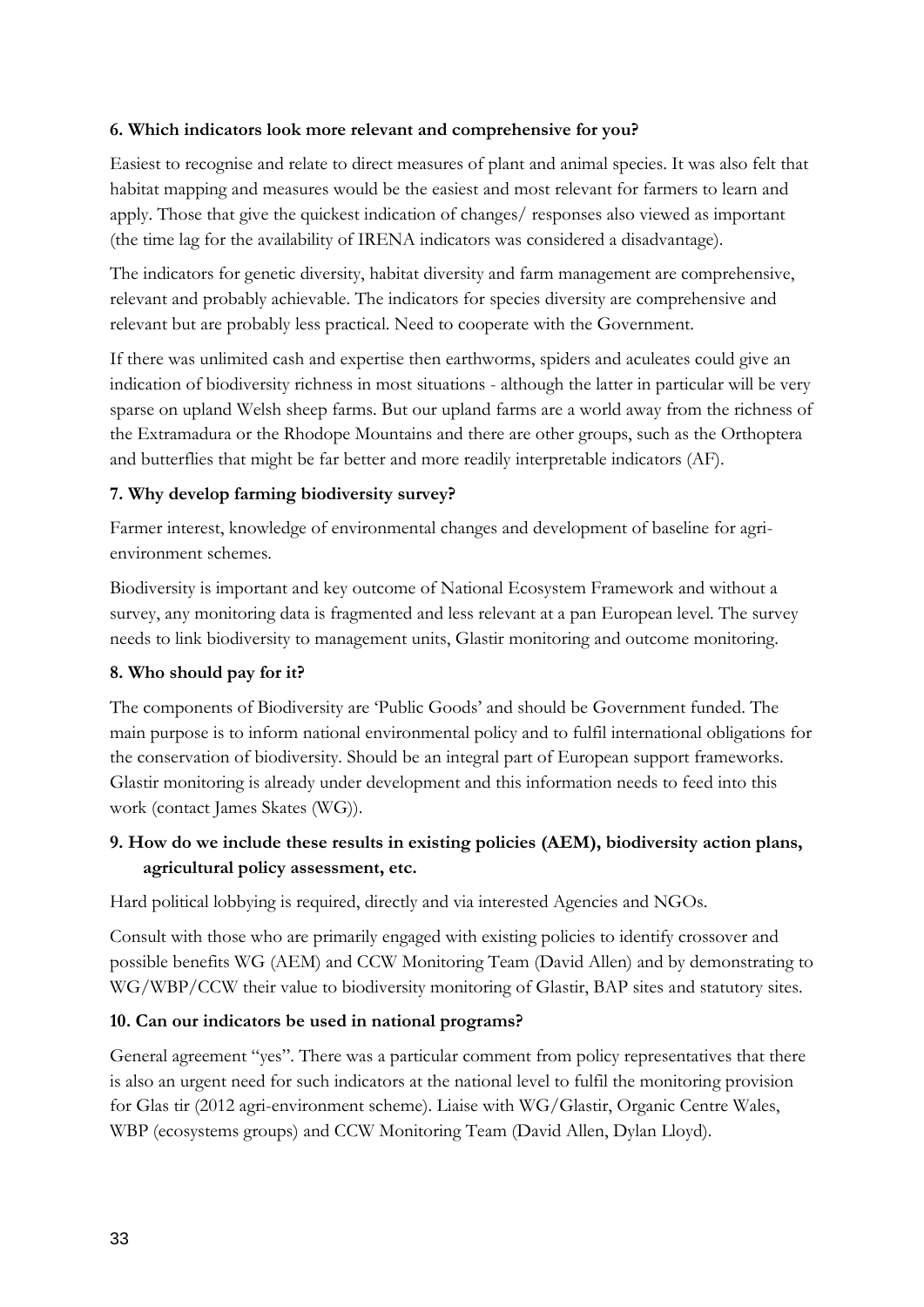### **11. Do you suggest other applications of the indicators?**

Felt that they could be proposed for more general biodiversity surveys in the countryside and for target setting in farming. Could form the basis of academic study/ application in respect of biodiversity. As indicators of agrobiodiversity and in assessing Wales" contribution to the conservation of genetic resources in agriculture.

### **12. Could you be a user of these indicators?**

Farmers, farmer policy and CCW agreed yes, CCW if the indicators provide reliable, additional evidence on biodiversity change. National Trust already monitoring habitats and species at Hafod y Llan and Arwyn Owen is always looking to compare data and more importantly capture relevant additional data.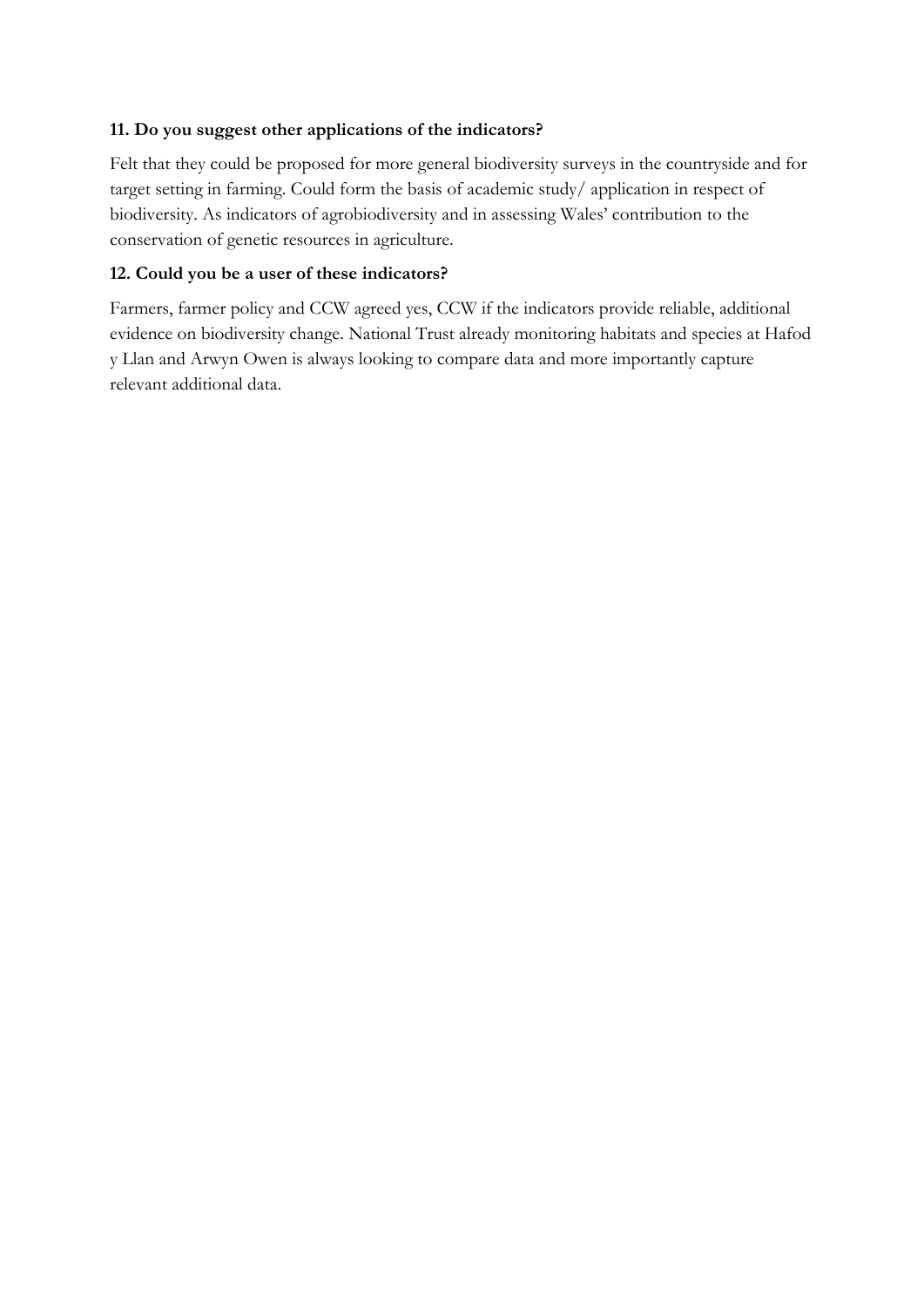<span id="page-38-0"></span>

|  |  | 10. Case Studies Spain (E_DEH & E_OLI) |  |  |  |  |  |
|--|--|----------------------------------------|--|--|--|--|--|
|--|--|----------------------------------------|--|--|--|--|--|

| 2 <sup>nd</sup> Stakeholder Workshop       | 22 December 2011, Forestry School, UEX, Plasencia, Spain                |
|--------------------------------------------|-------------------------------------------------------------------------|
| Farmers                                    |                                                                         |
| Antonio Cerro                              | Dehesa Farm Manager                                                     |
| Luis Gonzalo-Fernández                     | Dehesa Farm Manager                                                     |
| Antonio Gamonal                            | Spanish Association of Breeders                                         |
| Enrique Vega                               | Farmer (Dehesa and Olive plantation)                                    |
| Teógenes Martín                            | Farmer (Dehesa and Olive plantation)                                    |
| Felipe Delgado Cid                         | Farmer (Dehesa)                                                         |
| Angel Muñoz-Montero                        | Farmer (Olive plantation)                                               |
| Administration & Public Authorities (APAs) |                                                                         |
| Marco A. Sánchez-Moreiro                   | Regional Bureau of Veterinary, Regional Government<br>(Extremadura)     |
| Emilio García Tejeda                       | Regional Bureau of Agriculture, Regional Government<br>(Extremadura)    |
| <b>NGOs</b>                                |                                                                         |
| Laura García-Reina                         | Global Nature Fund, Spain                                               |
| Javier Prieta                              | Spanish Association of Ornithology, SEO-Birdlife                        |
| <b>Others</b>                              |                                                                         |
| Rafael Vázquez                             | <b>AGROFOREX, Private Company</b>                                       |
| Felipe Delgado Cid                         | Technician on Management of Natural Resources and Landscape<br>Planning |



The discussion was animated by Gerardo Moreno and Fernando Pulido, scientists of BioBio team in the University of Extremadura, Spain. The work session lasted from 11 to 17 h.

In the following pages stakeholders" opinions are synthesized. It is necessary to point out that in many cases stakeholders emphasized the difficulty to give reliable responses because information (results presented) is still very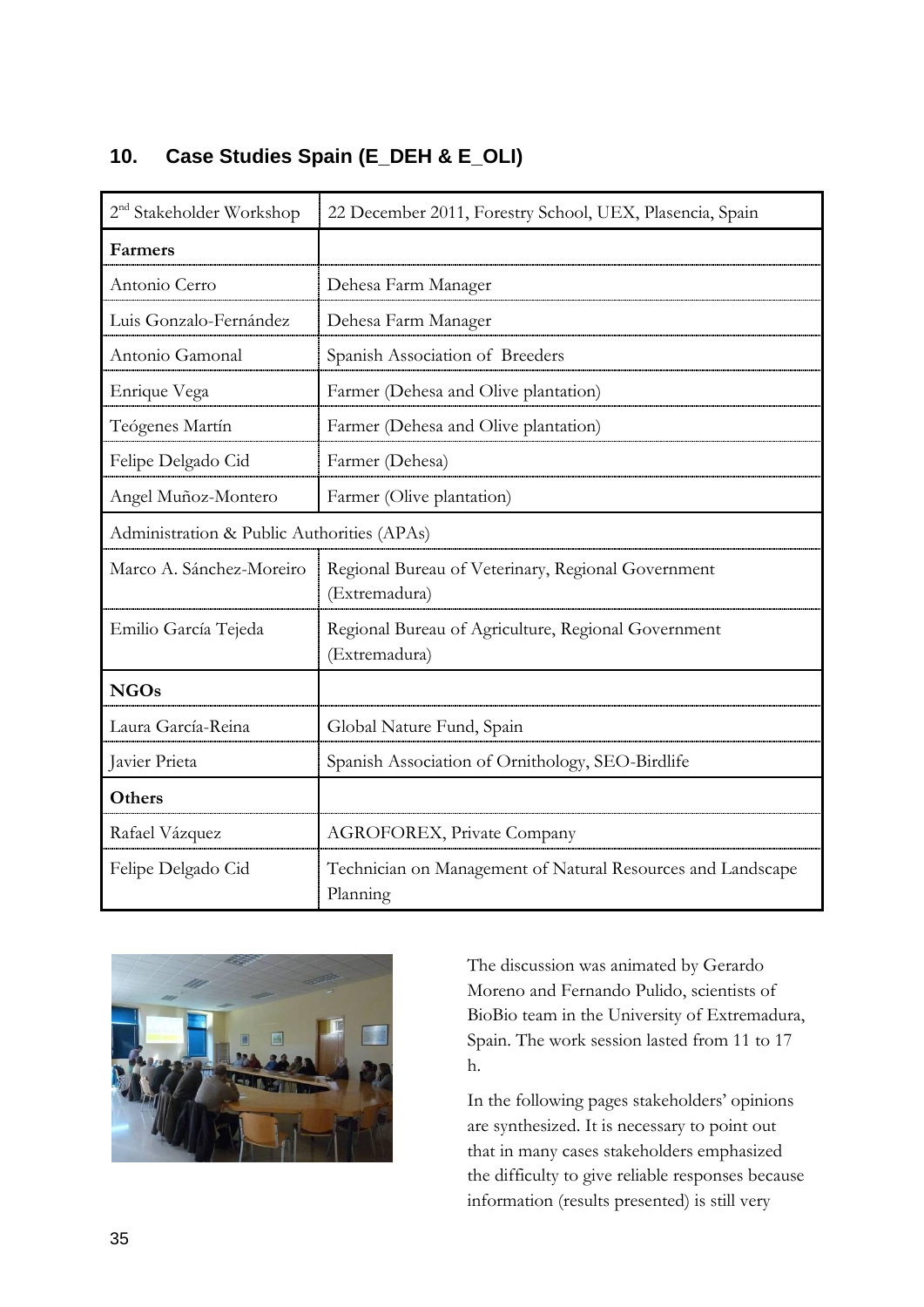tentative.

### **1. Are you interested in indicators for biodiversity? Why / why not?**

All stakeholders expressed interest on a simple and reliable tool for biodiversity assessment at farm level, because everybody understands the need of preserving biodiversity, and because a wide evaluation of biodiversity (different types of agricultural systems and practices) would help to adapt management practices for diversity conservation, and to design agrarian and environmental policies to support the farmer for biodiversity conservation.

Besides, NGOs argue the need of this type of indicators to assess biodiversity changes in farms/on territory managed under Land Stewardship Contracts signed between landowners (single or assembly of private farmers) and NGOs. APAs highlight the usefulness of indicators to demonstrate to society the great biodiversity treasured within subsidized agricultural systems. Farmers interpret indicators also as useful to assess the health of the agricultural systems and to evaluate the productive potential of the farm.

Finally, farmers indicated several concerns: (i) they doubt about the viability of implementing this assessment at farm level because of the high costs; (ii) indicators could be used only in the case the biodiversity assessment brings an economical benefit to farmers; (iii) they would prefer more related-to-productivity indicators and/or indicators more directly affected by practices; (iv) not all species are welcome in their farms (e.g., protected species involve limitations on the daily activities).

## **2. Do you see a specific need for such indicators for organic / low-input farming systems?**

This question has a difficult response given that most stakeholders know a very limited variety of farming systems. Anyway, two contrasted answers were given:

Common indicators for every type of farming would be more practical, because:

- a) it would be easier to generate protocols of measures and to have a sound technical basis and staff for biodiversity measurement;
- b) The comparison of systems and practices in terms of biodiversity conservation would be direct, and in such a way, the sustainability of different types of farming can be compared;

At the same time, stakeholders think that indicators should contemplate the specificities of each type of agriculture and eco-region. For instance, in semi-dry areas (e.g. dehesas) the state of water in ponds and streams is crucial for livestock; hence indicators should include an aquatic taxon.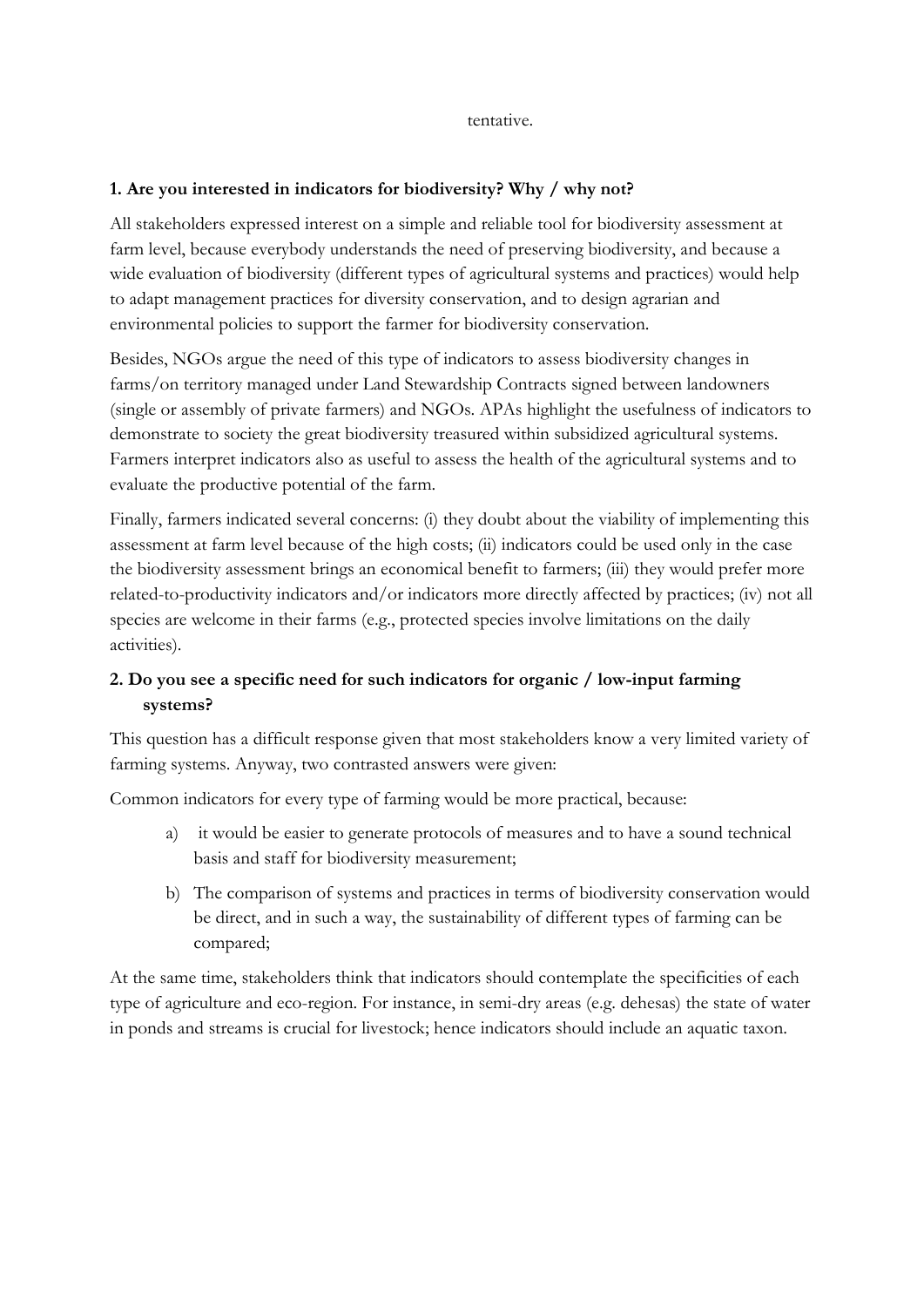### **3. What could such indicators be used for?**

Responses were partially pointed out in the question 1. Here, several utilities detected for indicators of biodiversity are listed (mostly shared by different kinds of stakeholders):

- To facilitate the diagnosis of the state of the farms.
- To compare the consequences in terms of biodiversity of the different farming systems and farming practices.
- For a better planning of practices and inputs and to correct farming practices through specific measures.
- To show how farmers are conserving biodiversity and to encourage them to take biodiversity as an advantage to increase productivity.
- For an overall evaluation of different semi-natural habitats within and/or in-between farms.
- For monitoring the result of the application of Land Stewardship Contracts (NGOs).
- To certify the public benefit of the farms (APAs).
- To articulate specific supports for farmers: agri-environment measures and other agrarian and environmental policies (NGOs and APAs).
- To obtain subsidies for specific farming systems/practices or for the conservation of specific farm element (non-productive, semi-natural …) (Farmers).

### **4. What are the major characteristics of the indicators to be used (scientifically solid, easy to measure, easily understood, attractive for a larger public, low cost)?**

By order of preference, these are the main characteristics for indicators demanded by stakeholders:

- 1. Easy to measure.
- 2. Scientifically solid.
- 3. Ecological relevance. Good relation between indirect indicators and presence of species.
- 4. Economical (productivity) relevance.
- 5. Low cost.
- 6. Easily understood by farmers
- 7. Understandable for society who pays. If indicators are attractive for a large public, measures would be better accepted by society.

## **5. What do you think about the indicators which were retained to be tested in the BioBio project?**

Indicators seem very comprehensive and sound, including many different approximations, and the set of indicators could constitute a very good tool for the assessment of biodiversity within farms. Anyway, the list is still very large, and the reduction to a shorter list is not easy.

However, farmers argue that the criteria for the selection of indicators seem more academic than practical. They propose more specific indicators of the state of the farm in terms of soil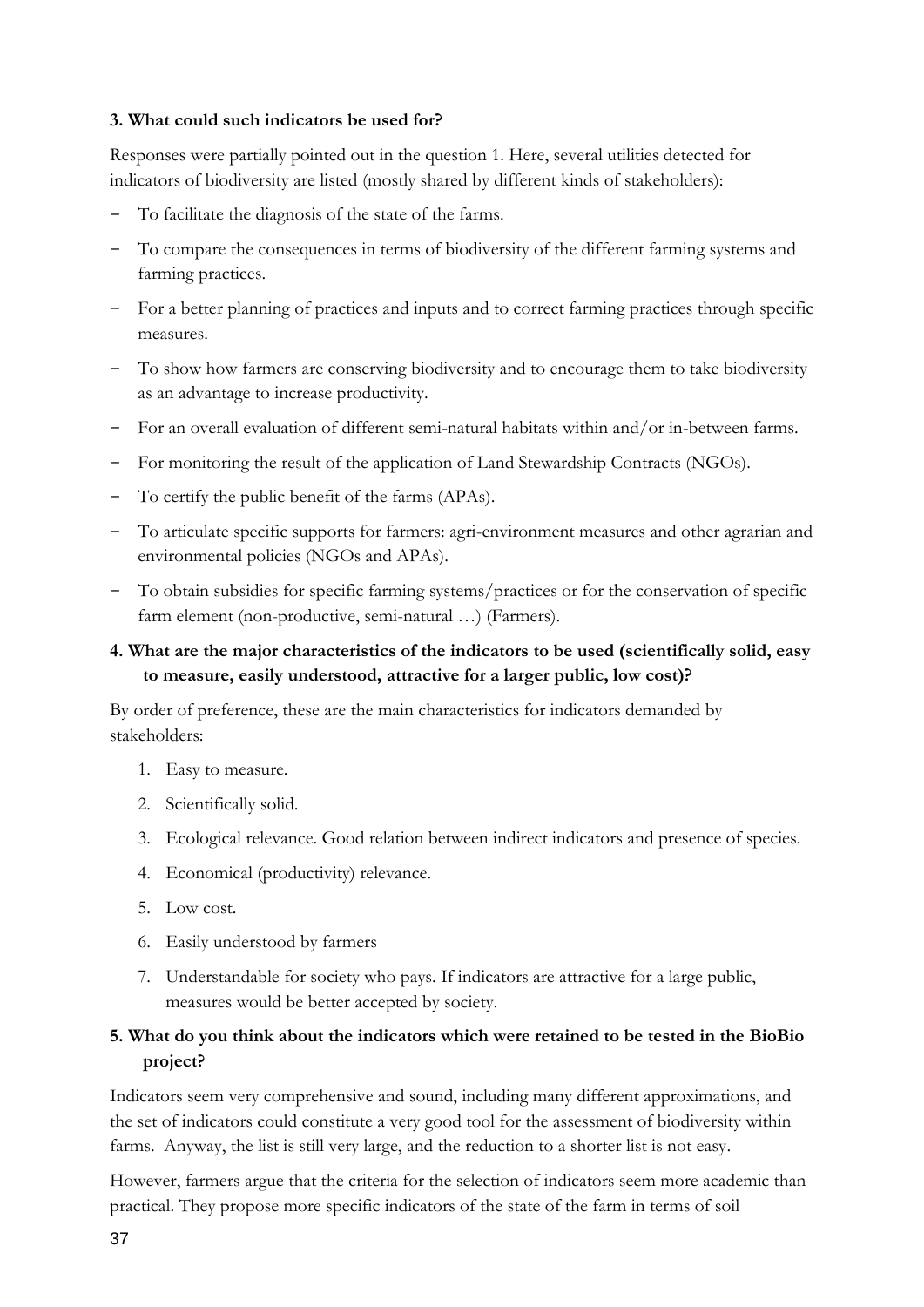degradation, health of the system, ... Besides, they think that for Spanish case studies other taxa would be more interesting; e.g. coleoptera in dehesas (Carabidae for excrement recycling, Curculionidae as pests ...).

NGOS point at the need of differentiation among natural species and other introduced, potentially invasive ones. They also detect the lack of some indicators of landscape-scale taxa (e.g., birds using mosaic of habitats).

## **6. Which indicators look more relevant and comprehensive for you?**

All of them seem reasonable and explicative. Among those better correlated, simpler and cheaper should be proposed. Overall, indicators of species diversity and habitat diversity were the best qualified.

For species diversity indicators: Plants and bees could be rather redundant. Spider (predator) seems the strongest indicator (higher in the food chain) but by contrast is not easily understood in relation to their role in the farm. Besides species richness, abundance is also very important.

The order of appreciation of the different indicators is the following:

- Genetic: Number and amount of different breeds per species > Number and amount of different varieties per species (Cultivar diversity)
- Species: Bees > Earthworms > Plants > Spiders
- Habitat: Habitat diversity > Habitat richness > Share of farmland with shrubs > Tree cover or density > Share of semi-natural habitats
- Farm Management: Average Stocking Rate per ha forage area > Pesticide use > Area without use of mineral N-fertiliser

## **7. Why develop farming biodiversity survey?**

- For diagnosis purpose, assessing the environmental quality and trends of the farms.
- To compare habitats (productive versus semi-natural or non-productive ...) and farming systems.
- To evaluate the efficiency of the best farming practices, and possibly, to adapt management practices to correct negative effects.
- To implement CAP programmes and measures.
- To visualize the importance of farms for the maintenance of overall biodiversity.

## **8. Who should pay it?**

Although managed mostly by private landowners, at their expense, biodiversity is a public good; hence administration (or nature conservation funds ...) should pay:

- either the assessment of biodiversity using proposed indicators.
- or the conservation of biodiversity within farms. In this case, farmers would be willing to pay if it means the right to a biodiversity conservation bonus.

Anyway, in this moment, all the farmers detect other priorities, given the deep crisis of the Spanish agriculture. Only if biodiversity assessment helps to improve the short-time profitability of the farms, the application of these indicators will be a success.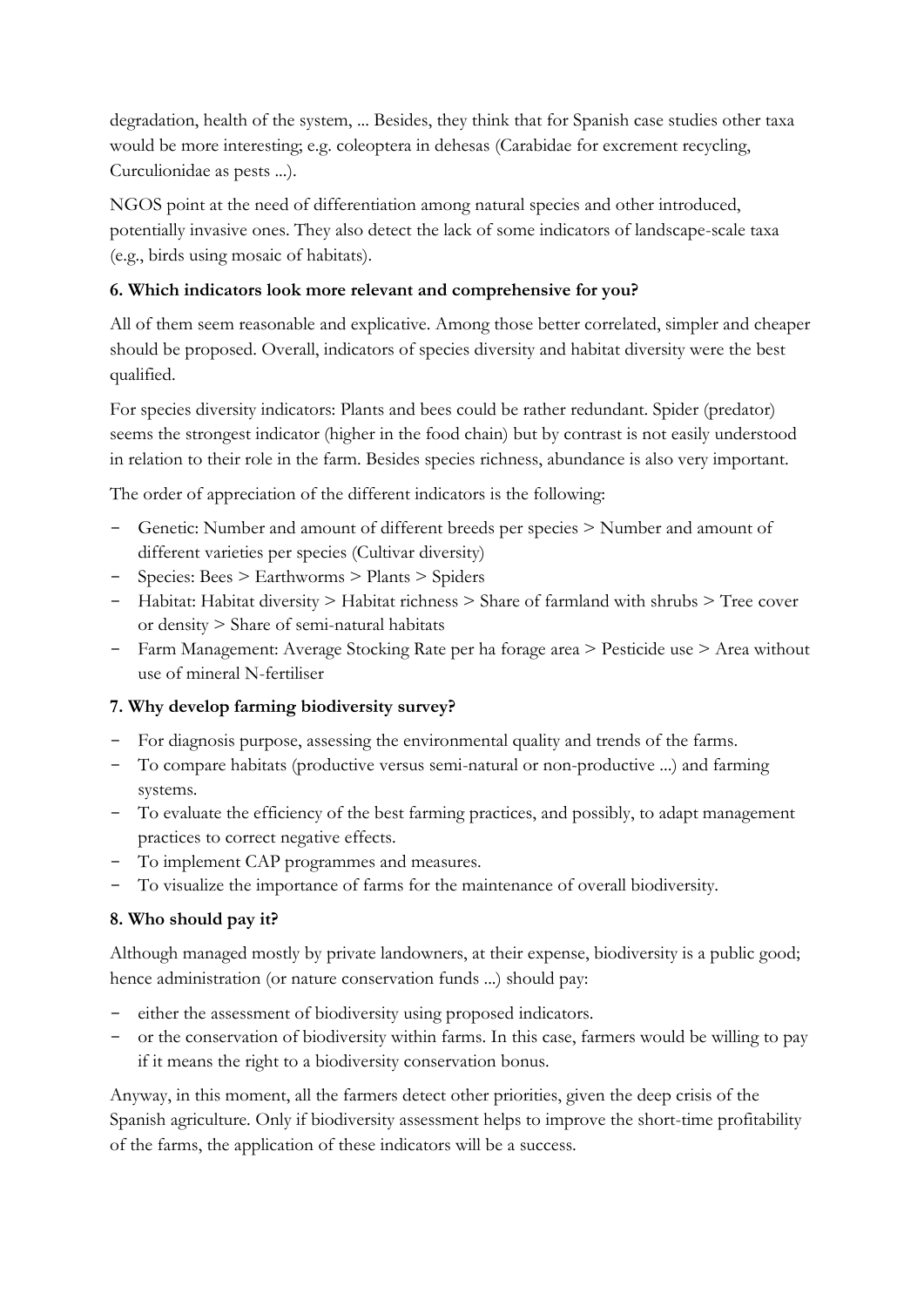# **9. How do we include these results in existing policies (AEM), biodiversity action plans, agricultural policy assessment, etc.**

AEM are not very popular in Spain because they usually have very little funds associated. Specific programs or measures should be implemented.

- Grant for creation or maintenance of semi-natural or non-productive areas within the farms (Biodiversity action plans).
- A premium for the participation in a program of biodiversity evolution under different farming systems and practices (agricultural policy assessment).
- Cross-compliance rules (farmers do not agree with this proposal).

The CAP post-2013 should include a more explicit measure for the promotion of biodiversity in the farms at the same level as CO2 capture. Spanish stakeholders propose something in the line of Territorial Farming Contract.

### **10. Can our indicators be used in national programs?**

Indicators could be adopted by the Spanish Strategy for Sustainable Use and Conservation of Biodiversity (Ministry of Agriculture, Environment and Rural Development).

Also in the National Plan of Conservation of Native Breeds and in the National Plan for the Control of Food Safety.

### **11. Do you suggest other applications of the indicators?**

- Possibly qualification of farms for obtaining environmental labels and food safety labels for marketing purposes.
- Mapping biodiversity at the European level.
- To promote the adoption of organic and low-input farming.

## **12. Could you be a user of these indicators?**

Farmers and NGOs think they could be potential users of the indicators.

A large diffusion program would be needed for different stakeholders and the large public.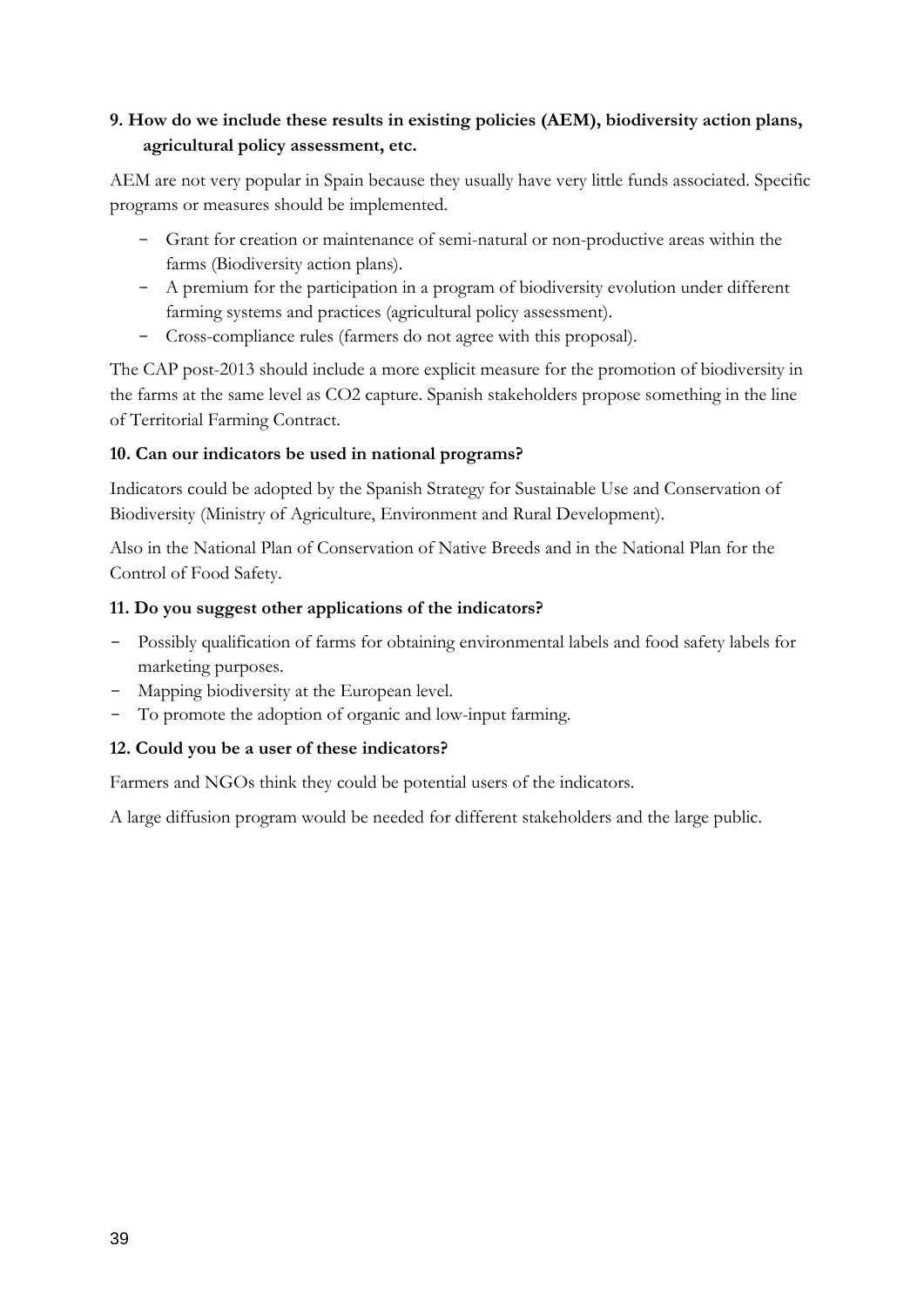# <span id="page-43-0"></span>**11. Case Study The Netherlands (L\_HOR)**

| $2nd$ Stakeholder Workshop                      | 8 March 2012, Office CLM in Culemborg (Netherlands)                          |
|-------------------------------------------------|------------------------------------------------------------------------------|
| Farmers                                         |                                                                              |
| Maaike Raaijmakers                              | BioNext (Organic farmer organisation)<br>$\bullet$                           |
| Henk Kloen<br>Adriaan Guldemond<br>Joost Lommen | CLM - Centrum Landbouw en Milieu (Advisory Bureau on<br>sustainable farming) |
| Administration & Public Authorities (APAs)      |                                                                              |
| <b>NGOs</b>                                     |                                                                              |
| Others                                          |                                                                              |
| Rob Jongman                                     | ALTERRA                                                                      |

The meeting started with a short introduction of the participants, although most did know each other from other meetings.

All three organisations are heavily interested in indicators for biodiversity; Alterra from a more scientific point of view, both other organisations from a purely application point of view.

We started with a presentation on the preliminary results of the BioBio project. This was signalled as important and interesting as there is no European wide overview of the biological diversity in organic farming systems. The presentation showed the diversity between the different systems in Europe. We could show that the farms in the Dutch case study are very diverse and do show the most intense part of farming in Europe.

We discussed the area that we selected in cooperation with BioNext in the beginning of the study, eastern Gelderland, eastern Brabant and we explained that we excluded farms in urban setting (e.g. The walled garden, Wageningen) and mixed farms. In the Netherlands we have selected 10 organic farms and 4 conventional farms. It was highlighted that finding conventional farms was rather difficult due to the original focus on organic farming. We discussed the different levels of farming indicators (genetic, species, habitat and management).

Both organisations are interested in indicators for biodiversity. They are curious to see the results of BioBio and the criteria on which "best indicators" are chosen.

CLM and BioNext valued very much the effort and the results on the field data as this is something that they do not have and are not able to collect.

CLM is also collecting data on biodiversity in farming with their "Gaia Biodiversity Yardstick". It is an internet tool for on farm biodiversity that quantifies on-farm biodiversity through an internet questionnaire that takes the farmer 20 minutes work. It is based on six themes: (1) crop and animals, (2) general management applied with biodiversity benefits, (3) productive areas under nature management, (4) non-productive elements (5) management of nature reserves and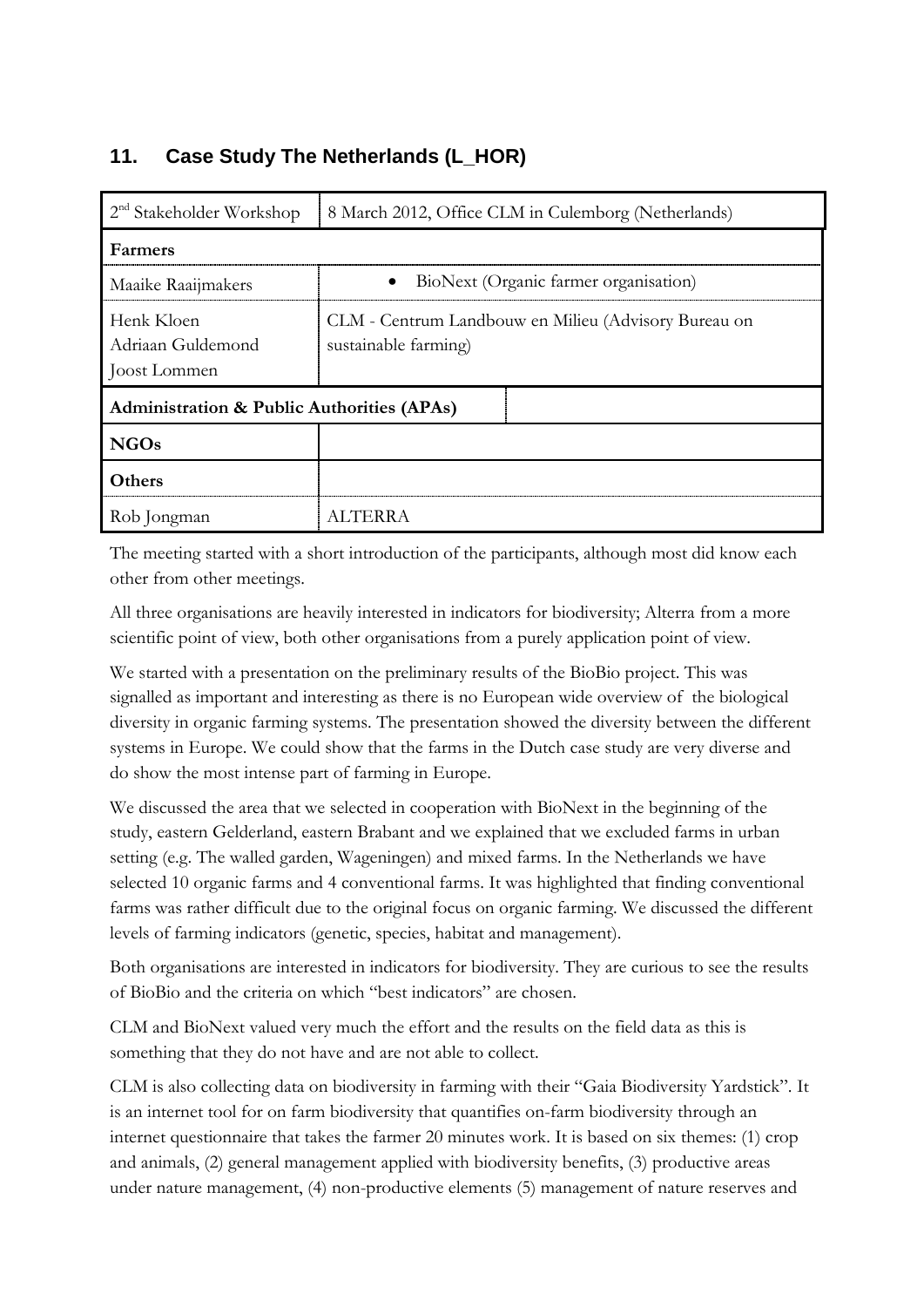(6) the farmyard. Aggregated results are expressed in a radar diagram or as bar chart. The first edition is online; it can be used and has already been applied. The yardstick can be used by both organic and conventional farms, the type of farming is included in the data. ([http://www.gaia](http://www.gaia-biodiversity-yardstick.eu/)[biodiversity-yardstick.eu](http://www.gaia-biodiversity-yardstick.eu/)).

We discussed also the upscaling that Alterra is working on from case studies to European level sampling. According to the Dutch stakeholders the time effort needed for a real European approach would be a real problem as it will not be clear who is covering the costs and how this can be organised.

We discussed the linking of the two approaches as the main problem of applying the BioBio approach at a wider scale for Europe would be the costs of the data collection. A combination of both approaches, in which the BioBio approach could be used as the approach for scientific underpinning of the GAIA yardstick seems much more attractive also for the work that farmers could do for it.

Taking this further the participants in the meeting agreed that exploring cooperation further might be a good way forward. The present yardstick has been developed with Leiden University and with industry (CONO and SuikerUnie). This means there is interest for measuring biodiversity, but in requires more exploration especially in cost efficiency.

The meeting agreed that it might be good if as a start CLM asks the farmers who participated in the BioBio project if they are willing to fill in the yardstick and to combine global results of Biobio with analysis of the Gaia yardstick.

The prototype of the GAIA yardstick is developed for the Netherlands, using species groups and management practices that are typical for a relatively intensive type of dairy, arable and vegetable farming in Northwest Europe. The prototype can therefore be readily applied in the Netherlands. Minor additions will make it applicable in other countries like Germany, Denmark and Belgium. It might therefore be good to link up with at least the central European and western European case studies in BioBio.

We will stay in contact and share the results of BioBio with them. We agreed to invite them for the final meeting in Switzerland.

Rob will also contact a Post Doc in Portugal working on HNV farming systems to see if she can work further in this direction.

### **Key questions to stakeholders**

### **1. Are you interested in indicators for biodiversity? Why / why not?**

Yes both organisations are interested as they represent sustainable farming and both of them are working on its implementation.

## **2. Do you see a specific need for such indicators for organic / low-input farming systems?**

We see need for such indicators for organic farming as well as for conventional farming.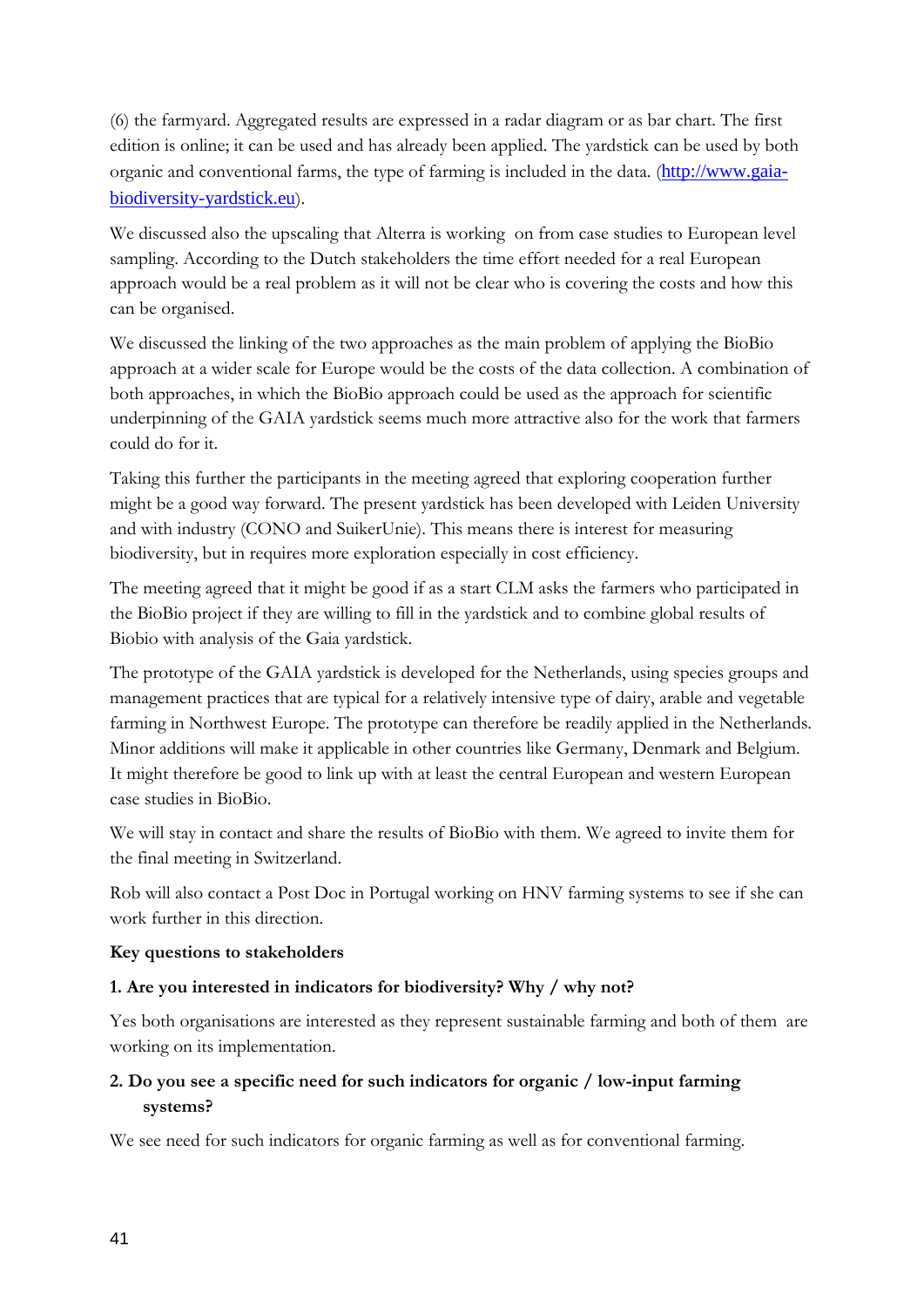### **3. What could such indicators be used for?**

They should be used for improving the position of farmers on the market and help to sell healthy and sustainable products.

# **4. What are the major characteristics of the indicators to be used (scientifically solid, easy to measure, easily understood, attractive for a larger public, low cost)?**

- Easy to measure as there is a time and cost constraint.
- Attractive to sell the farm products.
- Scientifically sound, but not necessarily measured in the field by species measuring. Clever solutions are wanted (see 1).

## **5. What do you think about the indicators which were retained to be tested in the BioBio project?**

Birds and butterflies are important additional indicators but we understand that it is difficult to measure them in a project and link them to individual farms.

#### **6. Which indicators look more relevant and comprehensive for you?**

All are relevant, but looking at the cost, indirect ways to measure them should be developed.

#### **7. Why develop farming biodiversity survey?**

It helps farmers to make their products unique and helps to market them.

#### **8. Who should pay it?**

At present, the Dutch pilot is a combination of government and industry. That is a good combination.

### **9. How do we include these results in existing policies (AEM), biodiversity action plans, agricultural policy assessment, etc.**

By selling easy methods to farmers, governments and industry.

#### **10. Can our indicators be used in national programs?**

They are too much pre-operational, but they could be used in a supporting programme.

#### **11. Do you suggest other applications of the indicators?**

See question 10.

#### **12. Could you be a user of these indicators?**

Yes, see question 10 and the relation with the GAIA yardstick.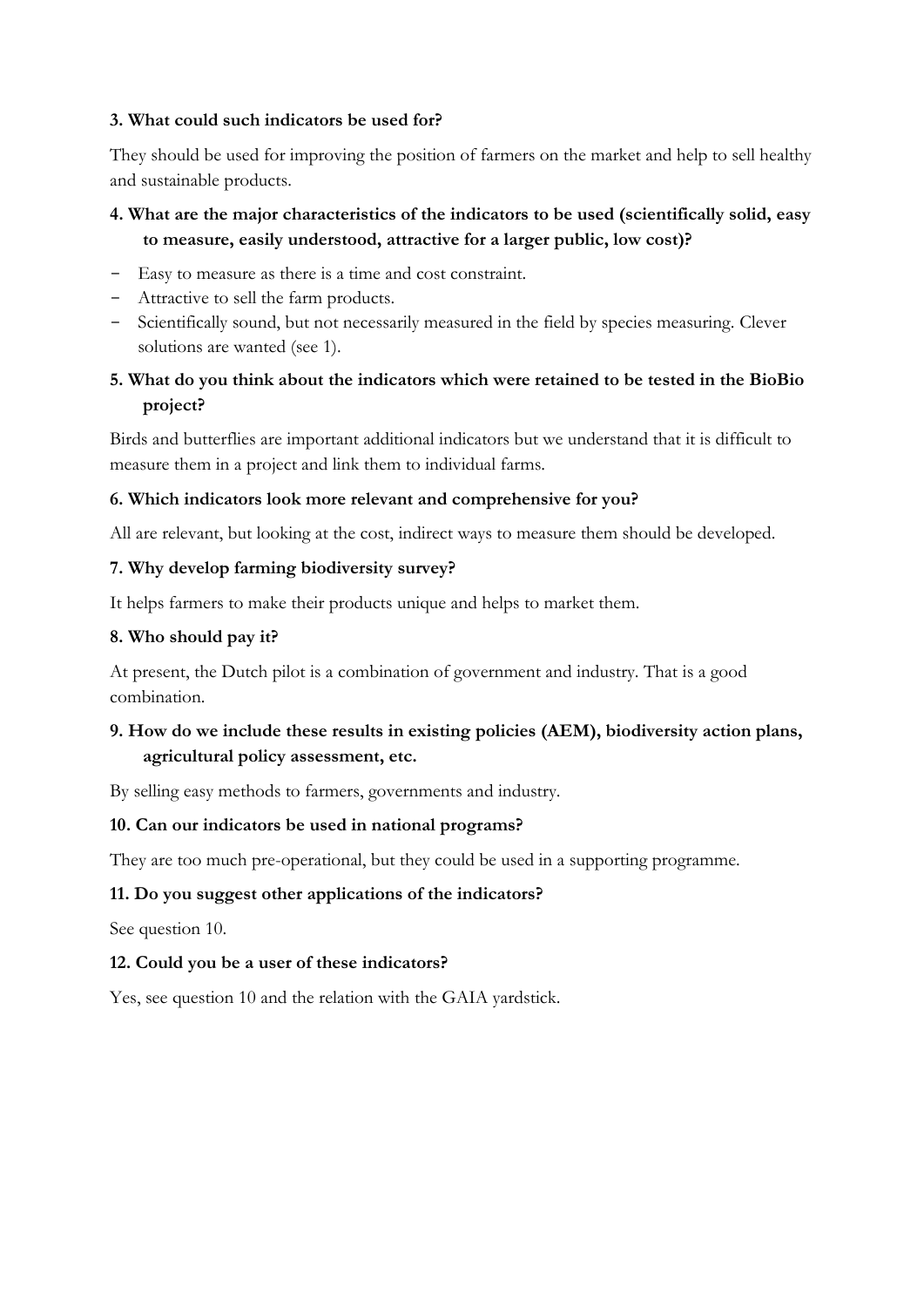# <span id="page-46-0"></span>**12. Case Study Italy (I\_VIN)**

10 people took part in the meeting, 6 men and 4 women. The presentation was also sent to another farmer, who was unable to attend the meeting due to some unforeseen circumstances. However, he completed the questionnaire from home. Therefore there were 11 people in total i.e. 7 males and 4 females, responding to the questionnaire. The meeting was led by Dr. Tiziano Gomiero, and supervised by Prof. Maurizio G. Paoletti. With the consent from the participants, the discussion was recorded for the analysis.

| 2 <sup>nd</sup> Stakeholder Workshop           | 16 December 2011, Dept. Biology, UNIPD                                                                |
|------------------------------------------------|-------------------------------------------------------------------------------------------------------|
| Farmers                                        |                                                                                                       |
| 2                                              | Organic farmers – vineyards and wine production                                                       |
| 1                                              | Organic farmer - vegetables                                                                           |
| Technicians                                    |                                                                                                       |
| 1                                              | Field management consultant for organic farmers                                                       |
| <b>Administration &amp; Public Authorities</b> |                                                                                                       |
| 1                                              | Representative of the research unit of the Veneto Regional<br>Agriculture Agency (Veneto Agricoltura) |
| <b>NGOs</b>                                    |                                                                                                       |
| 1                                              | Italian League for Birds Protection (LIPU)                                                            |
| 1                                              | Association for Latin America - Fair Trade                                                            |
| Others                                         |                                                                                                       |
| 2                                              | Representatives of concerned consumer groups                                                          |
| 1                                              | Chef using organic products                                                                           |
|                                                | Soil scientist from the Faculty of Agriculture                                                        |
| Total No.: 11                                  |                                                                                                       |



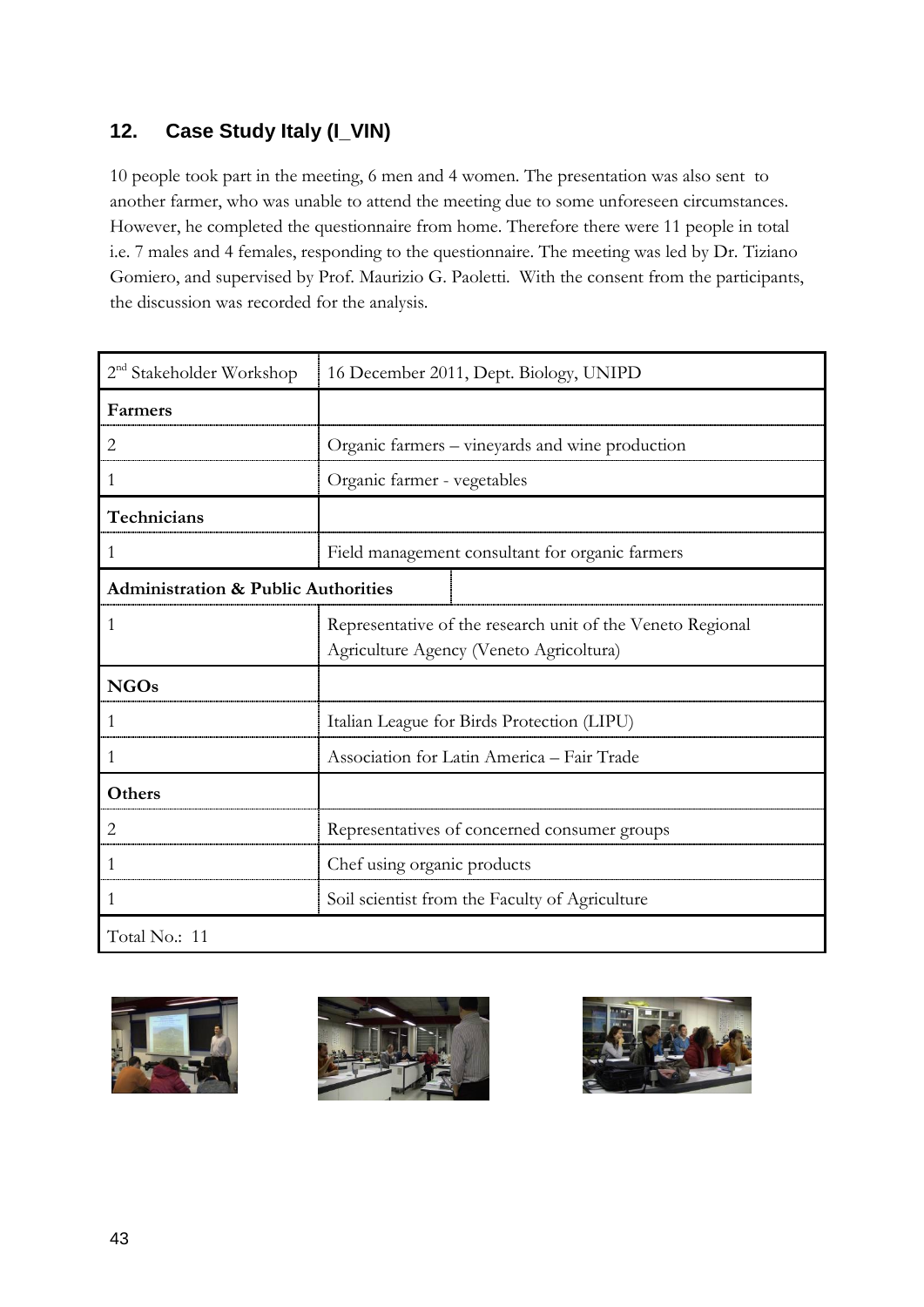### **1. Are you interested in indicators for biodiversity? Why / why not?**

All the participants expressed strong concern on the biodiversity issues. They stressed that there is a need to find ways and methods to monitor the effects of farming on biodiversity. However, each participant had slightly different reasons.

Farmers and the consultant: for them indicators for biodiversity (I. for B.) could be a useful tool to monitor the health of the soil, as well as to promote the organic production in the market. For organic farmers biodiversity can be considered "a product" on its own.

The Representative of VA stressed the importance of monitoring the environmental effects of different management practices.

Concerned consumers stated that it is important to have more information about the environmental performance of the farms from which they buy organic products (they wish to know whether their concerned consumption really has an impact on the farming practices via farmers adopting practices that preserve the biodiversity).

NGOs stated that I. for B. can be useful in monitoring the impact of farming practices on biodiversity conservation.

# **2. Do you see a specific need for such indicators for organic / low-input farming systems?**

Participants agreed that I. for B. can help to improve management in view of enhancing the environmental quality. I. for B. should be made compulsory for the conventional agriculture as well.

For farmers, I. for B. can provide a benchmark against which monitor agro-ecosystem and crop health.

NGOs pointed out that I. for B. can be useful as a tool to compare organic and conventional farming methods.

## **3. What could such indicators be used for?**

Participants agreed that I. for B. can help to monitor the health of the agro-ecosystem and in turn, to provide information on how to improve management and to reduce the environmental impact of agricultural practice.

For farmers they could help to monitor pests insurgence, as well as crops health.

# **4. What are the major characteristics of the indicators to be used (scientifically solid, easy to measure, easily understood, attractive for a larger public, low cost)?**

Participants agreed that all the mentioned characteristics are important.

Farmers and the technician pointed out that they should be easy to be identified and to be put into correlation with the agro-ecosystem health, as well as being used to compare different systems and farming practices.

Along with the soil scientists which strongly supported the need for solid and effective indicators, NGOs and consumers also stated that they should be scientifically solid in order to guarantee the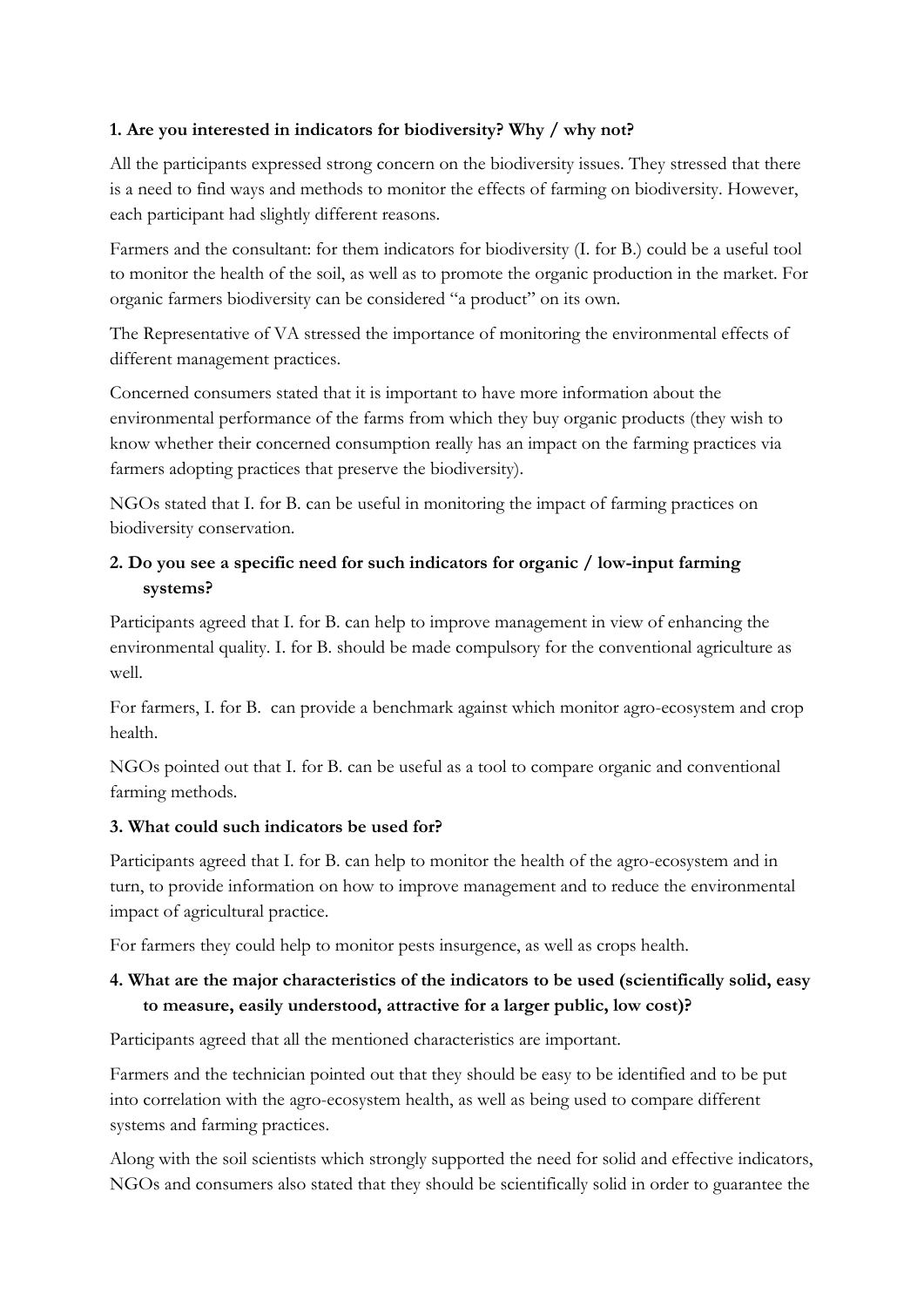consumers and at the same time made easy so as to be understood, that is, able to serve as a mean of communication. (Trust issue is very important to them. Recently, it has been reported that an estimated 10% of the products labelled as organic in Italy, were falsely labelled. It was discovered that people working for well-established national certification bodies, were also involved in this activity).

It was recognised that solidity may clash against simplicity, in this case solidity was maintained to be preferable. NGOs and consumers stated that scientists should make an effort to simplify (more comprehensible) the communication with laypeople. It has been pointed out that this is an issue on both sides which should be worked and aimed at. It has been also stressed that experts should be able to improve their communications skills in order to supply consumers with comprehensible information.

# **5. What do you think about the indicators which were retained to be tested in the BioBio project?**

Participants stated that they can be a starting point and back further works in this sense. Anyway they feel that the number of taxa is rather limited and it is not clear what kind of information they (and the relative results) can supply, for example: are we able to know the total biodiversity from them? What can be said about the health of the agro-ecosystem?

Farmers and the consultant pointed out that taxa seem comprehensible but more taxa and other indicators are needed and they have to be accounted per habitat as well. It is import to know in which habitat they have been found in order to improve management and protect/preserve ecological structures.

The Representative of VA stressed the importance to define the goals and objectives, e.g. what have we to measure? Who has to use the indicators? These indicators tough, can be a starting point from which to develop the idea of I. for B., integrating the new finding with what is already known and other work under way.

Concerned consumers stated that the number of taxa is rather limited and some seem quite costly.

NGOs stated that I. for B. are a starting point and cannot be exhaustive. The representative of the Italian League for Birds Protection stated that they took part in some biodiversity monitoring exercises and felt that many more indicators were needed e.g. nesting birds and their feeding behaviour can supply important information about the structure and functioning of the agroecosystem, and there are already some studies supported this finding.

## **6. Which indicators look more relevant and comprehensive for you?**

For this question the answers differed somehow among the participants.

Farmers and the consultant said that all the indicators presented seems fine. However, for some of them, it was not clear how they could be related to farm biodiversity (final results of the projects?). The soil has been indicated as the key element to the farm, so it is important to develop indicators so as to monitor the soil health.

The Representative of VA said that the fauna taxa used can be an important starting point.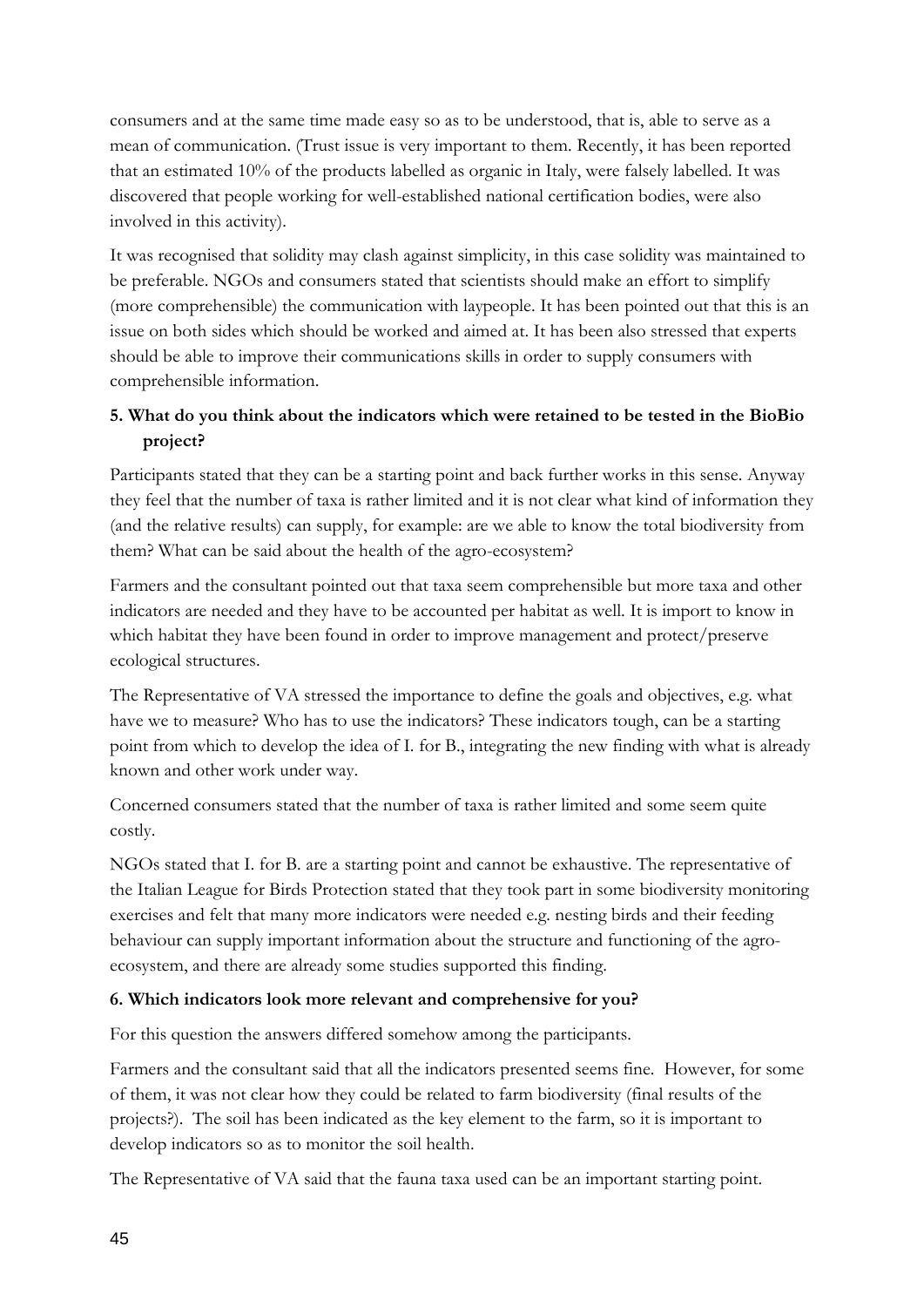Concerned consumers stated that all indicators are useful as they provide information for different characteristics. Concerning biodiversity, fauna and flora seem more important. However, it is important to have indicators that can provide information about trends towards the health and sustainability of the agro-ecosystem.

For NGOs those concerning flora and fauna are more useful to understand the effect of field management.

## **7. Why develop farming biodiversity survey?**

Here the participants agreed on the following issues: monitoring the health of the agro-ecosystem and its impact on the environment. This is important, in turn, in order to monitor both the long term sustainability of the productivity (production side) and the quality of the products (consumption side). Externalities caused by agricultural practice should accounted for as well.

## **8. Who should pay it?**

Participants seem to agree that the payment for indicators for biodiversity should come from institutional bodies, both national or European level. However, farmers may contribute once they perceive benefits from the investment.

Farmers: farmers may also be willing to participate if they see benefits for improving management practices and work towards more sustainable production. It has been pointed out that the present situation (biodiversity reduction) is also due to the pressure exerted by agrochemical corporations, seed industries, as well as consumers not taking this issue seriously. So they all should contribute to the organic farmers' effort to restore and maintain the biodiversity in their farms.

The consultant stated that the monitoring should be supported by the competent institutions and universities.

The Representative of VA said that it depends on the objectives e.g. farmers self-monitoring system vs. checking the performance of the CAP policy towards biodiversity. However, some measures are already in place aiming at checking the effects of the rural policy (which include soil health and biodiversity).

Concerned consumers stated that institutions should take care of that. However, they may be willing to contribute (in form of higher price) if they can be guaranteed that the products are of benefits to the environment.

NGOs stated that the support should come from CAP or other institutions (at European or National level) .

# **9. How do we include these results in existing policies (AEM), biodiversity action plans, agricultural policy assessment, etc.**

Participants seem to agree that it is important that institutions, at different level take care of the issues towards different policies. It is felt that more information should be provided to both farmers and consumers.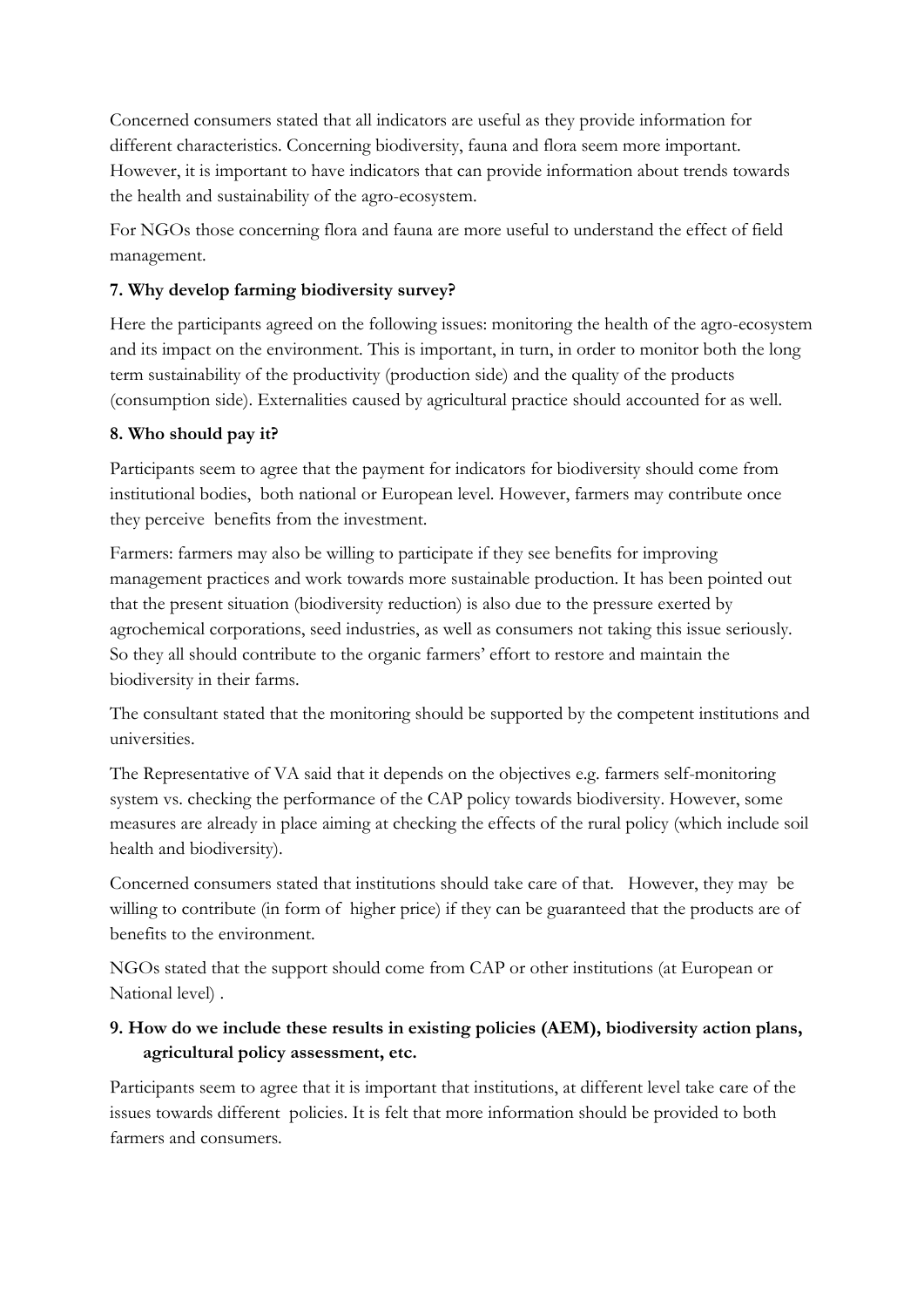Farmers and the consultant stated that more information should be provided by the institution to the farmers (to increase their awareness of the issue) as well as to the consumers to make them value production which aims at preserving the biodiversity and the environmental health.

The Representative of VA said it is important to analyse both pros and cons and then try to add new indicators to existing ones, so as to broaden their use.

Concerned consumers were not sure about that, as they do not know much about agriculture policy. Anyway, they would like these issues be taken seriously by regional agriculture policy to order to improve the local environment and consumer health.

NGOs stated that is it not easy to answer, however it is important to make results comparable in different geographical areas and biomes (within comparable characteristics).

### **10. Can our indicators be used in national programs?**

Participants agreed that the indicators can be integrated to those already used but care should be taken, from time to time, to consider the different objectives and geographical characteristics.

Farmers and the consultant: yes, if they are effective, or selecting those more effective in view to the different objectives.

The Representative of VA agreed with farmers stressing the need to relate indicators to objectives.

NGOs along with Concerned consumers stated that they can be integrated to those used in national programmes (the more the better). Nevertheless, care should be taken so as to fit the indicators to the different geographical characteristics, e.g. northern vs. southern Italy, mountains vs. coasts. We may not be able to use the same indicators in all different places.

## **11. Do you suggest other applications of the indicators?**

Participants pointed out that they can be useful in environmental education to raise public awareness and in conservation programmes.

Farmers and the consultant: are these I. of B. aiming at monitoring climate change also? That will be important. For them, it is important to focus on the soil, as it is the foundation of agriculture itself.

NGOs stated that some of them can be used in urban context as well.

### **12. Could you be a user of these indicators?**

Farmers and the consultant: Yes.

The Representative of VA: Yes.

Concerned consumers: Not directly but they can help us to have more information about the environmental performance of the agro-ecosystem from which we buy our products.

NGOs: Yes (the Italian League for Birds Protection stated that they are already collaborating with institutions in projects for environmental monitoring).